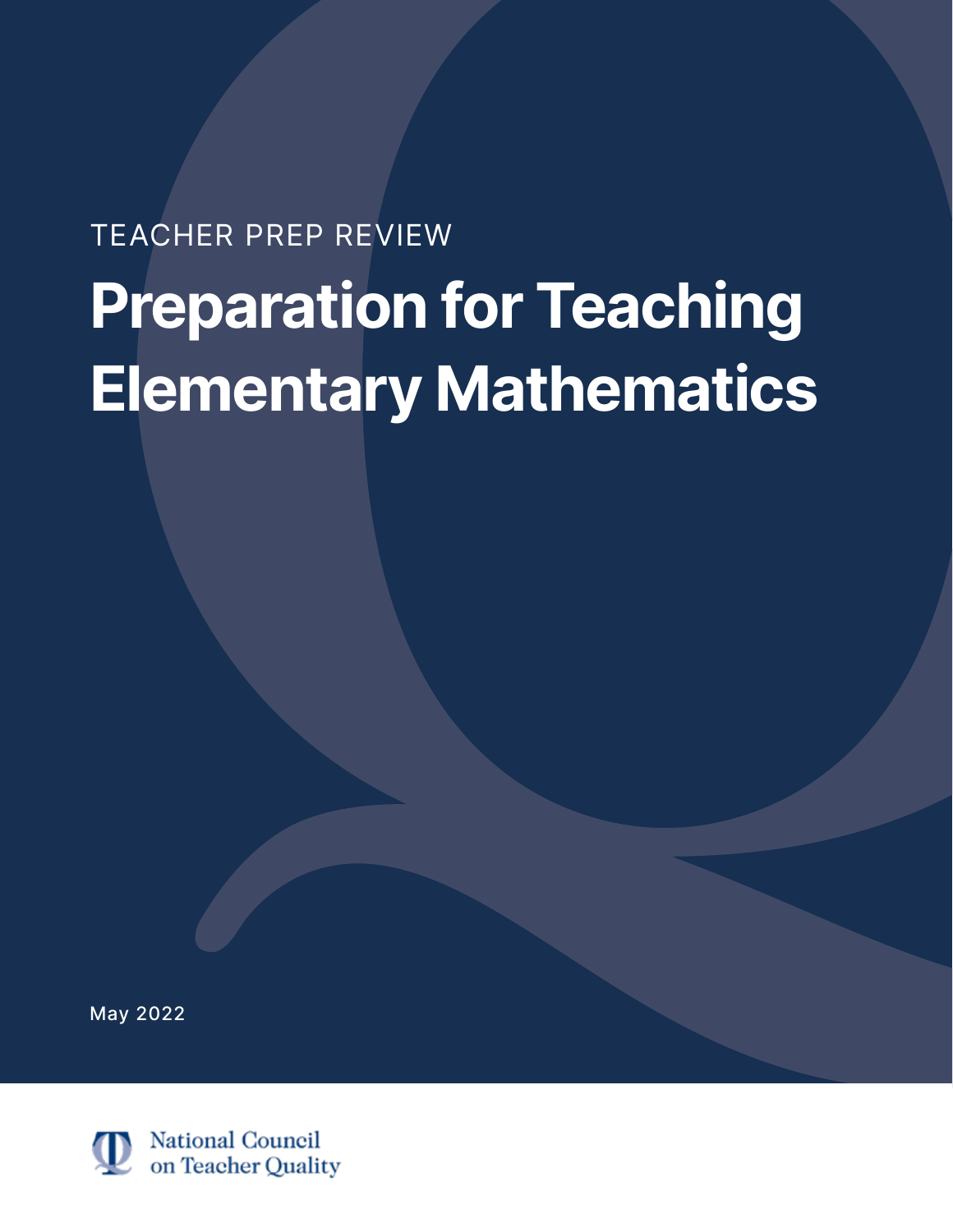#### CONTENTS

| <b>Introduction</b>                      |                                                                    | 3  |
|------------------------------------------|--------------------------------------------------------------------|----|
| <b>Findings</b>                          |                                                                    | 7  |
| to elementary school mathematics         | Undergraduate programs are dedicating significantly more time      |    |
| $\bullet$<br>instructional time          | Many undergraduate programs are not making optimal use of          |    |
| hour on math content                     | The average graduate program spends less than a single credit      |    |
| <b>State Breakdowns</b>                  |                                                                    | 16 |
| <b>Accelerating Progress</b>             |                                                                    | 18 |
| Actions for teacher preparation programs |                                                                    |    |
| Actions for state policymakers           |                                                                    |    |
| <b>Promising Practices</b>               |                                                                    | 20 |
| <b>Endnotes</b>                          |                                                                    | 24 |
| <b>Acknowledgements</b>                  |                                                                    | 26 |
| <b>Appendices</b>                        |                                                                    | 27 |
| standard                                 | Appendix A: The evolution of NCTQ's revised Elementary Mathematics |    |
| Appendix B: Methodology                  |                                                                    |    |
|                                          | Appendix C: State standards governing elementary math preparation  |    |

# **All Program Scores in Elementary Mathematics 35**

#### CITATION:

Walsh, K., Drake, G., & Holston, S. (2022). *Teacher Prep Review: Preparation for Teaching Elementary Mathematics.* Washington, D.C.: National Council on Teacher Quality. Retrieved from https://www.nctq.org/ [dmsView/NCTQ\\_Teacher\\_Prep\\_Review\\_Preparation\\_for\\_Teaching\\_Elementary\\_Mathematics\\_2022.](https://www.nctq.org/dmsView/NCTQ_Teacher_Prep_Review_Preparation_for_Teaching_Elementary_Mathematics_2022)

Note that all data and scores in this document are accurate as of the date of publication (5/17/2022). For the most up-to-date data, see the Teacher Prep Review online[: www.nctq.org/review](ww.nctq.org/review).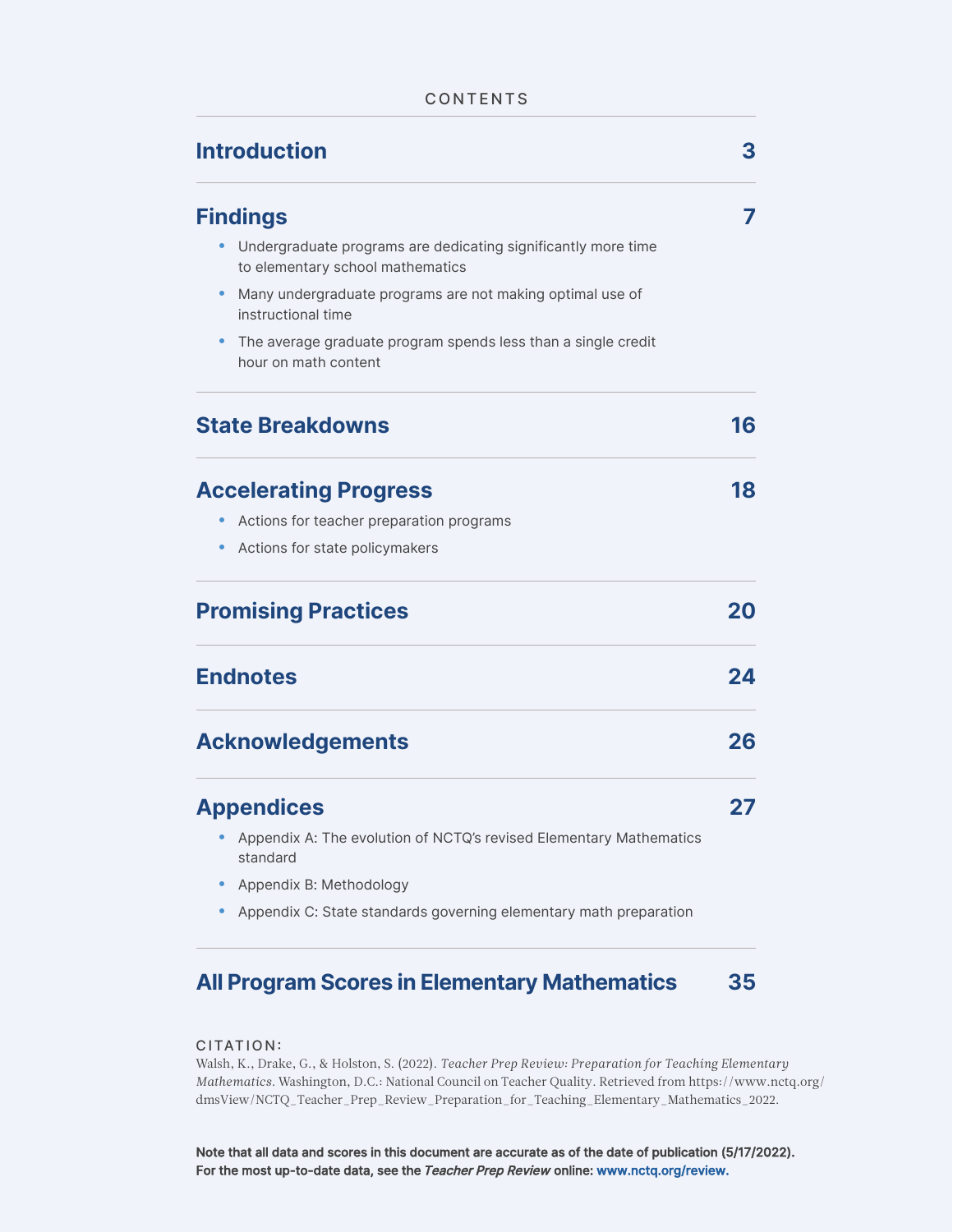#### INTRODUCTION

# **Math matters. Elementary math skills are a strong predictor of who will graduate from high school.**

When students struggle with the foundational math skills that are taught in the early elementary grades, they are likely to continue to struggle well into middle and high school.<sup>1</sup> Mathematics knowledge is highly cumulative in nature, meaning that the ability to master each new concept is highly dependent upon having mastered the content that came before. Skill by skill. Grade by grade.

As early as kindergarten, the role of teachers in building and cementing these math skills is all-important. Unfortunately, many elementary teachers do not themselves feel adequately confident of their own basic math skills.2 Potentially lacking confidence or sufficient content knowledge, they may dedicate less time to teaching math than students need, unsure of how to help their students avoid common misconceptions and errors. Compounding the issue, a basic problem for years has been the assumption that anyone who has graduated from high school has all the knowledge they need to teach elementary math. However, teaching elementary math requires a conceptual understanding of foundational mathematics and pedagogical knowledge, neither of which is addressed in a general mathematics course.<sup>3</sup> Preparation programs must dedicate sufficient time to *both*.

While weak math instruction in elementary schools is not a new problem, learning loss as a result of the COVID-19 pandemic brings new urgency to this issue. Multiple studies find that elementary students, already well behind their peers in other nations, lost more learning in math than in reading during the pandemic, with learning gaps 20% wider between low-poverty and high-poverty schools in fall 2021 than prior to the pandemic in fall 2019.4 Similarly, another study found that the learning gap in math also worsened for Black students, finding students in majority-Black schools are now a full 12 months behind those in majority-White schools, compared to a nine-month difference prior to the pandemic.5

A direct route to improving students' math skills is to ensure teachers' own competence in math.6 That is why the National Council on Teacher Quality, as part of our *Teacher Prep Review*, periodically examines the math instruction provided to future elementary teachers for over 1,100 teacher preparation programs across the nation,<sup>7</sup> analyzing the amount of time that each of these programs carves out for mathematics as well as the topics that they cover.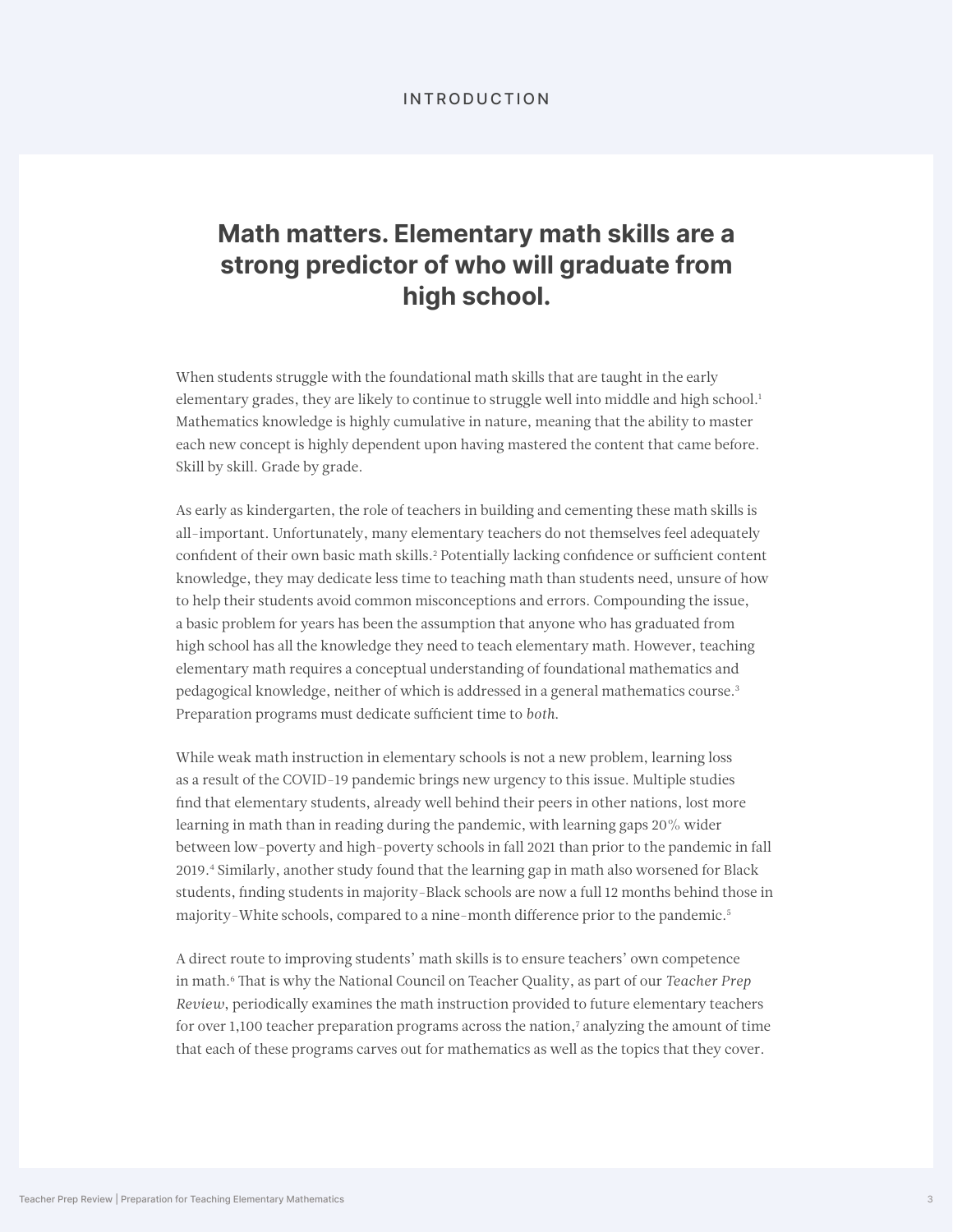This is the fourth time since our first *Teacher Prep Review* report in 2013 that NCTQ has conducted a scan of elementary teacher math preparation in the United States. As with previous reports, NCTQ uses a standard to analyze programs and provide a grade determined by research-based indicators. With this 2022 report, we are rolling out a considerably revised standard, a process that we have undertaken for the last two years with the help of many experts and preparation programs themselves. Our purpose in revising this standard is to make the standard and our rating process much more transparent to programs, making our guidance more straightforward and actionable.



# In the last decade, teacher programs have significantly<br>increased time for math In the last decade, teacher prep instruction.

While the Elementary Mathematics standard has changed significantly enough that the grades programs received in previous years cannot be compared to the grades under this new version of the standard,<sup>8</sup> we are still able to report on the significant progress on the primary indicator of both versions of the standard: the amount of course time elementary teacher candidates need to be fully prepared to teach mathematics. This indicator focuses on the need for programs to provide a sufficient amount of course time dedicated to elementary mathematics, a recommendation that we are pleased to be able to report that many programs have taken seriously, though almost exclusively by those programs at the undergraduate level.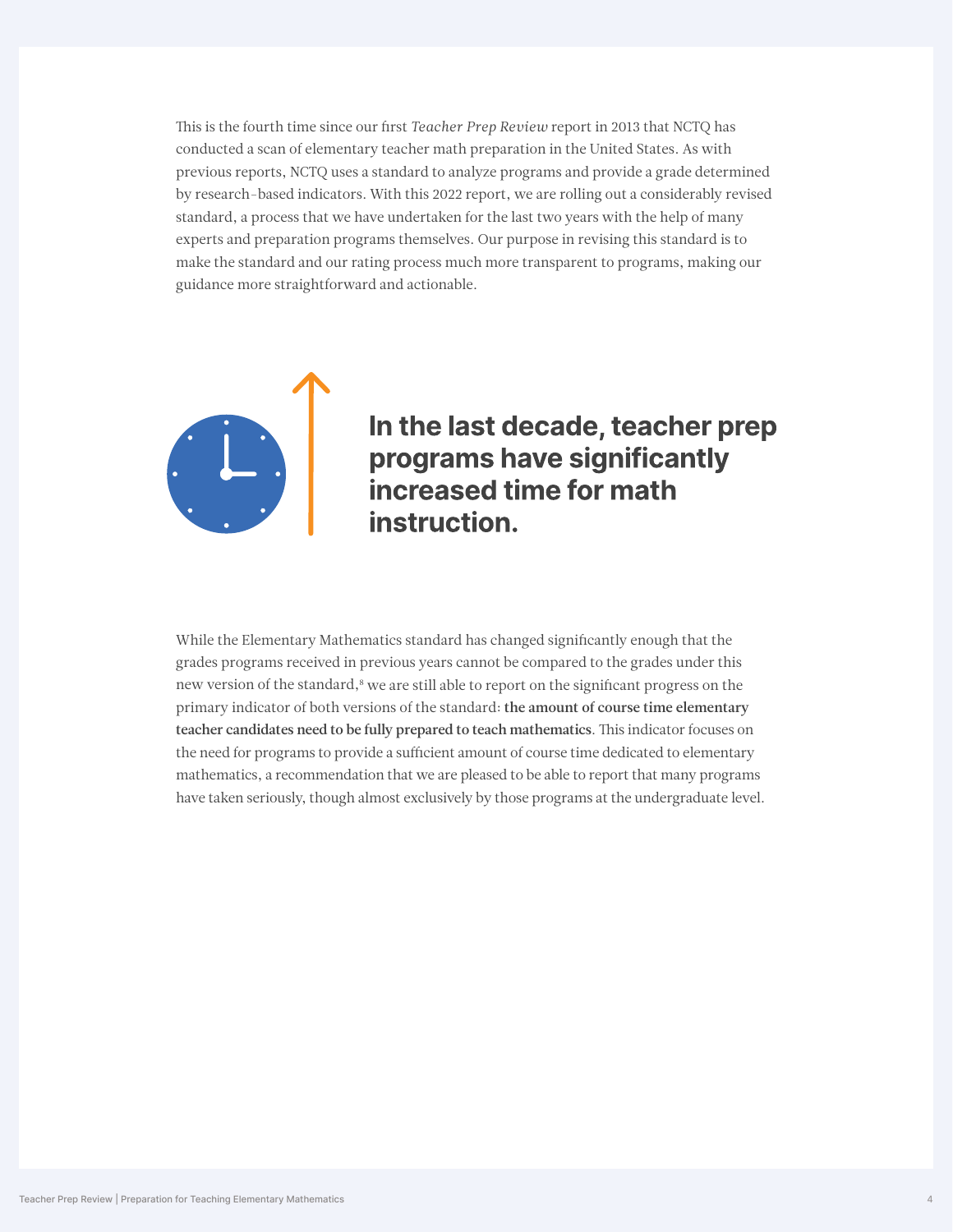# **How do programs now qualify for an "A" grade?**

The newly revised Elementary Mathematics standard sets recommended minimum instructional hour targets for each of the four essential topics falling under math content: Numbers and Operations, Algebraic Thinking, Geometry and Measurement, Data Analysis and Probability; as well as Math Pedagogy. These instructional hour targets reflect the feedback received from stakeholders in the fall 2021 Open Comment Period for which [NCTQ](https://www.nctq.org/pages/TPR-Standards-Revision-Math#Section2)  [received 275 responses](https://www.nctq.org/pages/TPR-Standards-Revision-Math#Section2)<sup>9</sup> as well as the recommendations from the [Expert Advisory Panel,](https://www.nctq.org/pages/TPR-Standards-Revision-Math#Section4) a group of mathematicians, math educators, and representatives from teacher preparation programs. *(See page 26 for the members of the Expert Advisory Panel.)*

### **Recommended instructional hour targets for each essential math topic, NCTQ revised Elementary Mathematics standard**

|                             | <b>CONTENT</b>                             | <b>PEDAGOGY</b>                           |                                   |                             |               |
|-----------------------------|--------------------------------------------|-------------------------------------------|-----------------------------------|-----------------------------|---------------|
| <b>Numbers &amp;</b>        | <b>Algebraic</b>                           | <b>Geometry &amp;</b>                     | <b>Data Analysis</b>              | <b>Mathematics</b>          | <b>Total</b>  |
| <b>Operations</b>           | <b>Thinking</b>                            | <b>Measurement</b>                        | & Probability                     | Pedagogy                    |               |
| 45                          | 20                                         | 25                                        | 15                                | 45                          | 150           |
| instructional               | instructional                              | instructional                             | instructional                     | instructional               | instructional |
| hours                       | hours                                      | hours                                     | hours                             | hours                       | hours         |
| One full<br>3-credit course | Just under half<br>of a 3-credit<br>course | Just over half<br>of a 3-credit<br>course | One-third of a<br>3-credit course | One full<br>3-credit course | 10 credits    |

Instructional hours are based upon credits. One semester credit hour equates to 15 instructional hours. The credit hours for institutions with academic calendars not based on semester credit hours are adjusted (e.g., quarter credit hour counts are adjusted so that each credit equals 15 instructional hours).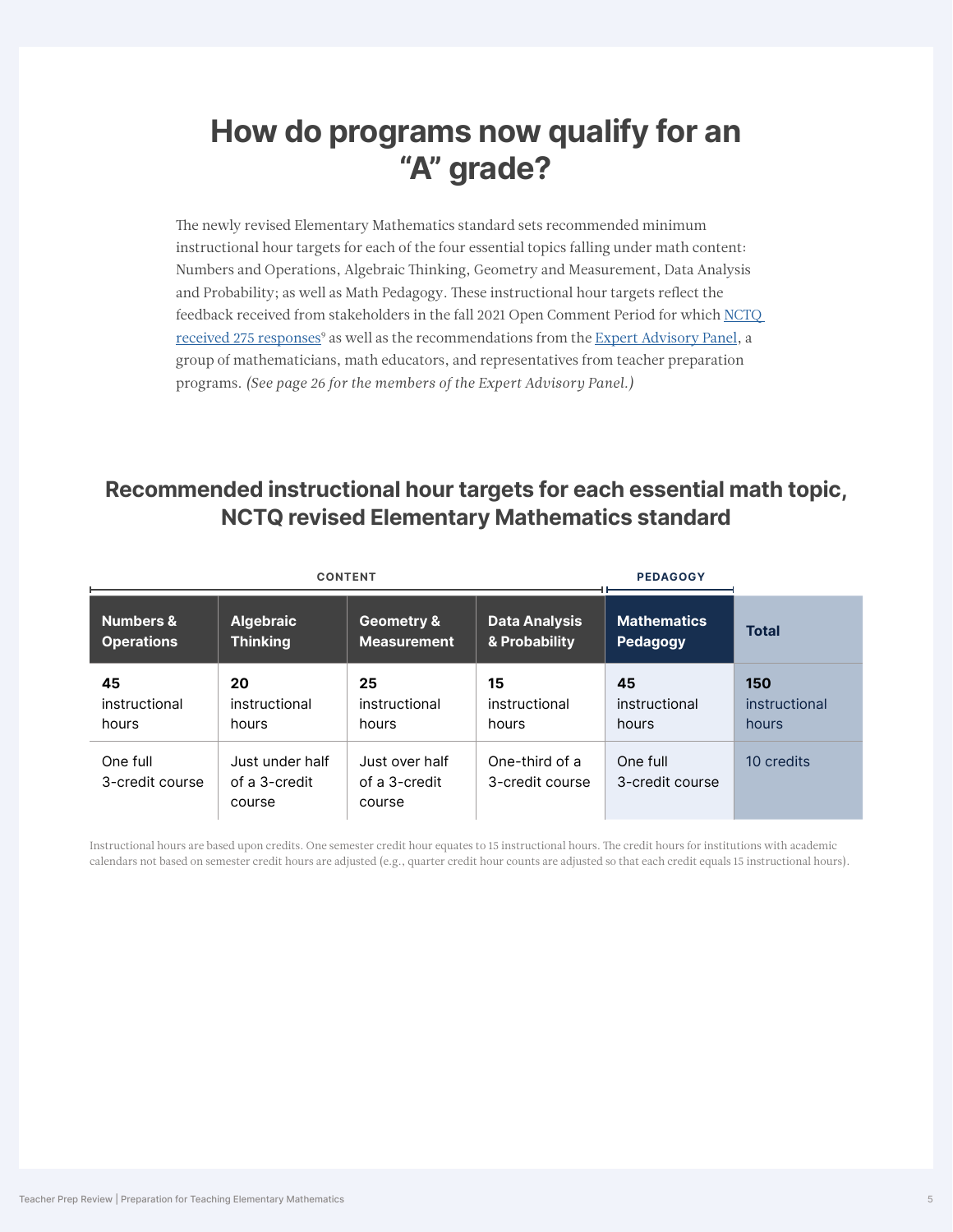#### **A-rated programs**

Programs earn an A by satisfying two requirements. They must allocate at least 135 hours (of the 150 recommended target instructional hours) that encompass the five essential topic areas. They also must meet at least 90% of the recommended targets for *each* of the five topic areas noted above. Programs that meet 100% of the recommended target hours for each of the five topic areas qualify for an A+.

#### **B-rated programs**

Programs earn a B by allocating at least 120 hours (of the 150 recommended target hours) to the five essential topic areas combined, equivalent to 80% of the total target recommendation.

#### **C-rated programs**

Programs earn a C by allocating between 105 and 119 hours (of the 150 recommended target hours) to the five essential topic areas combined, equivalent to 70% of the total target recommendation.

#### **D-rated programs**

Programs earn a D by allocating between 90 and 104 hours (of the 150 recommended target hours) to the five essential topic areas combined, equivalent to 60% of the total target recommendation.

#### **F-rated programs**

Programs earn an F by allocating fewer than 90 hours (out of the 150 recommended target hours) to the five essential topic areas combined, less than 60% of the total target recommendation.

#### **Alternative to content coursework**

Apart from course requirements, programs can receive additional instructional hour credit (equivalent to 80% of the recommended target hours) for the four content topics by requiring a passing score on a content knowledge licensing test that yields a valid, independent cut score for mathematics as a *condition of admission to the teacher preparation program.*

#### **'Excess' instructional time**

Because the standard seeks to address whether programs are providing *minimal* coverage across the five essential topic areas, programs do not 'gain points,' so to speak, for exceeding the target instructional hours in any of the individual topic targets. For example, if a program dedicates 35 instructional hours towards Geometry and Measurement—10 hours above the recommended target of 25 hours—those additional hours are not factored into the overall total instructional hour calculation. This rule does not allow for programs to compensate for a missing topic by allocating more time to another topic.

[For the full Elementary Mathematics standard methodology, see Appendix B.](#page-29-0)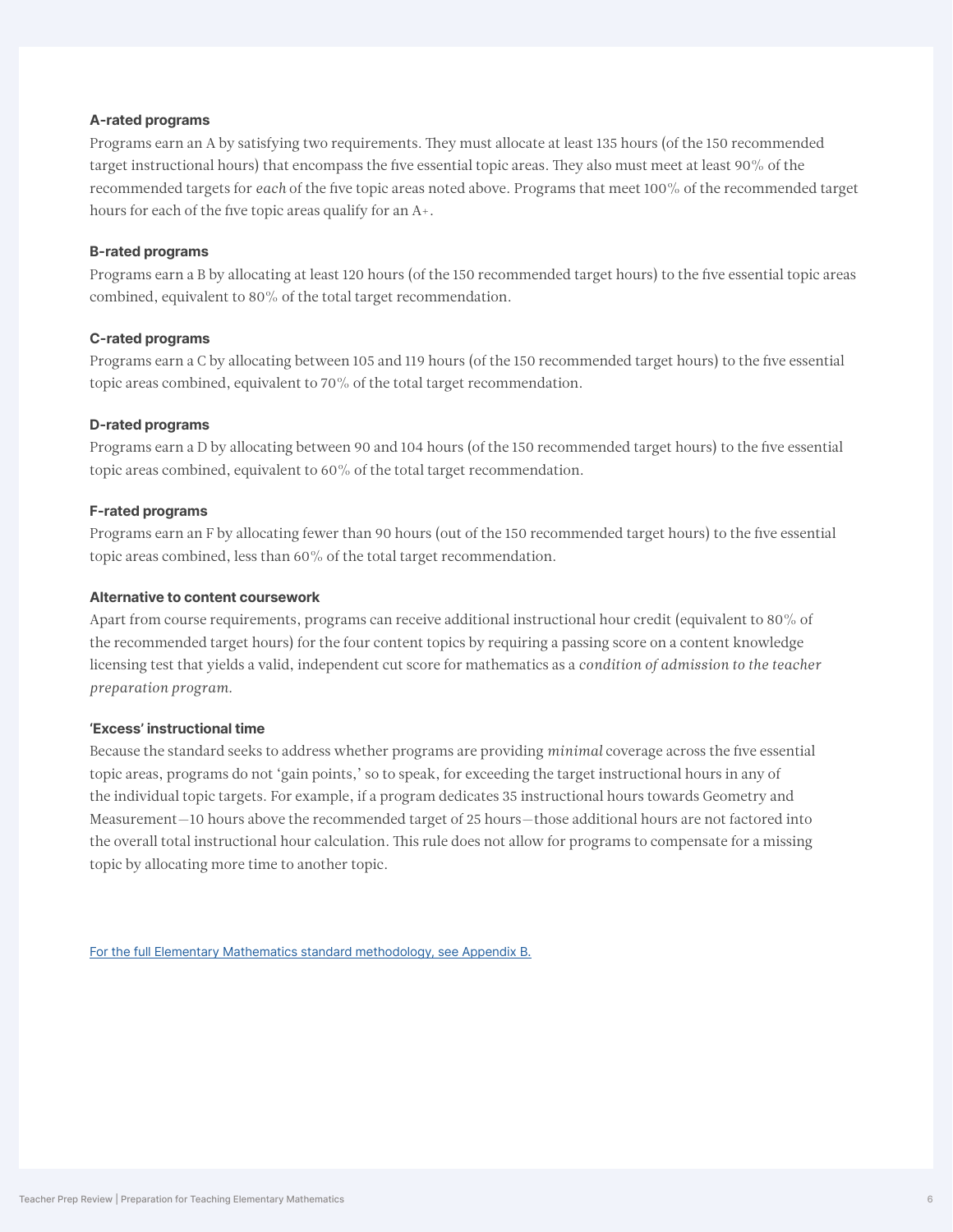# **Undergraduate programs are dedicating significantly more time to elementary school mathematics.**

Since 2014, NCTQ has recommended that programs dedicate essentially four courses to mathematics (three courses in elementary math content and a single course in math pedagogy). Programs have responded accordingly, adding an average of 1.5 credit hours of elementary mathematics to their graduation requirements. This addition means that programs have built-in 19% more time for math preparation, a significant increase.





(n=738 programs) Figures reflect coursework requirements for the 738 undergraduate programs that were assessed in both 2014 and again in 2022.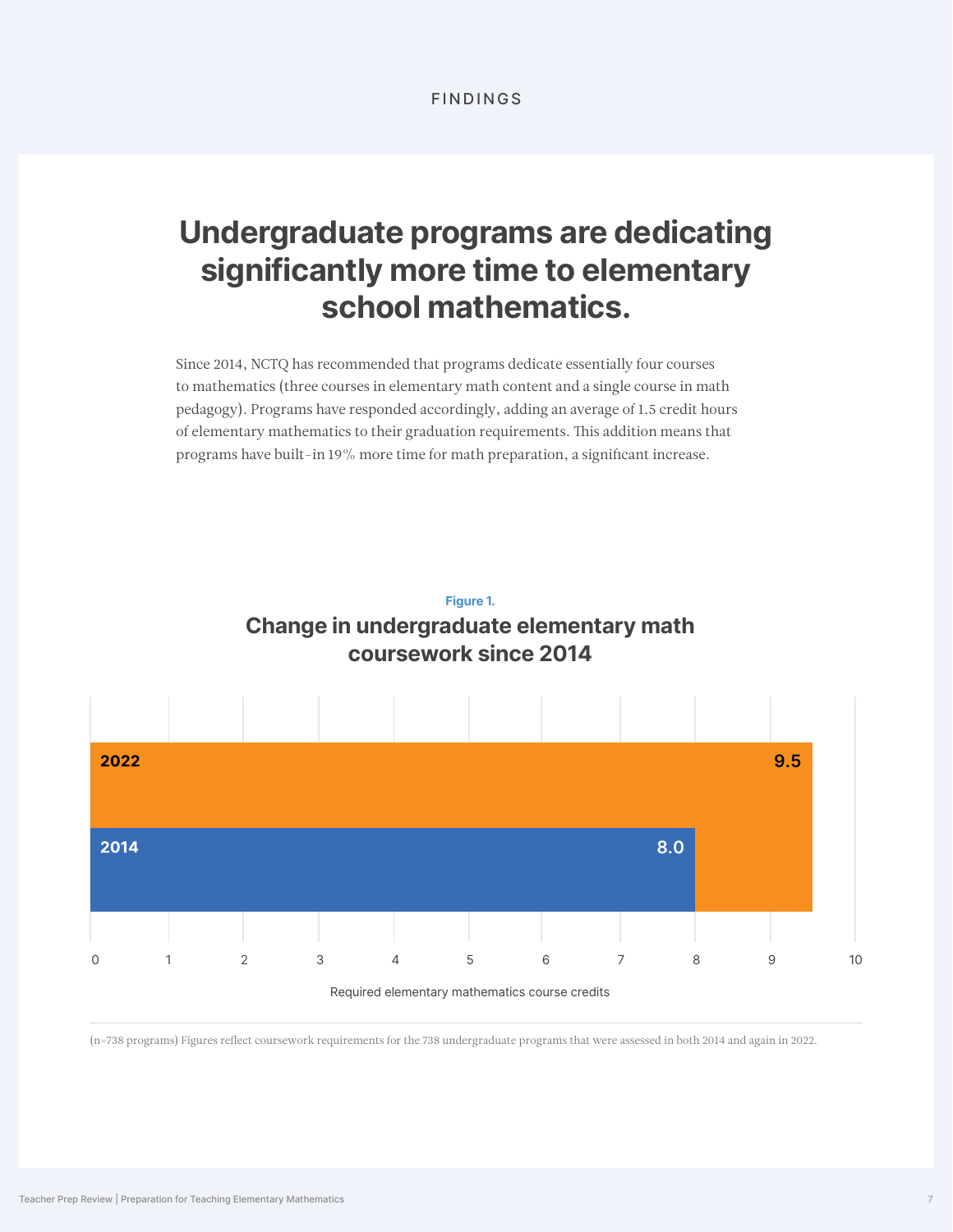### **Time matters**

Not only did programs that earned an A or A+ in 2022 add the most amount of new credit hours (2.3 credits on average), they also dedicated most of this additional time to muchneglected math *content*, as opposed to math *pedagogy,* the area in which preparation programs had already been dedicating sufficient time.

Conversely, while programs earning an F in 2022 also slightly raised the total time allocated to mathematics preparation (in their case, an increase of 0.5 credit hours), they tended to allocate their additional time to math pedagogy. In fact, F-rated programs, on average, actually reduced the number of credits dedicated to teaching mathematics content from 1.9 credits in 2014 to 1.6 credits in 2022, a 16% reduction.

#### **Figure 2.**



### **Change in amount of time allocated to undergraduate elementary math content versus pedagogy since 2014**

(n=738 programs)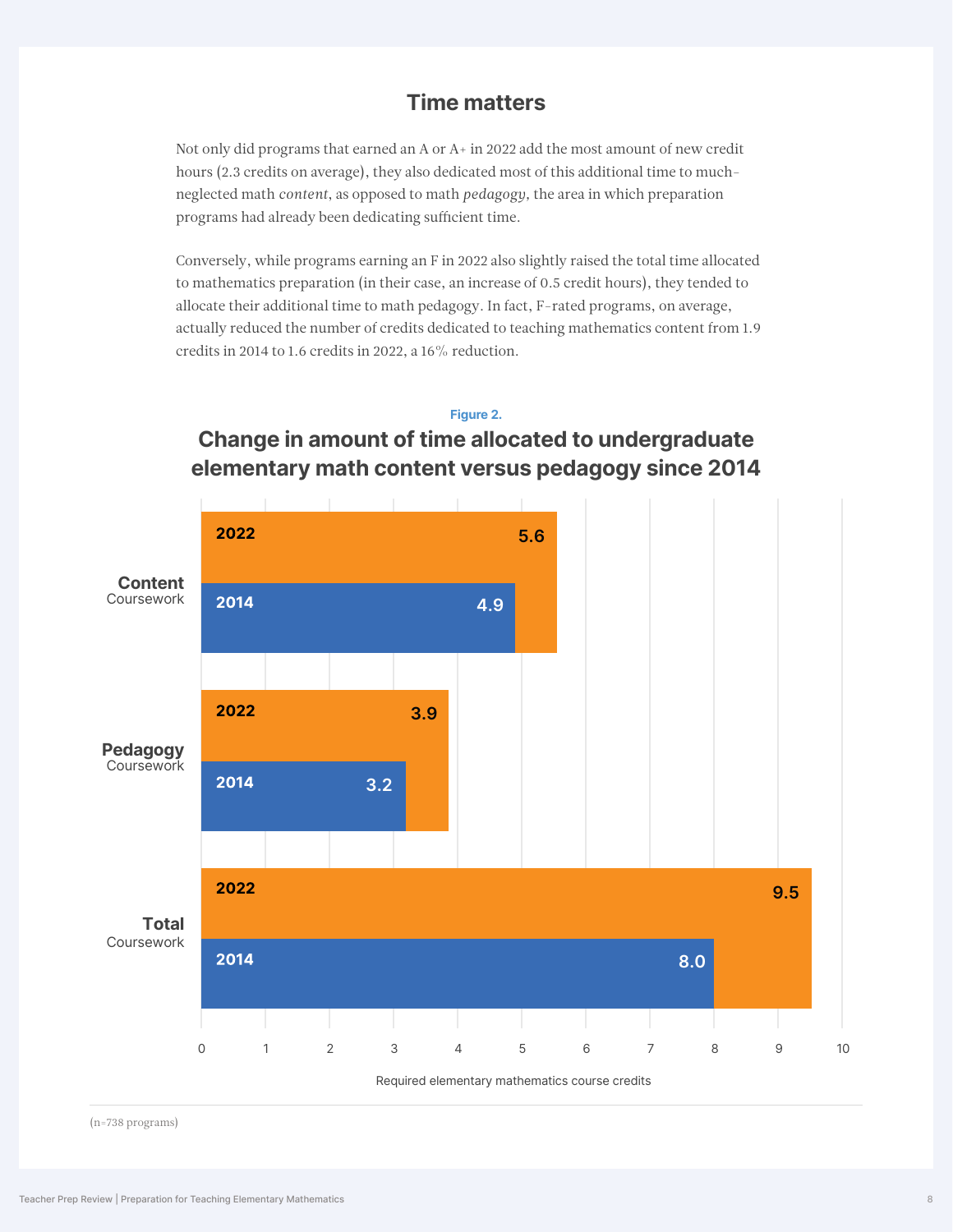# **In spite of allocating more overall time to mathematics preparation, many undergraduate programs are not making optimal use of this instructional time.**

Finding enough credit hours available to prepare teachers in both mathematics content and pedagogy may be the hardest step for programs to take—given the competition for credit hours in an institution—but it is a step many programs have accomplished. The next challenge for programs is to ensure the time is used optimally, ensuring that courses include all of the content topics and math pedagogy essential to fully preparing a new elementary teacher.

Only 15% of undergraduate programs earn an A by adequately covering all of the math topics and pedagogy that elementary teachers need (see Figure 3 below). However, most of the programs earning a  $B-38%$  of the sample—need to make only modest adjustments to existing coursework to qualify for an A.

Programs earning an A or a B constitute half the sample, another indication that programs are heading in the right direction.



### **Undergraduate program grades on the Elementary Mathematics standard in 2022**

**Figure 3.** 

(n=771 programs) Grades summarize the degree to which programs address the essential elements of elementary mathematics instruction, which is measured based on each program's estimated instructional time dedicated to Numbers and Operations, Algebraic Thinking, Geometry and Measurement, Data Analysis and Probability, as well as Mathematics Pedagogy. The grades for 40 programs could not be determined and are excluded from the program count and distribution of grades.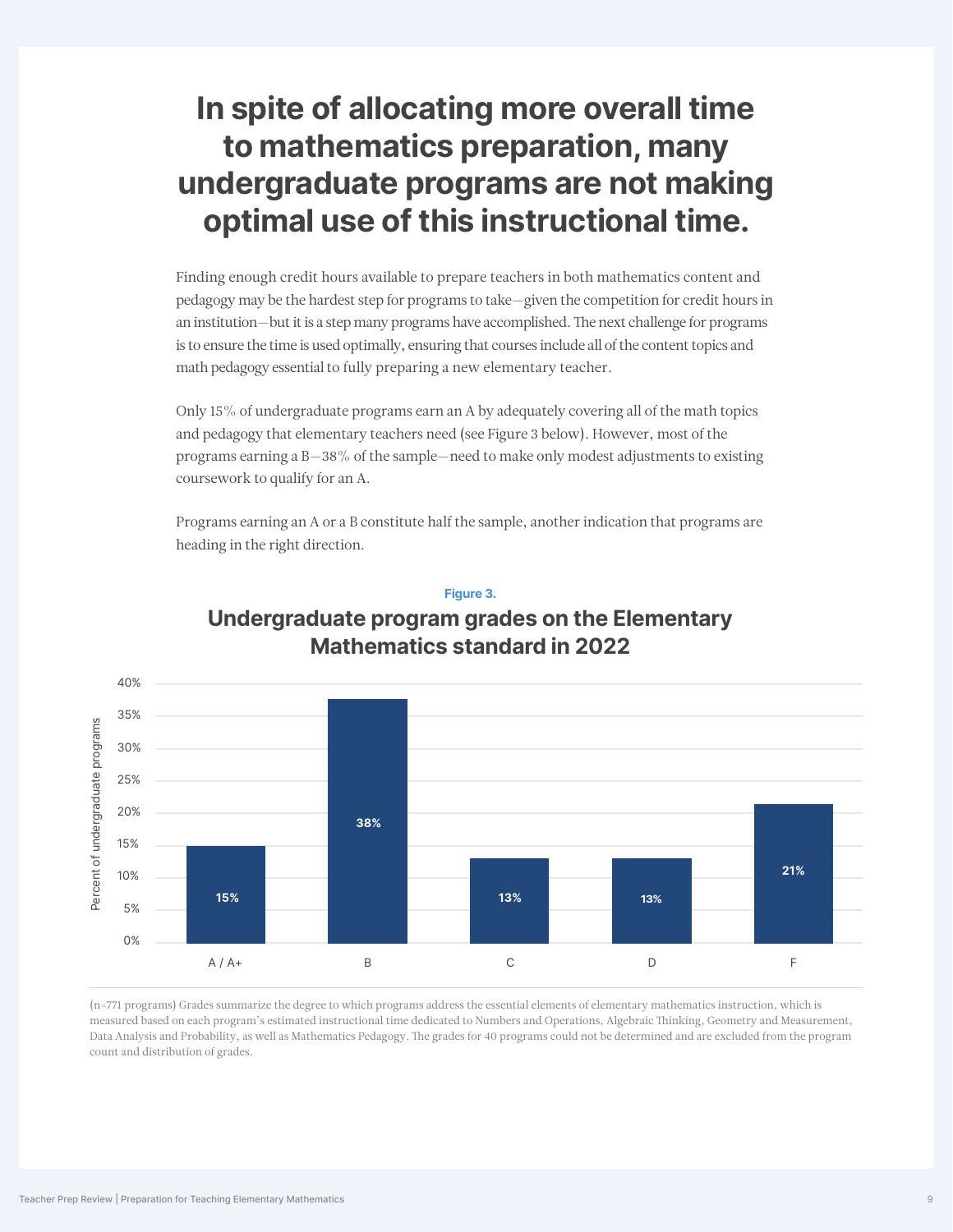

As the chart below shows, programs *on average* exceed the time needed for math pedagogy, yet fall short of the instructional hours needed to develop a teacher candidate's deep understanding of math content.

(n=764 programs) On average, programs in the sample allocate sufficient time to math pedagogy, actually exceeding the recommended target of 45 instructional hours. However, the average program provides about 80% (85 hours) of the recommended time of 105 hours to essential mathematics content. The 764 programs represented in this figure do not include the seven undergraduate programs that require a content knowledge licensing test as a condition of admissions prior to their junior year.

# **Math Content Knowledge vs. Math Pedagogical Knowledge**

Content knowledge references the foundational understanding of mathematics. Programs can instill this knowledge in candidates through coursework that focuses on a conceptual understanding of the mathematics topics that are addressed in the elementary grades. Pedagogical knowledge references the methods of effective instruction that use content knowledge in the classroom. Together, they ensure that teachers know what they need to teach and also know how to teach it.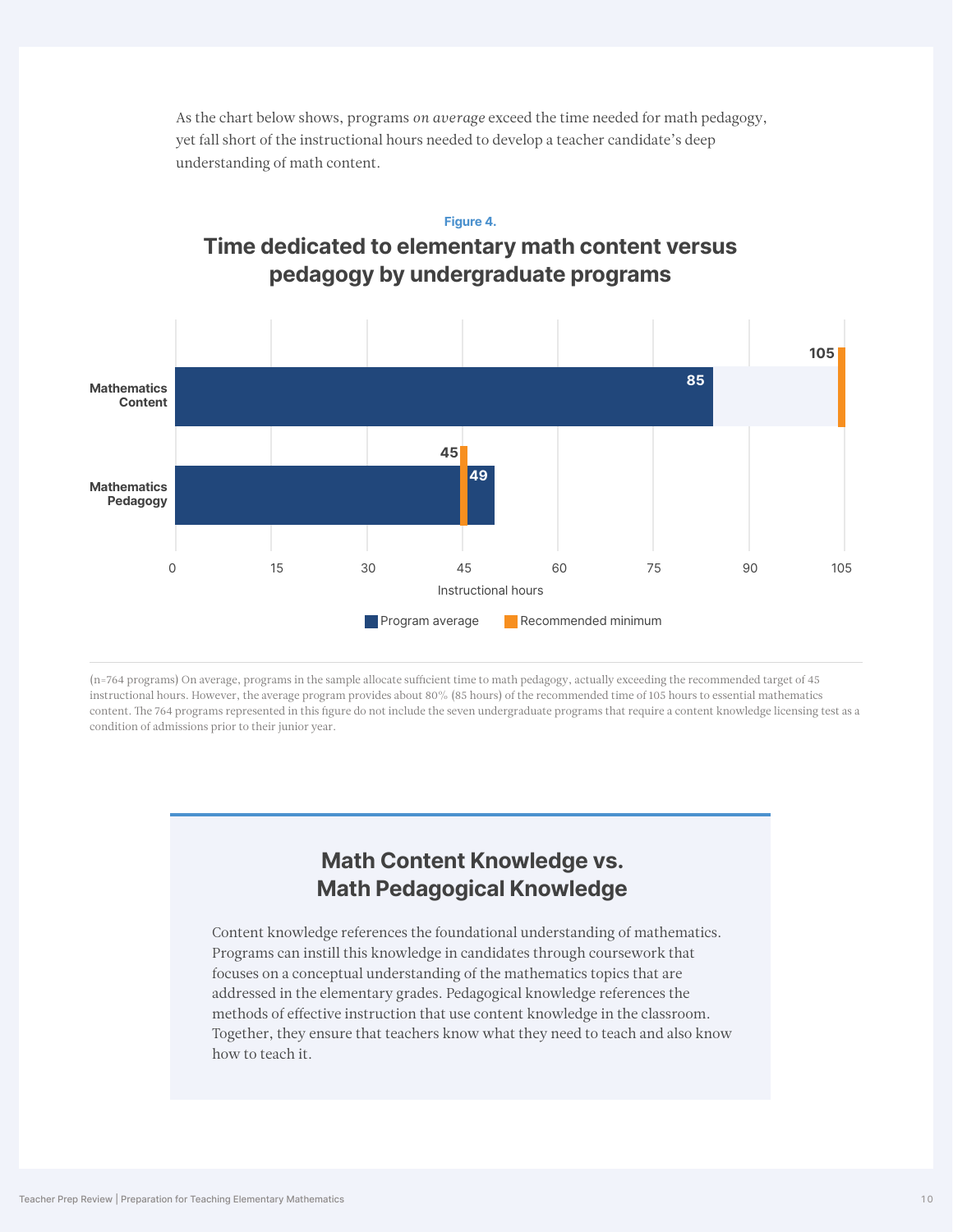**Figure 5.** 





 (n=764 programs) Here we combine the time spent on two topics, Numbers and Operations and Algebraic Thinking, because of a fair amount of overlap between the subtopics for each of these two areas.

> The two areas where programs seem to need more dedicated time are Numbers and Operations and Algebraic Thinking. These topic areas are of vital importance in establishing a student's understanding of the number system, relationships among numbers, and how operations relate to one another. In states' elementary math standards, Numbers and Operations and Algebraic Thinking represent 55% of what is specified; however, roughly 12% or 88 programs offer their candidates no instructional time (courses or credits) related to either Numbers and Operations or Algebraic Thinking. In other key topic areas, 116 programs do not provide any instruction on Geometry and Measurement, while 189 programs do not cover Data Analysis and Probability at all.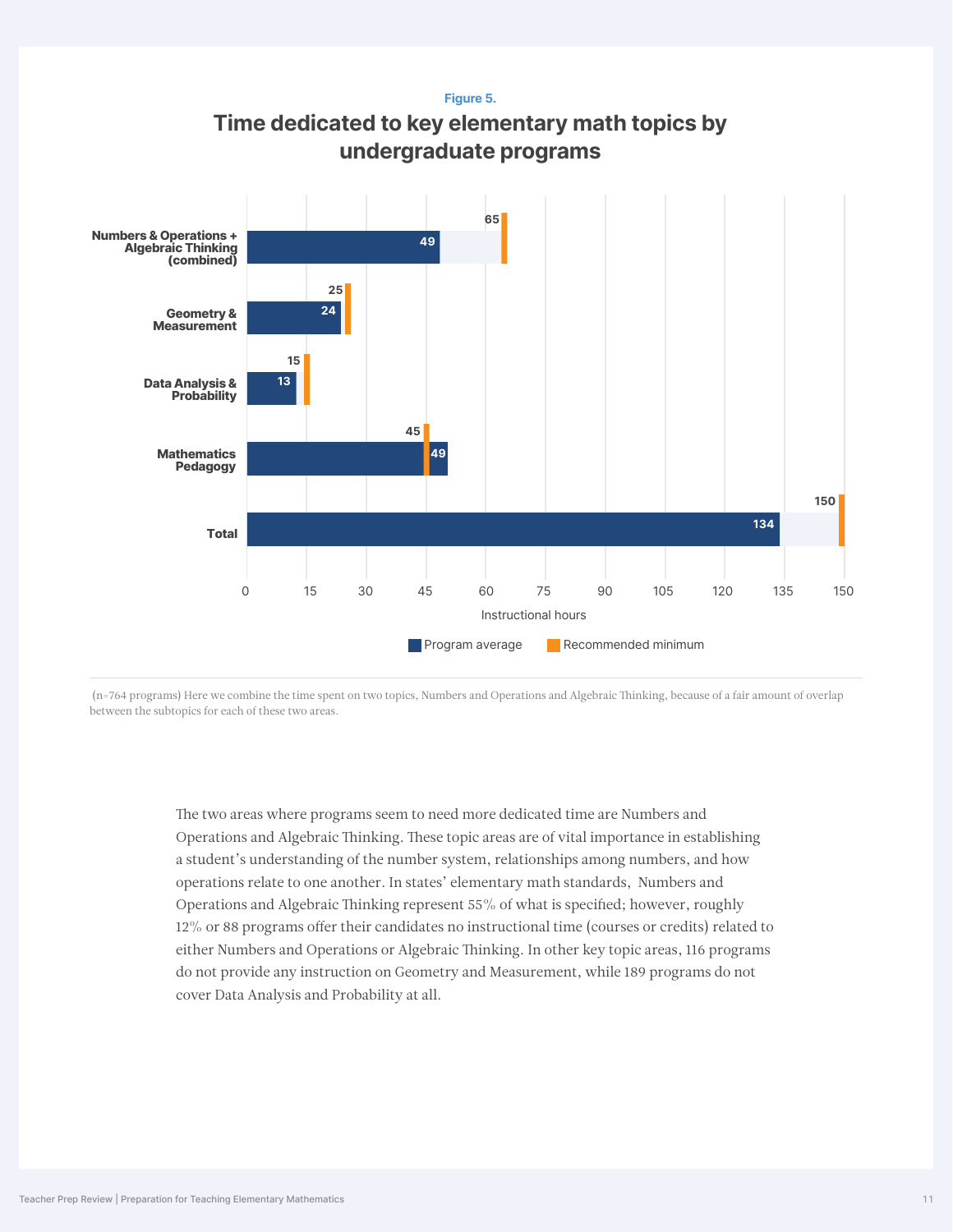# **Graduate programs have a very different story to tell. The average graduate program spends less than a single credit hour on math content.**

The overwhelming majority of graduate programs preparing elementary teachers do not dedicate sufficient time to teaching mathematics content, explaining how 85% of graduate programs earn an F. Where there is mathematics coursework, it is overwhelmingly dedicated to mathematics pedagogy.

# 40% 50% 60% 70% 80% 90% 100% 30% 20% **85%**

### **Figure 6. Graduate program grades on the Elementary Mathematics standard in 2022**

(n=293 programs) Grades are based on program coverage of the essential elements of elementary mathematics instruction, including Numbers and Operations, Algebraic Thinking, Geometry and Measurement, Data Analysis and Probability, as well as Mathematics Pedagogy. The grades for seven additional programs in the sample could not be determined and were excluded.

**2% 2% 7%**

A / A+ B C D F

**4%**

#### **Visit theTeacher Prep Review online to see all programs' scores on Elementary Mathematics.**

Search, sort, and filter all program grades by state, score, or program type, and see details on programs' math content and pedagogy coursework: [https://www.nctq.org/review/standardScores/Elementary-Mathematics.](https://www.nctq.org/review/standardScores/Elementary-Mathematics)

10%

Percent of graduate programs

Percent of graduate programs

0%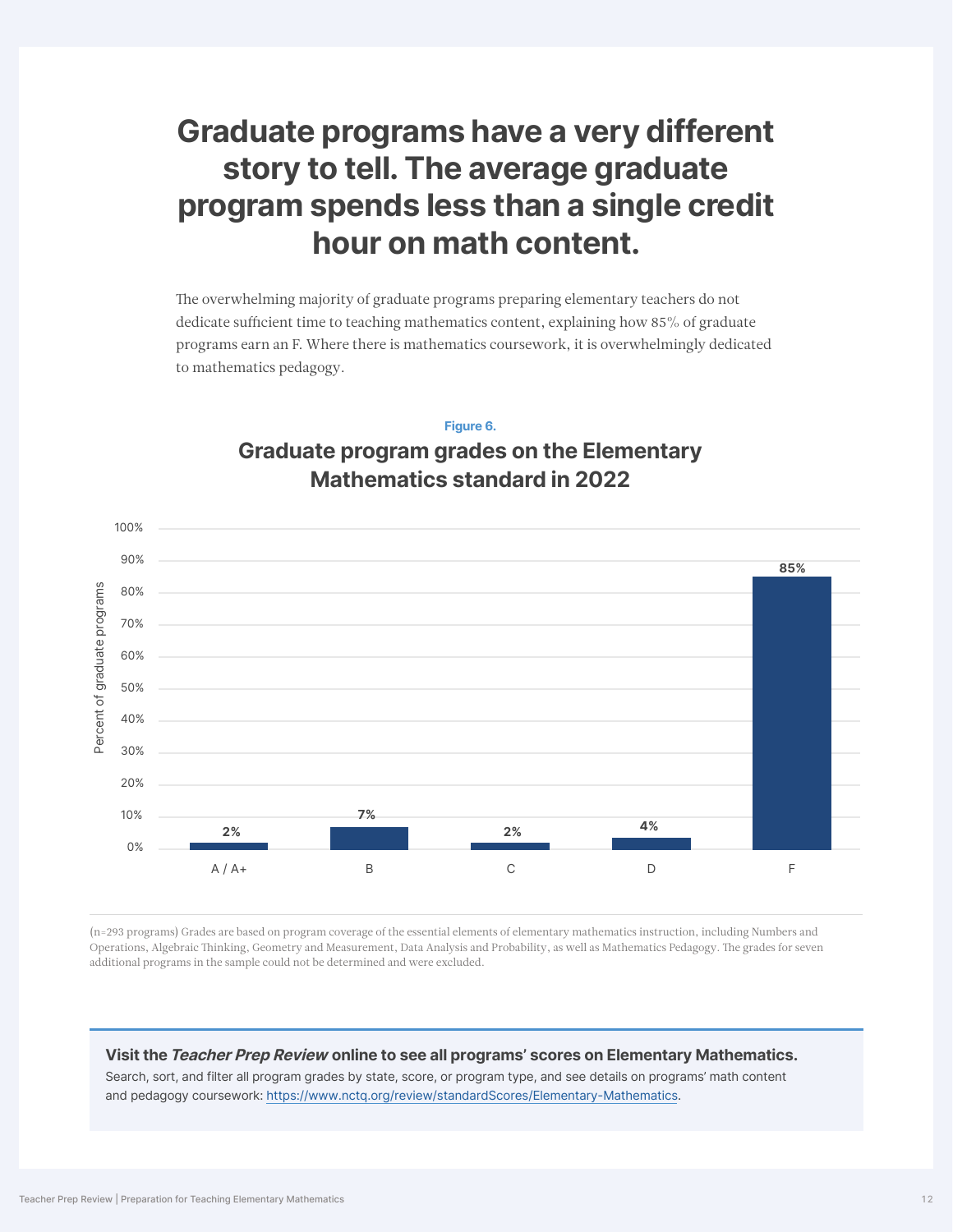As noted previously, programs are credited with instructional hours without having to require additional coursework if they first validate that applicants possess mathematical knowledge by requiring a passing score on a content knowledge test as a condition of admission. To provide an example, when paired with coursework, programs can earn a B through the requirement of a test and a three-credit course dedicated to mathematics pedagogy.10 Among the 300 graduate programs in the sample, only 16 programs (5% of the graduate sample) employ the use of such a test.<sup>11</sup>

When examining undergraduate and graduate programs within the same institution (see Figure 8), undergraduate programs exceed the performance of graduate programs in providing teacher candidates with math content knowledge.

#### **Figure 7.**

**Time dedicated to elementary math content versus pedagogy by graduate programs**



(n=277 programs) On average, graduate programs do not allocate sufficient time to math content or pedagogy. While graduate programs collectively approach the recommended time of 45 hours of mathematics pedagogy, the average program provides only 13% (14 hours) of the recommended time of 105 hours to essential mathematics content. The 277 programs represented in this figure do not include the 16 graduate programs that require a content knowledge licensing test as a condition of admissions.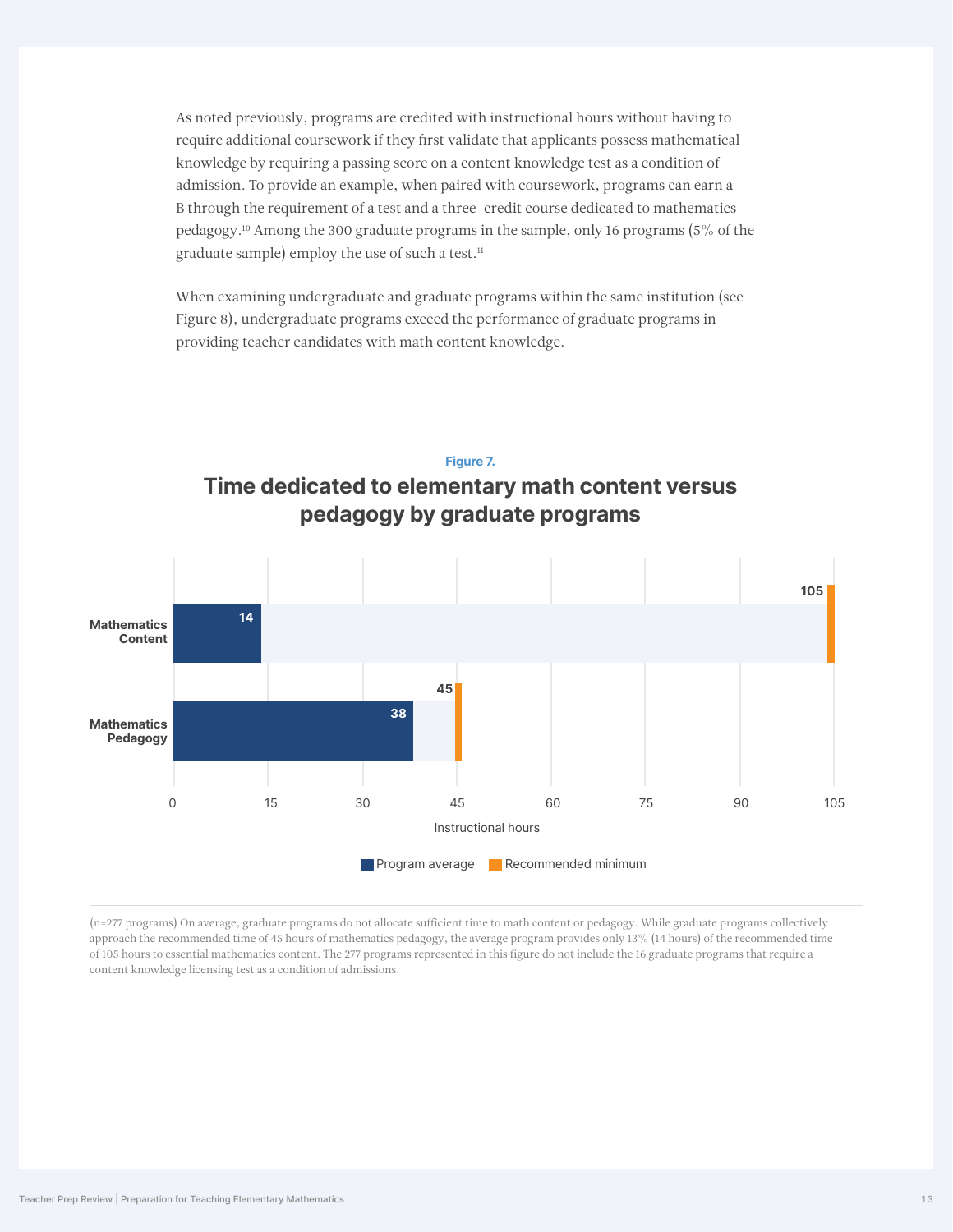The University of Montana stands out for its rare consistency, requiring identical coursework for both its undergraduate and graduate programs. All candidates pursuing initial elementary certification at the institution must complete the same five courses:

- Numbers and Operations for Elementary School Teachers
- Geometry and Measurement for Elementary School Teachers
- Higher Mathematics For Elementary School Teachers
- Methods: PK-4 Early Numeracy
- Methods: Teaching and Assessing 5-8 Mathematics

This structure is unique not only in terms of the number of courses required at the graduate level, but in that unlike most institutions, it did not create separate sets of courses for two programs preparing candidates for the same career.

[For more about the University of Montana, please see the Exemplar Resources](#page-19-0)  [section.](#page-19-0)

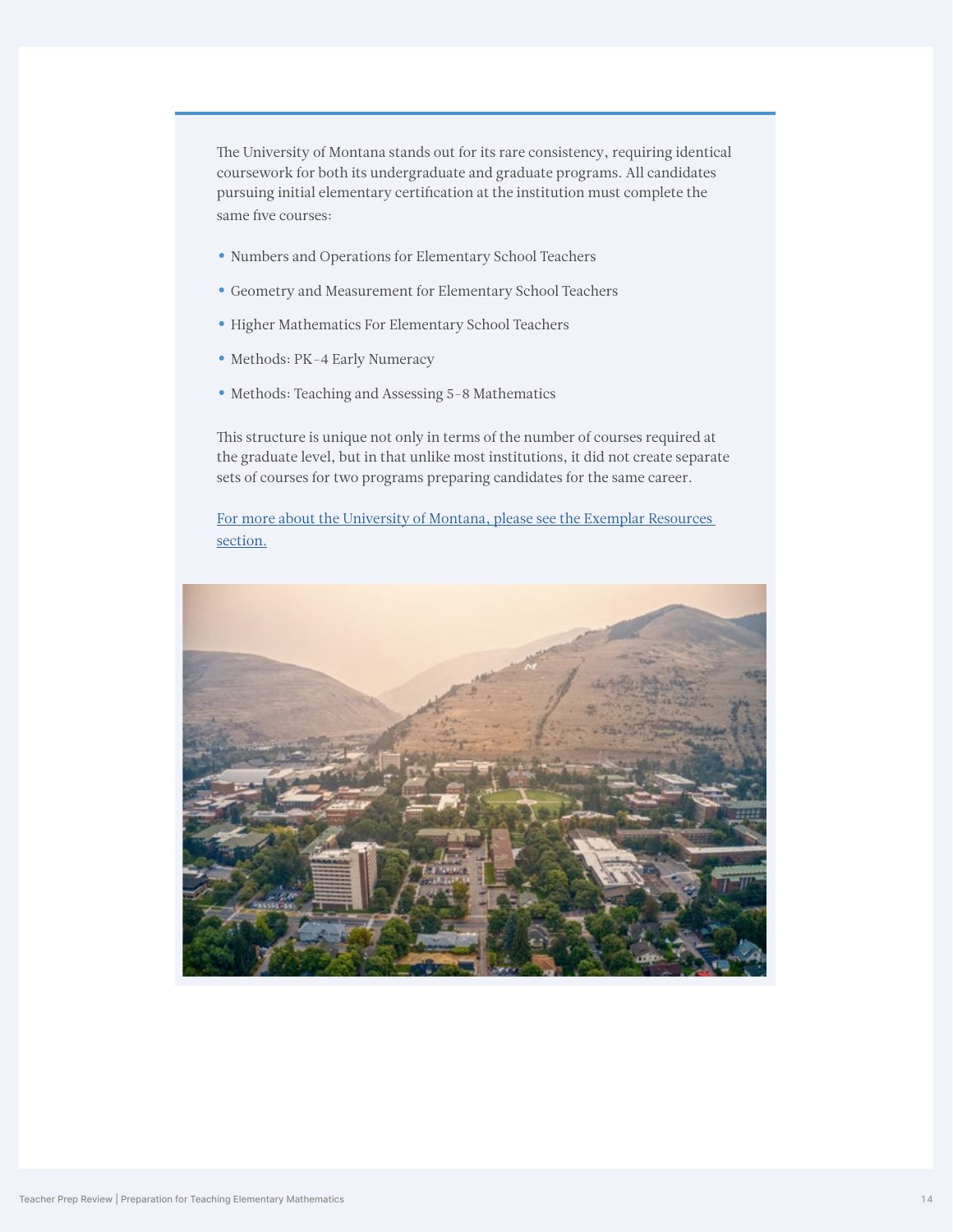**Figure 8.**





(n=151 programs) In the absence of graduate programs requiring candidates to pass a content knowledge licensing test as a condition of admissions, the average graduate elementary program located on the same campus as an undergraduate elementary program requires five fewer credits of math coursework, suggesting a lack of consensus within a single institution for what constitutes a well-prepared elementary candidate.

### **What about non-traditional programs?**

Recent *Teacher Prep Review* reports presented the results of non-traditional programs alongside those from traditional programs; however, moving forward their results will be independently addressed in a separate publication.

The decision to pursue a separate report for non-traditional programs will allow NCTQ to better address the unique, but also highly varying nature of nontraditional programs. There is no single model of a non-traditional program. Non-traditional programs range from those that closely resemble graduate programs to those which immediately place candidates as teachers of record. This standalone report will delve into these differences with greater context and also expand the sample to include more non-traditional programs. Our plan is to use this separate publication as an opportunity to not only address preparation in elementary mathematics but other standards as well in order to provide a more comprehensive understanding of these programs.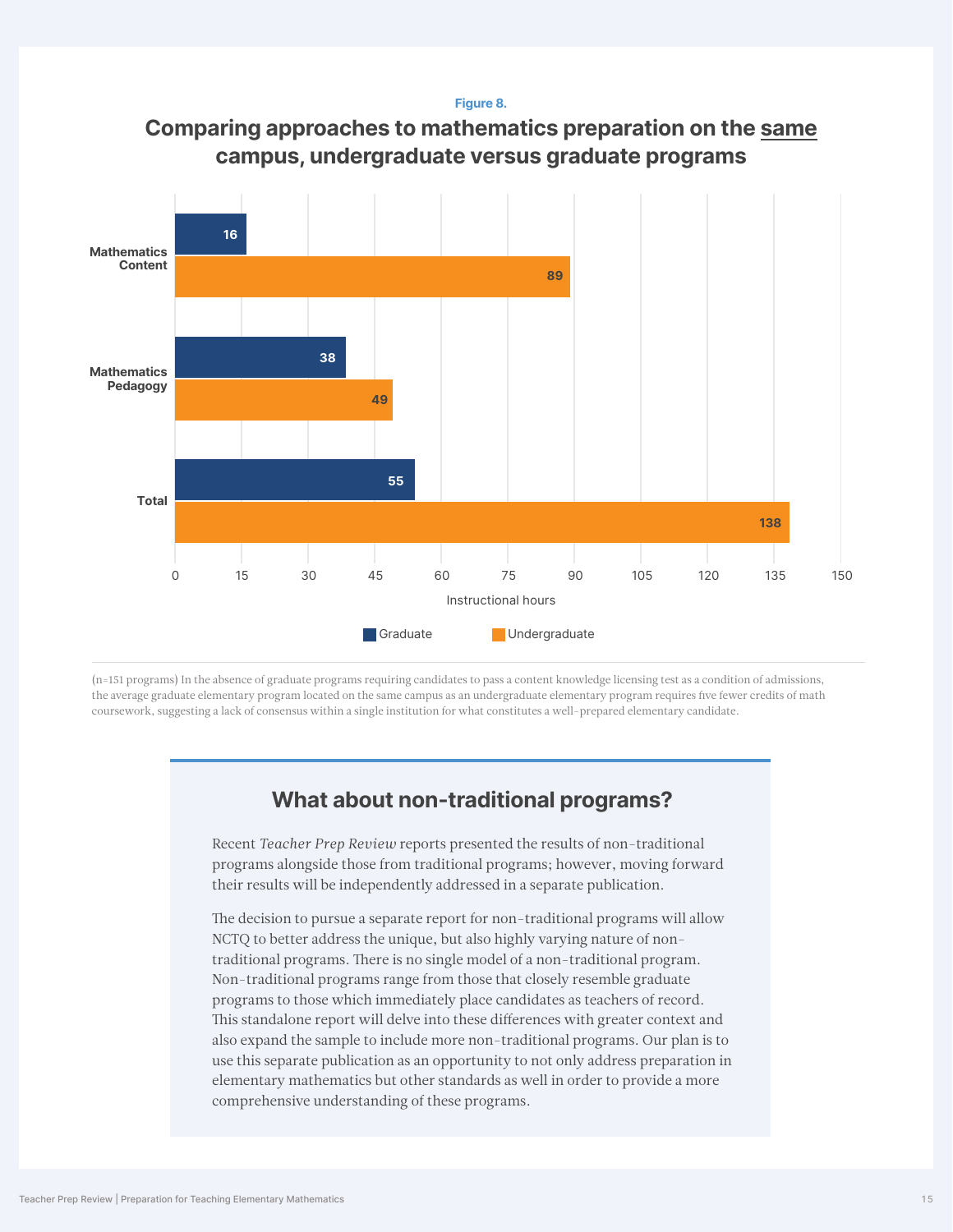#### STATE BREAKDOWNS

When examining the undergraduate programs in each state, clear differences emerge in the number of instructional hours dedicated to mathematics. Undergraduate programs in Utah, Maryland, Louisiana, and Georgia require at least seven credits on average (105 instructional hours) for elementary mathematics content. In contrast, undergraduate programs in New York, Missouri, and Florida require four or fewer credits (60 instructional hours) of content.

One part of the explanation for the full three-credit course difference between states may be the prevalence of private institutions in the states where fewer credits in math tend to be required. Across all undergraduate programs, public institutions provided nearly 50% more time for mathematics content coursework, compared to private institutions.

#### **Figure 9.**





(n=764 programs) Inclusive of 372 public institutions and 392 private institutions.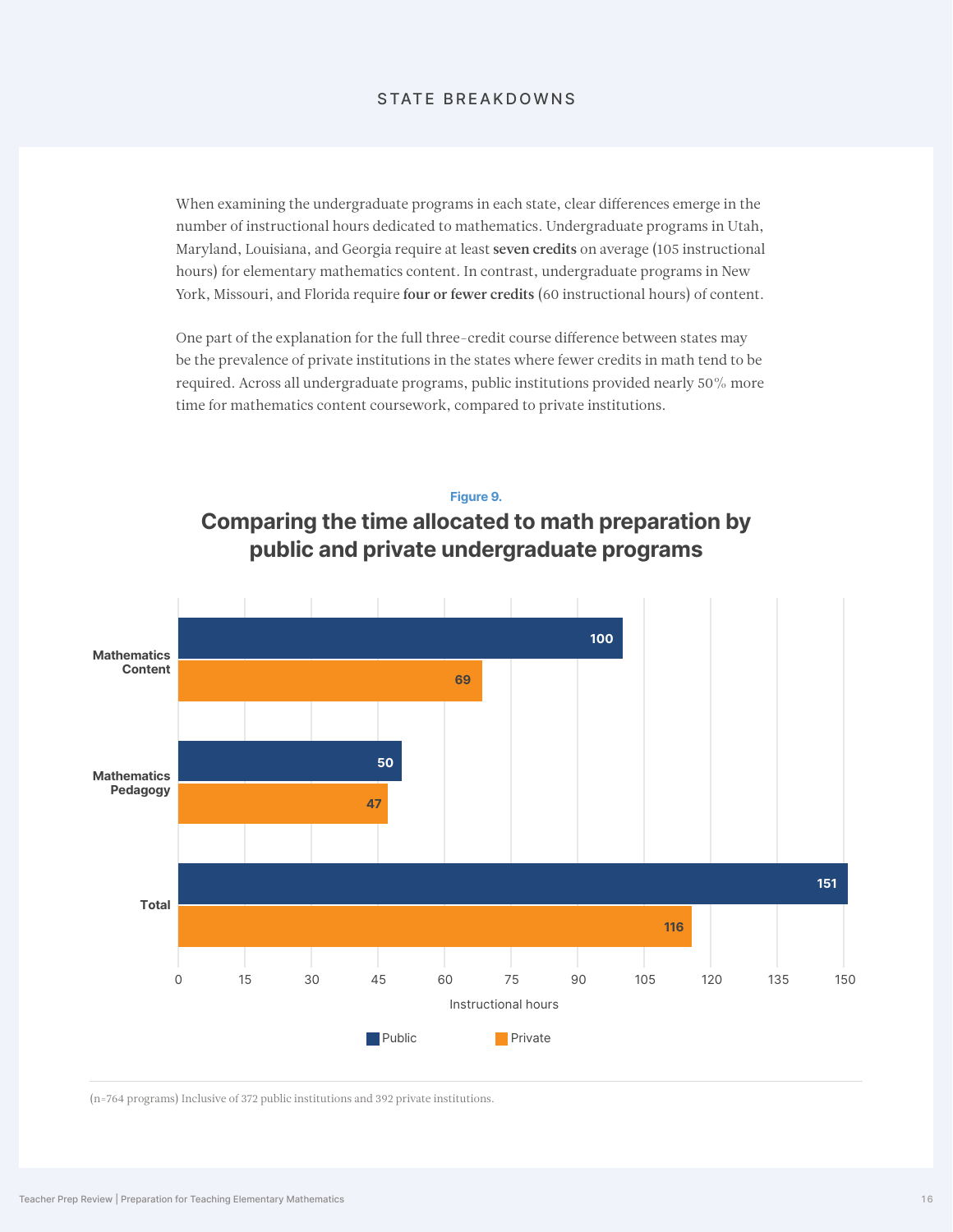#### **Figure 10.**

# **Average instructional hours allocated for math preparation, undergraduate elementary programs, by state**

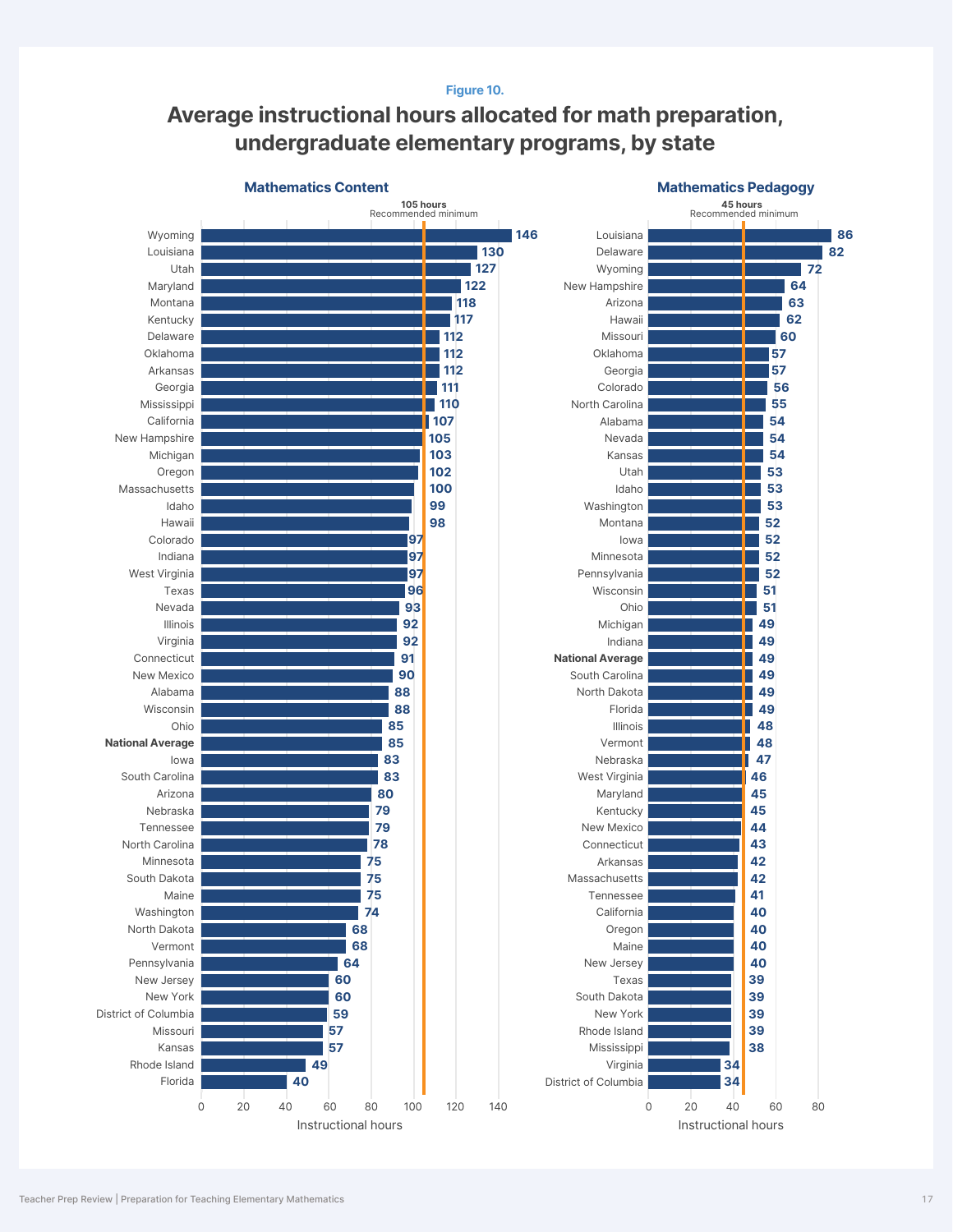#### ACCELERATING PROGRESS

The additional time that many undergraduate elementary programs have added in mathematics since 2014 represents real and significant progress. As many of these programs now only need to make moderate adjustments in how they use their time, we fully expect to be able to report in a few years that most new teachers coming through undergraduate programs are at long last receiving sufficient preparation in mathematics.

The status of graduate preparation is nowhere near as favorable, nor is their outlook as promising. With almost all graduate programs receiving a grade of F, both the institutions and the states that serve as their regulators must urgently identify viable ways to support teachers prepared at the post-baccalaureate level in mathematics, regardless of how someone enters the profession.

We offer eight ways teacher preparation programs and their state policymakers can make the progress that's needed:

# **Actions for teacher preparation programs**

- 1. Lacking a system of strong diagnostic testing at the point of admissions, most candidates will need three content courses and one course in pedagogy. Specifically, elementary teachers need a strong conceptual understanding of four content topics (Numbers and Operations; Algebraic Thinking; Geometry and Measurement; and Data Analysis and Probability), in addition to Math Pedagogy. This knowledge is specialized, so should be aimed only *at a teacher audience*, not the broader campus population.
- 2. In the case of graduate programs, make much more extensive use of content knowledge tests during admissions, even if only for the purpose of diagnosing where candidates are going to need additional support and coursework rather than rejecting applicants. Regardless, graduate programs also need to add more time to the requisite coursework dedicated to mathematics.
- 3. Build partnerships with nearby districts to create specific feedback loops related to elementary mathematics instruction, reviewing course materials and content expectations for teacher candidates to determine if the program is meeting districts' needs. Consider the use of focus groups or surveys to understand specifically which key topic areas recent teacher candidates felt well-prepared to teach and which they did not.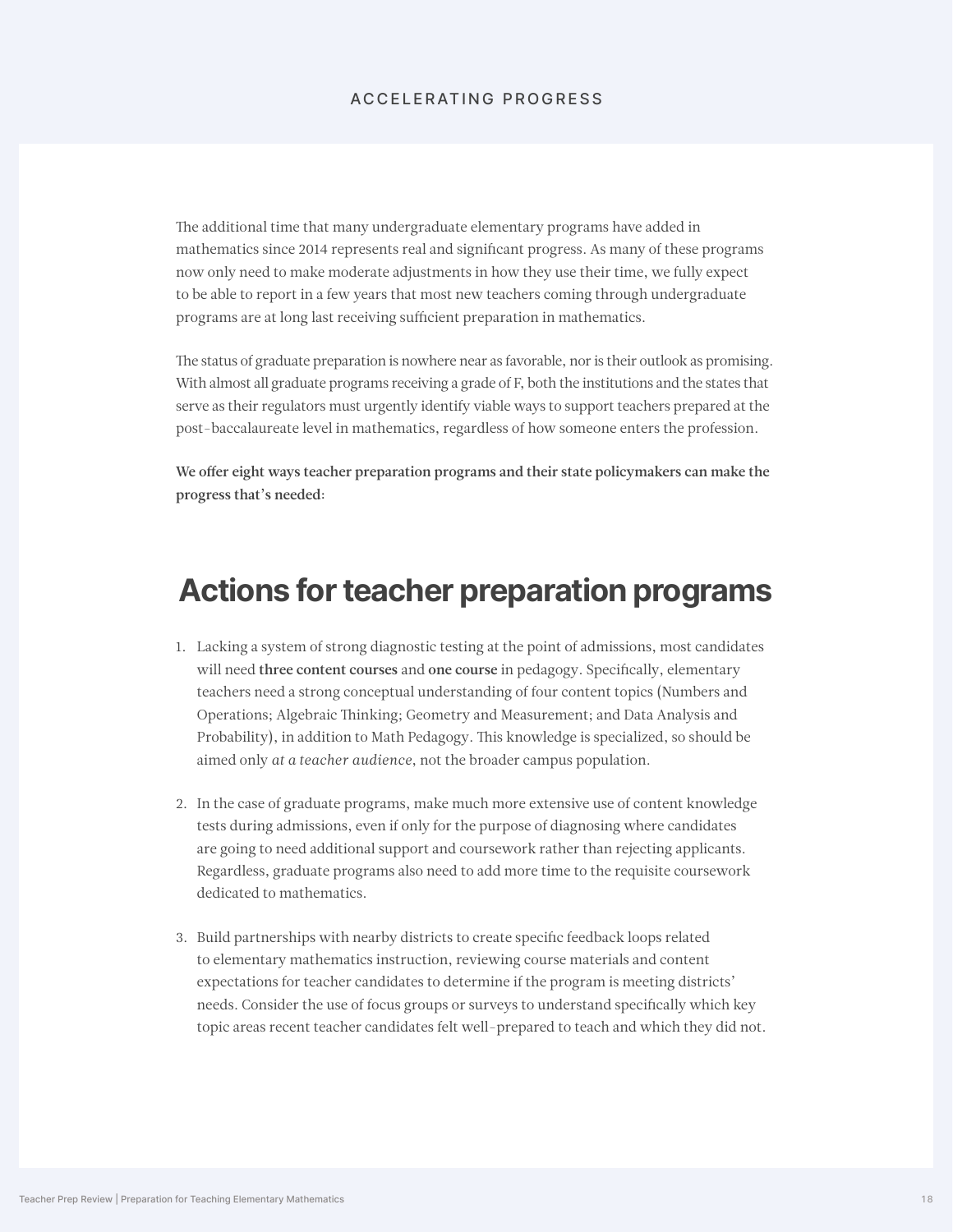4. Ensure student teaching placements occur with mentor teachers who have demonstrated knowledge of math content. A large amount of [recent research](https://www.nctq.org/blog/Six-steps-to-use-student-teachers-to-solve-staffing-challenges) has demonstrated that student teachers who are paired with a more effective cooperating teacher are more effective in their first year of teaching. Programs should also consider how well-versed their program supervisors are in math content.

# **Actions for state policymakers**

- 5. Make current standards for elementary mathematics preparation more explicit and assess programs on their alignment to the standards during the program approval process. Currently, 11 states provide detailed math standards for elementary teacher preparation programs (see Appendix C). [Arkansas,](https://dese.ade.arkansas.gov/Files/20201105154334_K-6_All_Competencies_6-15-18.pdf) [Massachusetts](https://www.doe.mass.edu/edprep/domains/instruction/smk-guidelines.docx), and [New Mexico](https://casetext.com/regulation/new-mexico-administrative-code/title-6-primary-and-secondary-education/chapter-64-school-personnel-competencies-for-licensure/part-4-competencies-for-entry-level-mathematics-teachers/section-66449-competencies-for-entry-level-mathematics-teachers) stand out for their development of competencies for elementary teachers as a component of teacher preparation program requirements. Another 16 states adopted [CAEP standards](https://caepnet.org/~/media/Files/caep/standards/2018-caep-k-6-elementary-teacher-prepara.pdf?la=en) or require CAEP accreditation that also includes detailed math standards. Further, state education agencies should use these standards for elementary mathematics preparation in their review of programs.
- 6. Examine the state licensure tests for elementary licensure candidates to ensure alignment between what is required of elementary teachers and expectations for students. Ensure that the licensure tests require candidates to demonstrate knowledge of the essential math topics found in the standard.
- 7. Hold programs accountable for fully preparing any candidate they have admitted by scrutinizing program pass rates on state licensing tests, particularly the first-time pass rates. Only 21 states currently use pass rate data in their program approval systems, with none examining the first-time pass rates, the best indicator of program commitment to preparing all of their teacher candidates to meet state standards. To learn more about this issue and how many programs achieve high first-time pass rates regardless of the populations they serve, policymakers can review their state-specific dashboards [here.](https://www.nctq.org/publications/Driven-by-Data:-Using-Licensure-Tests-to-Build-a-Strong,-Diverse-Teacher-Workforce)
- 8. If shortages are a concern, consider creating a certification pathway in mathematics that would qualify a teacher to teach only the early elementary grades  $(K-2)$  when much less math knowledge is needed and therefore less coursework would be required.

There has long been a broad consensus among mathematicians, math educators, the organizations which represent them, as well as independent organizations seeking to improve student outcomes in mathematics that elementary teachers need to acquire specialized content preparation in mathematics not found in the math coursework required of other college students. As the nation struggles to emerge from a global pandemic and our schools grapple with the consequence of so much instructional loss, this need takes on important new urgency. Fortunately, we can report evidence of progress, suggesting that the significant work that remains to be done is eminently achievable.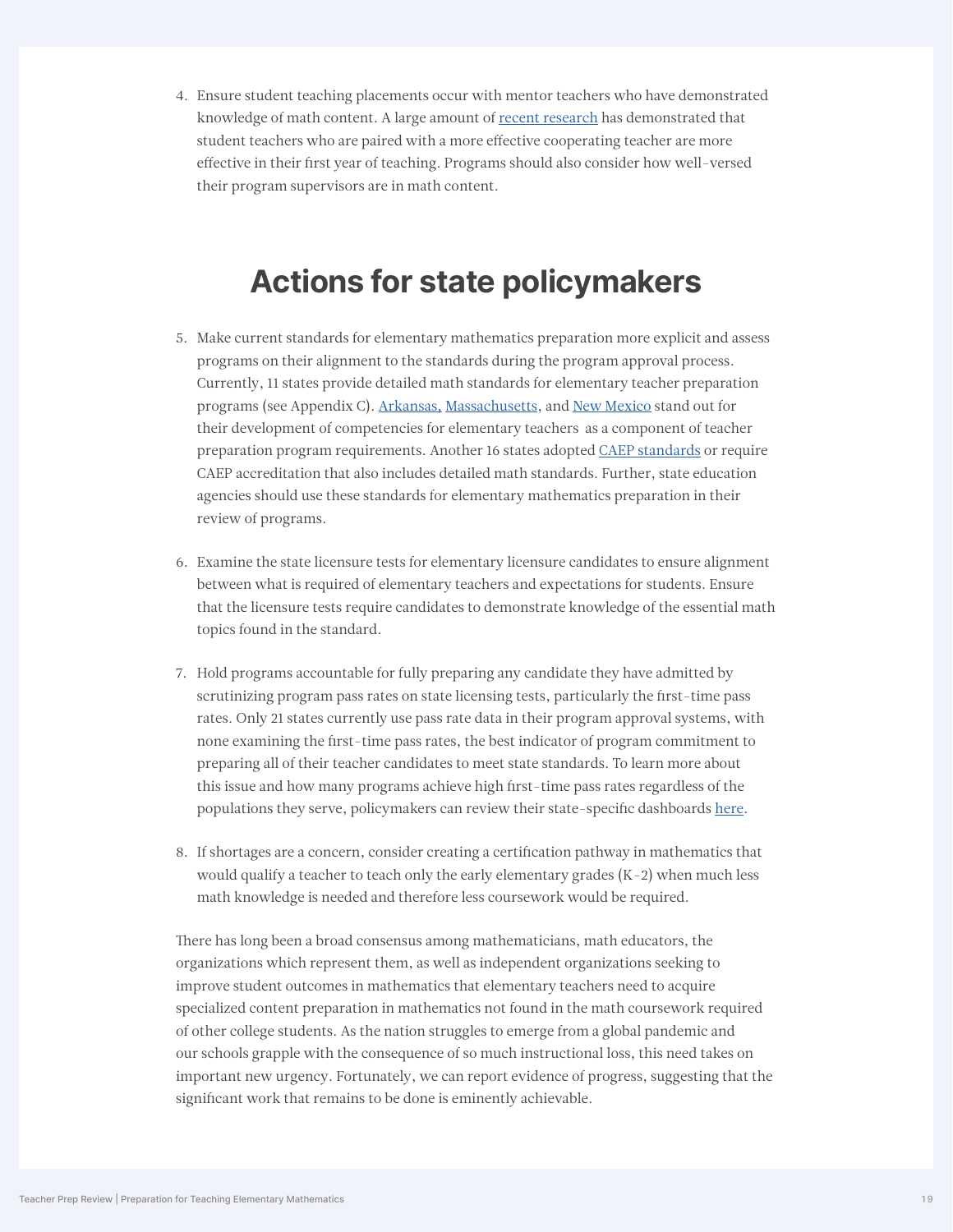#### PROMISING PRACTICES

# **Exemplar resources**

<span id="page-19-0"></span>*Varying designs of elementary mathematics coursework requirements for four programs are provided here as a resource.*

### **California State University — Northridge**

#### **Undergraduate**

| <b>Course Number &amp; Title</b>                                                         | <b>Numbers &amp;</b><br><b>Operations</b> | <b>Algebraic</b><br><b>Thinking</b> | <b>Geometry &amp;</b><br><b>Measurement</b> | <b>Data Analysis</b><br>& Probability | <b>Mathematics</b><br>Pedagogy |
|------------------------------------------------------------------------------------------|-------------------------------------------|-------------------------------------|---------------------------------------------|---------------------------------------|--------------------------------|
| <b>MATH 210: Basic Number Concepts</b>                                                   | 45                                        |                                     |                                             |                                       |                                |
| <b>MATH 211:</b> Statistics and Probability for<br>Elementary and Middle School Teachers |                                           |                                     |                                             | 45                                    |                                |
| <b>MATH 310: Basic Concepts of</b><br>Geometry, Probability and Statistics               |                                           |                                     | 40                                          | 5                                     |                                |
| <b>MATH 312: Basic Algebraic Concepts</b>                                                |                                           | 45                                  |                                             |                                       |                                |
| <b>EED 472: Mathematics Curriculum and</b><br><b>Methods</b>                             |                                           |                                     |                                             |                                       | 45                             |
| <b>Instructional Hours Totals</b>                                                        | 45                                        | 45                                  | 40                                          | 50                                    | 45                             |
|                                                                                          | 90                                        |                                     |                                             |                                       |                                |

### **University of Montana**

#### **Undergraduate and Graduate**

| <b>Course Number &amp; Title</b>                                               | <b>Numbers &amp;</b><br><b>Operations</b> | <b>Algebraic</b><br><b>Thinking</b> | <b>Geometry &amp;</b><br><b>Measurement</b> | <b>Data Analysis</b><br>& Probability | <b>Mathematics</b><br>Pedagogy |
|--------------------------------------------------------------------------------|-------------------------------------------|-------------------------------------|---------------------------------------------|---------------------------------------|--------------------------------|
| <b>M 132: Numbers and Operations for</b><br><b>Elementary School Teachers</b>  | 44                                        |                                     |                                             |                                       |                                |
| <b>M133:</b> Geometry and Measurement for<br><b>Elementary School Teachers</b> |                                           |                                     | 45                                          |                                       |                                |
| M 234: Higher Mathematics For<br><b>Elementary School Teachers</b>             | 20                                        | 13                                  |                                             | 12                                    |                                |
| <b>EDU 397: Methods: PK-4 Early</b><br>Numeracy                                |                                           |                                     |                                             |                                       | 45                             |
| <b>EDU 497: Methods: Teaching and</b><br>Assessing 5-8 Mathematics             | 14                                        | 11                                  | 6                                           | 6                                     | 8                              |
| <b>Instructional Hours Totals</b>                                              | 78                                        | 24                                  | 51                                          | 18                                    | 54                             |
|                                                                                | 102                                       |                                     |                                             |                                       |                                |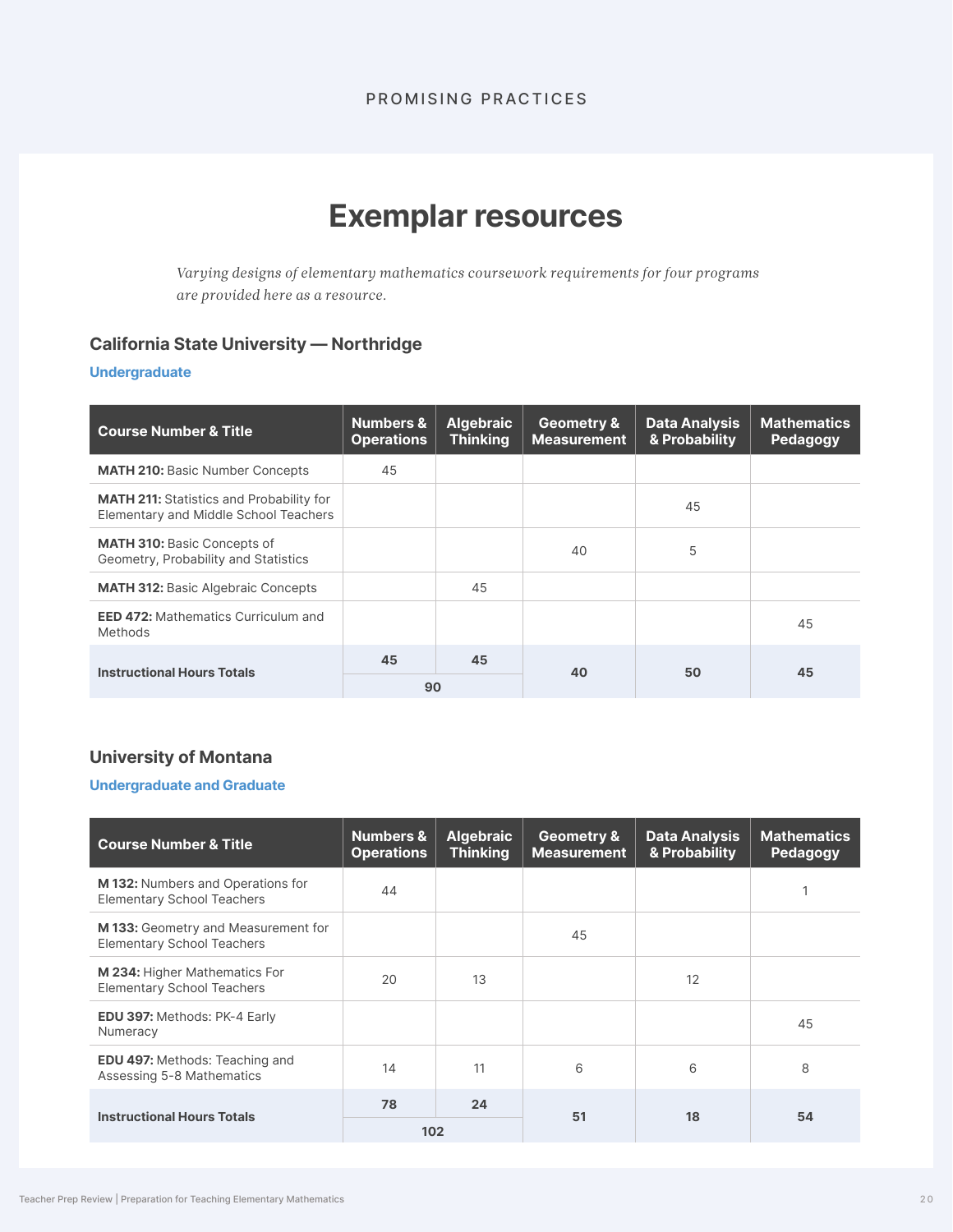### **University of Central Oklahoma**

### **Undergraduate**

| <b>Course Number &amp; Title</b>                                             | <b>Numbers &amp;</b><br><b>Operations</b> | <b>Algebraic</b><br><b>Thinking</b> | <b>Geometry &amp;</b><br><b>Measurement</b> | <b>Data Analysis</b><br>& Probability | <b>Mathematics</b><br>Pedagogy |
|------------------------------------------------------------------------------|-------------------------------------------|-------------------------------------|---------------------------------------------|---------------------------------------|--------------------------------|
| <b>MATH 2013: Structures of Math</b>                                         | 45                                        |                                     |                                             |                                       |                                |
| <b>MATH 2023: Foundations of Geometry</b><br>and Measurement                 |                                           |                                     | 45                                          |                                       |                                |
| <b>MATH 2113: Analysis of Data and</b><br>Chance                             |                                           |                                     |                                             | 45                                    |                                |
| <b>MATH 2133: Patterns and Functions</b>                                     |                                           | 45                                  |                                             |                                       |                                |
| <b>ELED 4323: Teaching Mathematics in</b><br>the Preschool and Primary Grade | 8                                         |                                     | 8                                           | 4                                     | 26                             |
| <b>ELED 4333: Teaching Mathematics in</b><br>the Intermediate Grades         | 5                                         | 5                                   | 5                                           | 5                                     | 25                             |
| <b>ELED 4432: STEM Education in Grades</b><br>$1 - 8$                        |                                           |                                     |                                             |                                       | 8                              |
| <b>Instructional Hours Totals</b>                                            | 58                                        | 50                                  | 58                                          | 54                                    | 59                             |
|                                                                              | 108                                       |                                     |                                             |                                       |                                |

### **West Virginia State University**

### **Undergraduate**

| <b>Course Number &amp; Title</b>                                  | <b>Numbers &amp;</b><br><b>Operations</b> | <b>Algebraic</b><br><b>Thinking</b> | <b>Geometry &amp;</b><br><b>Measurement</b> | <b>Data Analysis</b><br>& Probability | <b>Mathematics</b><br>Pedagogy |
|-------------------------------------------------------------------|-------------------------------------------|-------------------------------------|---------------------------------------------|---------------------------------------|--------------------------------|
| <b>EDUC 324: Teaching Mathematics in</b><br>the Elementary School |                                           |                                     |                                             |                                       | 45                             |
| <b>MATH 103: Problem Solving and</b><br>Number Sense              | 45                                        |                                     |                                             |                                       |                                |
| <b>MATH 104: Algebra, Statistics and</b><br>Probability           | 6                                         | 21                                  |                                             | 18                                    |                                |
| <b>MATH 105: Geometry and Measurement</b>                         |                                           |                                     | 45                                          |                                       |                                |
| <b>Instructional Hours Totals</b>                                 | 54                                        | 21                                  | 45                                          | 18                                    | 45                             |
|                                                                   | 72                                        |                                     |                                             |                                       |                                |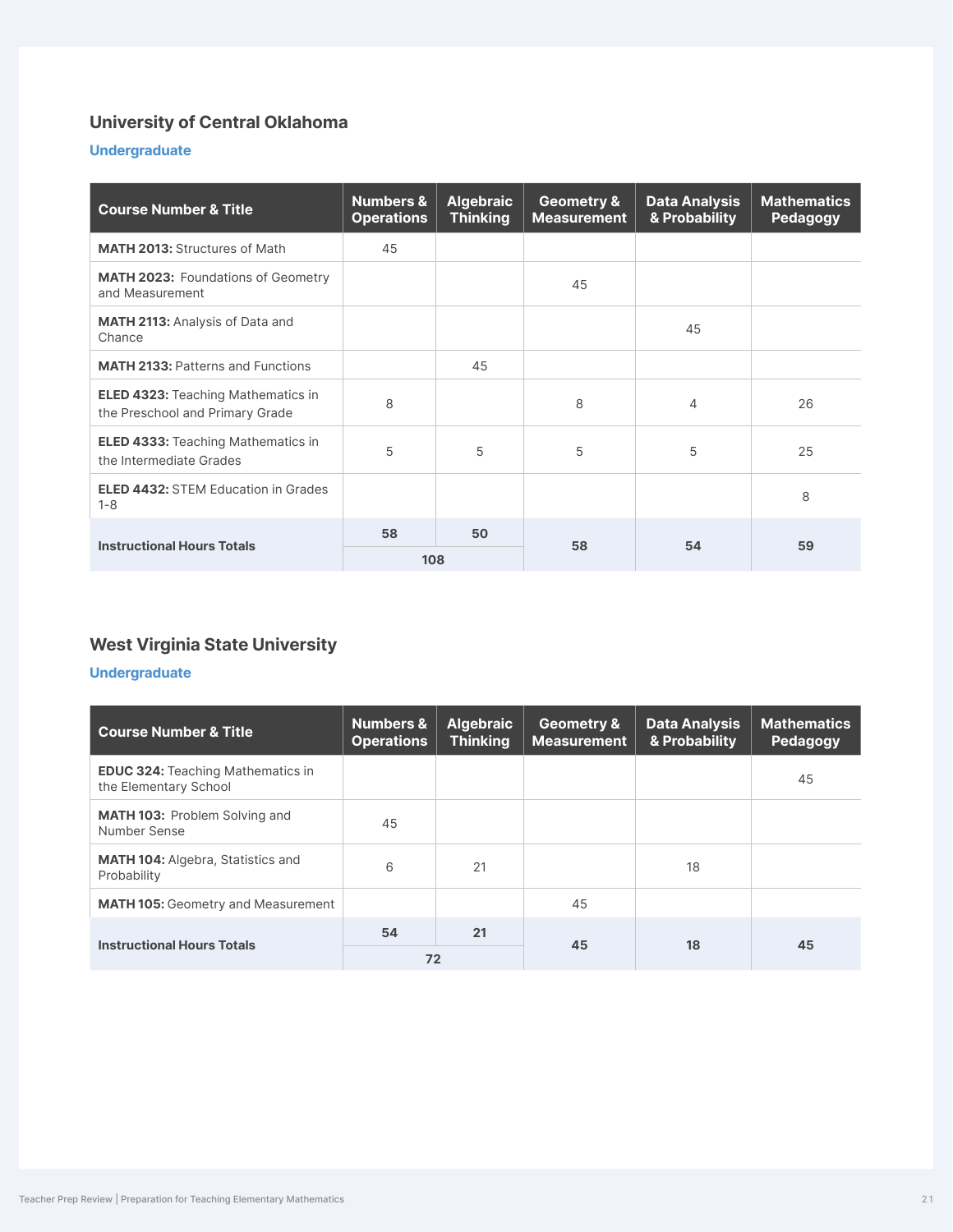# **A+ Programs**

These 79 exemplary programs earn an A+ because they meet 100% of the target instructional hours under each of the five topics.

| <b>State</b>         | <b>Institution</b>                                | <b>Program</b> |
|----------------------|---------------------------------------------------|----------------|
| Alabama              | Auburn University                                 | Undergraduate  |
| Alabama              | University of Alabama                             | Undergraduate  |
| Arkansas             | <b>Henderson State University</b>                 | Undergraduate  |
| Arkansas             | University of Arkansas - Fort Smith               | Undergraduate  |
| California           | California State University - Bakersfield         | Undergraduate  |
| California           | California State University - Northridge          | Undergraduate  |
| Colorado             | University of Northern Colorado                   | Undergraduate  |
| Colorado             | Western Colorado University                       | Undergraduate  |
| Connecticut          | Western Connecticut State University              | Undergraduate  |
| Georgia              | Albany State University                           | Undergraduate  |
| Georgia              | <b>Columbus State University</b>                  | Undergraduate  |
| Georgia              | Dalton State College                              | Undergraduate  |
| Georgia              | Georgia Southern University                       | Undergraduate  |
| Georgia              | Georgia Southwestern State University             | Undergraduate  |
| Georgia              | Valdosta State University                         | Undergraduate  |
| Idaho                | <b>Boise State University</b>                     | Undergraduate  |
| Illinois             | Monmouth College                                  | Undergraduate  |
| Indiana              | Indiana University - Northwest                    | Undergraduate  |
| Indiana              | Indiana University - South Bend                   | Undergraduate  |
| Indiana              | Indiana University - Southeast                    | Undergraduate  |
| Indiana              | Indiana University-Purdue University Indianapolis | Undergraduate  |
| Indiana              | Purdue University Fort Wayne                      | Undergraduate  |
| Indiana              | <b>Purdue University Northwest</b>                | Undergraduate  |
| lowa                 | University of Northern Iowa                       | Undergraduate  |
| Kentucky             | Western Kentucky University                       | Undergraduate  |
| Louisiana            | Louisiana State University - Alexandria           | Undergraduate  |
| Louisiana            | Louisiana State University - Shreveport           | Undergraduate  |
| Louisiana            | University of Louisiana at Lafayette              | Undergraduate  |
| Maryland             | McDaniel College                                  | Undergraduate  |
| Maryland             | <b>Towson University</b>                          | Undergraduate  |
| <b>Massachusetts</b> | <b>Bridgewater State University</b>               | Undergraduate  |
| <b>Massachusetts</b> | <b>Emmanuel College</b>                           | Undergraduate  |
| <b>Massachusetts</b> | Framingham State University                       | Undergraduate  |
| <b>Massachusetts</b> | Merrimack College                                 | Undergraduate  |
| <b>Massachusetts</b> | University of Massachusetts - Amherst             | Graduate       |
| <b>Massachusetts</b> | Westfield State University                        | Undergraduate  |
| Michigan             | University of Michigan - Flint                    | Undergraduate  |
| Minnesota            | College of Saint Scholastica                      | Undergraduate  |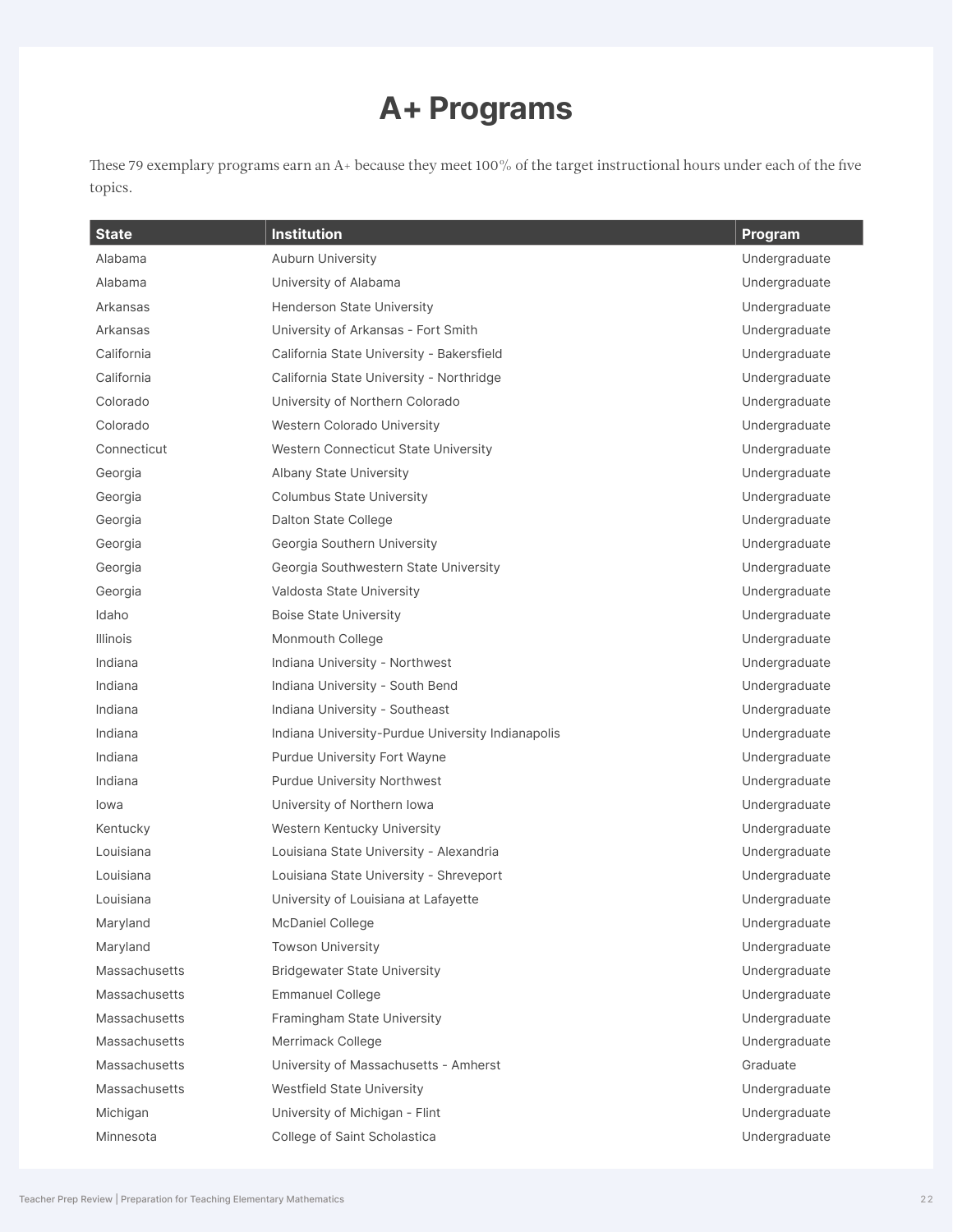| <b>State</b>   | <b>Institution</b>                        | <b>Program</b> |
|----------------|-------------------------------------------|----------------|
| Minnesota      | University of St. Thomas                  | Undergraduate  |
| Mississippi    | Mississippi State University              | Undergraduate  |
| Missouri       | Southwest Baptist University              | Undergraduate  |
| Montana        | Montana State University                  | Undergraduate  |
| Montana        | Salish Kootenai College                   | Undergraduate  |
| Montana        | University of Montana                     | Undergraduate  |
| Montana        | University of Montana                     | Graduate       |
| New Hampshire  | <b>Plymouth State University</b>          | Undergraduate  |
| New Hampshire  | Southern New Hampshire University         | Undergraduate  |
| New Jersey     | <b>Rider University</b>                   | Undergraduate  |
| New York       | Medaille College                          | Undergraduate  |
| New York       | SUNY - Oswego                             | Undergraduate  |
| North Carolina | University of North Carolina at Charlotte | Undergraduate  |
| Ohio           | <b>Capital University</b>                 | Undergraduate  |
| Ohio           | Kent State University                     | Undergraduate  |
| Ohio           | Wilmington College                        | Undergraduate  |
| Oklahoma       | <b>East Central University</b>            | Undergraduate  |
| Oklahoma       | Northwestern Oklahoma State University    | Undergraduate  |
| Oklahoma       | Oklahoma Baptist University               | Undergraduate  |
| Oklahoma       | University of Central Oklahoma            | Undergraduate  |
| Oregon         | Western Oregon University                 | Undergraduate  |
| Pennsylvania   | <b>Gannon University</b>                  | Undergraduate  |
| Pennsylvania   | <b>Widener University</b>                 | Undergraduate  |
| South Carolina | <b>Clemson University</b>                 | Undergraduate  |
| South Carolina | University of South Carolina - Upstate    | Undergraduate  |
| South Carolina | <b>Winthrop University</b>                | Undergraduate  |
| South Dakota   | Oglala Lakota College                     | Undergraduate  |
| Texas          | University of Houston - Victoria          | Undergraduate  |
| Utah           | Southern Utah University                  | Undergraduate  |
| Utah           | University of Utah                        | Undergraduate  |
| Utah           | <b>Utah State University</b>              | Undergraduate  |
| Utah           | <b>Utah Valley University</b>             | Undergraduate  |
| Utah           | Weber State University                    | Undergraduate  |
| Virginia       | <b>Hampton University</b>                 | Undergraduate  |
| Virginia       | James Madison University                  | Undergraduate  |
| Virginia       | Radford University                        | Undergraduate  |
| West Virginia  | West Virginia State University            | Undergraduate  |
| Wisconsin      | University of Wisconsin - Eau Claire      | Undergraduate  |
| Wisconsin      | University of Wisconsin - Madison         | Undergraduate  |
| Wisconsin      | University of Wisconsin - Stevens Point   | Undergraduate  |
| Wyoming        | University of Wyoming                     | Undergraduate  |

**View all Elementary Mathematics program grades as part of the Teacher Prep Review online to see details on programs' math content and pedagogy coursework: [https://www.nctq.org/review/standardScores/Elementary-Mathematics.](https://www.nctq.org/review/standardScores/Elementary-Mathematics)**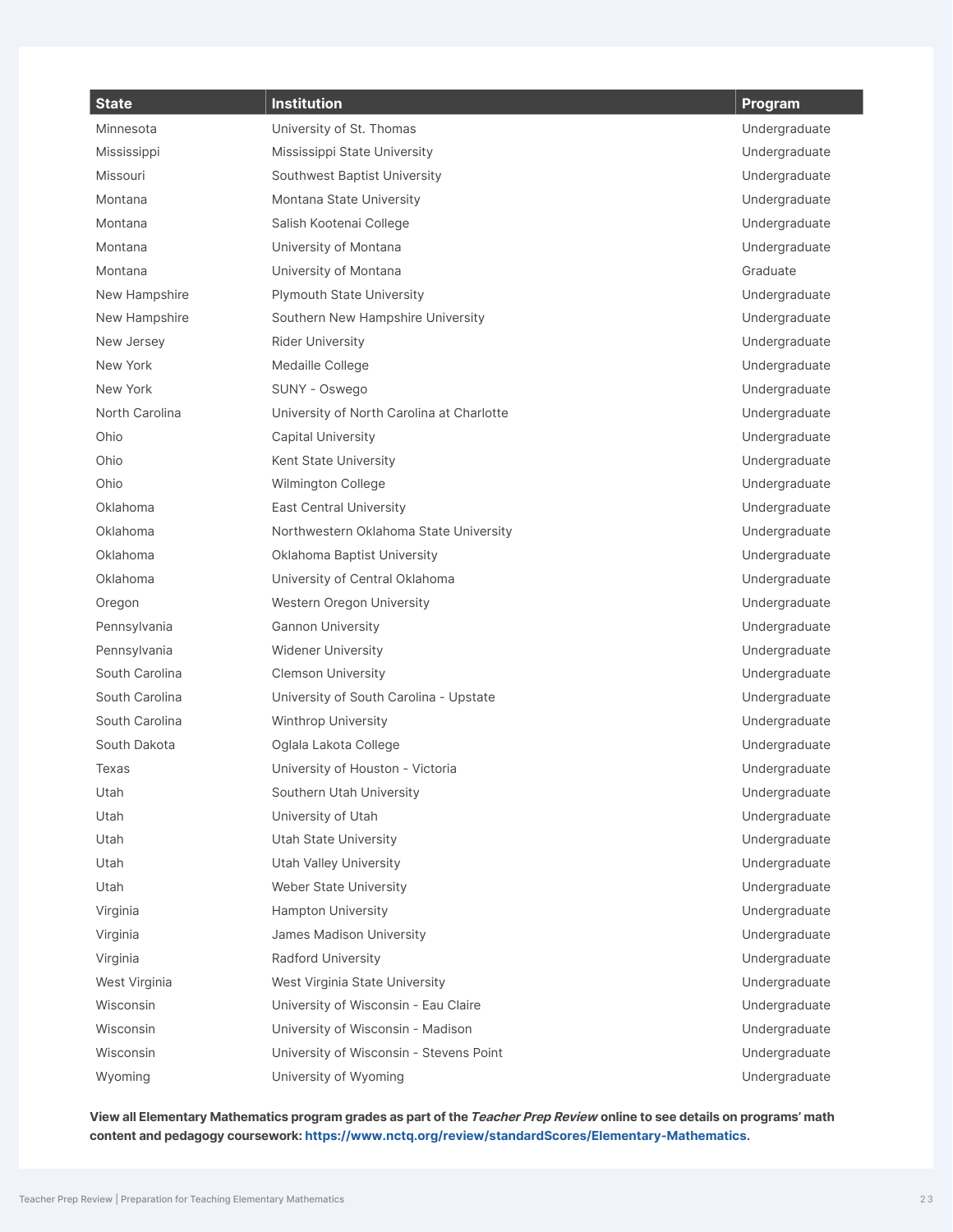#### ENDNOTES

- 1. Claessens, A., & Engel, M. (2013). How important is where you start? Early mathematics knowledge and later school success. *Teachers College Record, 115*(6), 1-29; Watts, T. W., Duncan, G. J., Siegler, R. S., & Davis-Kean, P. E. (2014). *The Groove of Growth: How Early Gains in Math Ability Influence Adolescent Achievement.* Society for Research on Educational Effectiveness; Siegler, R. S., Duncan, G. J., Davis-Kean, P. E., Duckworth, K., Claessens, A., Engel, M., & Chen, M. (2012). Early predictors of high school mathematics achievement. *Psychological Science, 23*(7), 691-697; Duncan, G. J., & Magnuson, K. (2011). The nature and impact of early achievement skills, attention skills, and behavior problems. *Whither Opportunity*, 47-70.
- 2. Banilower, E. R., Smith, P. S., Malzahn, K. A., Plumley, C. L., Gordon, E. M., & Hayes, M. L. (2018). *Report of the 2018 NSSME+*. Horizon Research, Inc., Retrieved from [http://www.horizon-research.](http://www.horizon-research.com/report-of-the-2018-nssme) [com/report-of-the-2018-nssme](http://www.horizon-research.com/report-of-the-2018-nssme); Banilower, E. R. et al. (2013). *Report of the 2012 National Survey of Science and Mathematics Education*. Horizon Research, Inc., Retrieved November 1, 2018, from [http://www.horizon-research.com/2012nssme/wp-content/uploads/2013/02/2012-NSSME-](http://www.horizon-research.com/2012nssme/wp-content/uploads/2013/02/2012-NSSME-FullReport1.pdf)[FullReport1.pdf.](http://www.horizon-research.com/2012nssme/wp-content/uploads/2013/02/2012-NSSME-FullReport1.pdf)
- 3. National Council of Teachers of Mathematics. (2005, July). *Highly qualified teachers: A position of the National Council of Teachers of Mathematics* (Position Paper). Available at [https://www.nctq.org/dmsView/NCTM\\_2005\\_HQ\\_teachers\\_statement](https://www.nctq.org/dmsView/NCTM_2005_HQ_teachers_statement). American Mathematical Society in Cooperation with the Mathematical Association of America. (2012). *The Mathematical Education of Teachers II*, 17. [Available at https://www.nctq.org/dmsView/](https://www.nctq.org/dmsView/CBMS_Issues_in_Mathematics_Education) CBMS\_Issues\_in\_Mathematics\_Education.
- 4. Halloran, C., Jack, R., Okun, J. C., & Oster, E. (2021). *Pandemic schooling mode and student test scores: Evidence from US states.* (No. w29497). National Bureau of Economic Research. Retrieved from <https://www.nber.org/papers/w29497>; Kuhfeld, M., Soland, J., & Lewis, K. (2022). *Test Score Patterns Across Three COVID-19-impacted School Years.* (EdWorkingPaper: 22-521). Annenberg Institute at Brown University. Retrieved from<https://doi.org/10.26300/ga82-6v47>.
- 5. Dorn, E., Hancock, B., Sarakatsannis, J., & Viruleg, E. (2021). *COVID-19 and education: An emerging K-shaped recovery*. Washington, D.C.: McKinsey & Company. Retrieved from [https://](https://www.mckinsey.com/industries/education/our-insights/covid-19-and-education-an-emerging-k-shaped-recovery) [www.mckinsey.com/industries/education/our-insights/covid-19-and-education-an-emerging](https://www.mckinsey.com/industries/education/our-insights/covid-19-and-education-an-emerging-k-shaped-recovery)[k-shaped-recovery](https://www.mckinsey.com/industries/education/our-insights/covid-19-and-education-an-emerging-k-shaped-recovery).
- 6. Blazar, D. (2015). Effective teaching in elementary mathematics: Identifying classroom practices that support student achievement. *Economics of Education Review*, 48, 16-29; Campbell, P. F., Nishio, M., Smith, T. M., Clark, L. M., Conant, D. L., Rust, A. H., DePiper, J. N., Frank, T. J., Griffin, M. J., & Choi, Y. (2014). The relationship between teachers' mathematical content and pedagogical knowledge, teachers' perceptions, and student achievement. *Journal for Research in Mathematics Education, 45*(4), 419-459; Hill, H., Charalambous, C. Y., & Chin, M. J. (2019). Teacher characteristics and student learning in mathematics: A comprehensive assessment. *Educational Policy, 33*(7), 1103-1134; Hill, H., Rowan, B., & Ball, D. (2005). Effects of teachers' mathematical knowledge for teaching on student achievement. *American Educational Research Journal, 42*(2), 371-406; Kukla-Acevedo, S. (2009). Do teacher characteristics matter? New results on the effects of teacher preparation on student achievement. *Economics of Education Review*, 28, 49-57; Mapolelo, D. C., & Akinsola, M. K. (2015). Preparation of mathematics teachers: lessons from review of literature on teachers' knowledge, beliefs, and teacher education. *International Journal of Educational Studies, 2*(1), 01-12. Blazar (2015) found a relationship between teachers' mathematical content knowledge and two instructional characteristics: ambitiousness of instruction and frequency of errors and imprecision. While these characteristics also related to student achievement, the study did examine the direct relationship between teachers' math content knowledge and student achievement.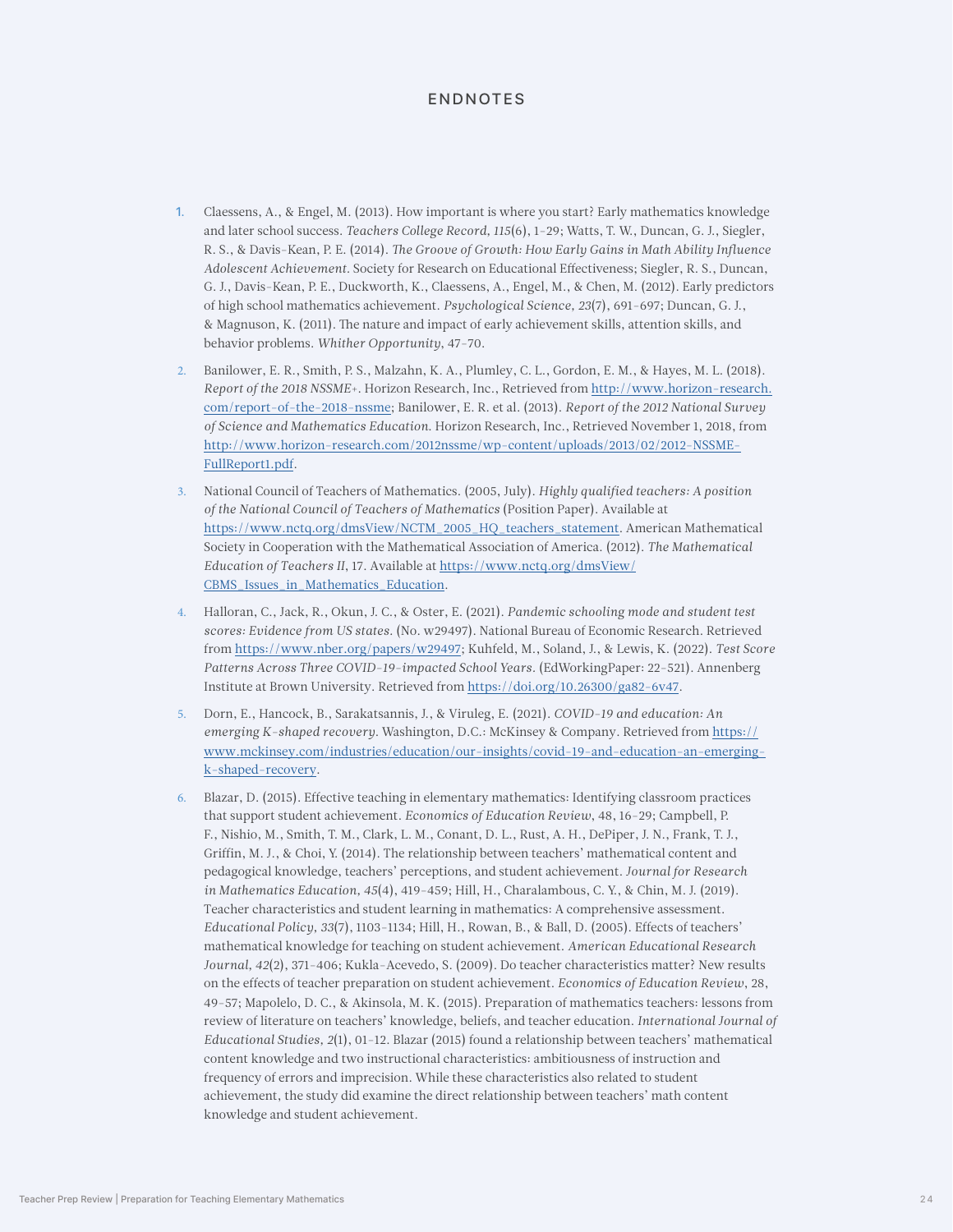- 7. The sample for the *Teacher Prep Review* represents programs that produce 95% of traditionally prepared elementary teachers.
- 8. The new standard no longer assesses the textbooks used in courses, formerly a primary determinant of the grade a program received, and also elevates the importance of pedagogy by assessing it as a fifth topic area, whereas previously it was only considered if content thresholds were met. A full comparison between the original and revised standard can be found here: [https://www.nctq.org/](https://www.nctq.org/pages/TPR-Standards-Revision-Math) [pages/TPR-Standards-Revision-Math](https://www.nctq.org/pages/TPR-Standards-Revision-Math).
- 9. The majority of respondents (65%) were from teacher preparation programs; another  $16\%$  were from institutions of higher education external to the teacher preparation program, and 9% were from state education agencies. Most respondents (81%) reported that they have at some point taught a mathematics course for elementary teacher candidates.
- 10. The test that programs use must be designed to yield a valid, independent cut score separate from any other subject areas that may be tested.
- 11. Among these 16 programs, two earn an A, 12 earn Bs, one a C, and one a D. In total, these programs account for a third of those earning a grade greater than an F.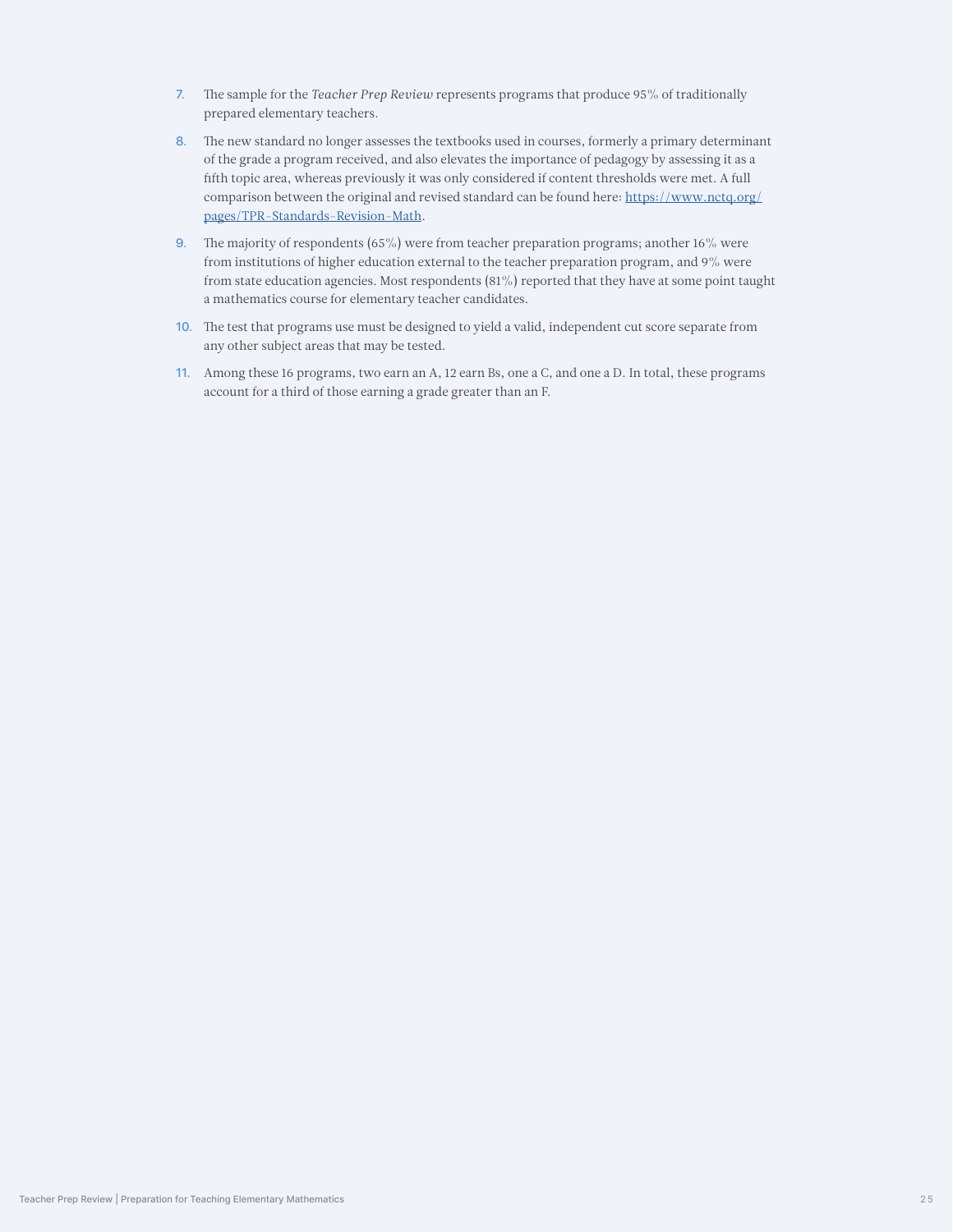#### ACKNOWLEDGEMENTS

#### **NCTQ Teacher Preparation Team**

Shannon Holston (Chief of Policy and Programs), Graham Drake (Managing Director), Christie Ellis, Maria Burke

#### **Expert Analysts**

Aileen Corso, Jessica Bischoff, Michael Savoy

#### **Elementary Mathematics Technical Advisory Group**

Ed Crowe, Chief Executive Officer, TPI-US

Kristen Huff, Vice President, Assessment and Research at Curriculum Associates

Cory Koedel, Professor of Economics and Public Policy, University of Missouri

William Schmidt, University Distinguished Professor and Founder and Director of the Center for the Study of Curriculum Policy, Michigan State University

Amber Willis, formerly TeachingWorks, currently Deans for Impact

#### **Math Expert Advisory Panel**

Jennifer Bay-Williams, University of Louisville Alicia Brown, Detroit Public Schools Community District Steven Leinwand, American Institutes for Research Denise Padilla, Great Basin College Michael Savoy, Teach Plus Amber Willis, formerly TeachingWorks, currently Deans for Impact Mathematician and contributor to the MET Study representative North Carolina Agricultural & Technical State University representative Teacher of the Year representative, math specialist University representative, Mid-Atlantic region

University representative, Southern-U.S. region

#### **Standard Revision Leadership**

Hannah Putman (Managing Director of Research) Clyde Reese (Technical Advisor)

#### **NCTQ Leadership**

Kate Walsh, NCTQ Senior Advisor Heather Peske, NCTQ President

#### **Board of Directors**

Thomas Lasley (Chair), Clara Haskell Botstein, James Cibulka, Mariana Courtney, Hannah Dietsch, Chester E. Finn, Jr., Ira Fishman, Bernadeia Johnson, Henry L. Johnson, Craig Kennedy, F. Mike Miles, Arthur Mills IV, Chris Nicastro, John L. Winn

#### **Technical Lead**

Jeff Hale, EFA Solutions

#### **Design Team**

Katy Hinz, Teal Media

#### **Advocacy and Communications**

Ashley Kincaid, Nicole Gerber, Andrea Browne Taylor

#### **Project Funders**

NCTQ receives all of its funding from foundations and private donors. We appreciate their generous support of the Teacher Prep Review.

Arthur & Toni Rembe Rock Barr Foundation Charles Cahn, Jr. Finnegan Family Foundation Gates Family Foundation J.A. and Kathryn Albertson Family Foundation Laura and John Arnold Longfield Family Foundation Oak Foundation Sid W. Richardson Foundation Sidney A. Swensrud Foundation The Achelis & Bodman Foundation The Anschutz Foundation The Bruni Foundation The Phil Hardin Foundation

#### The Sartain Lanier Family Foundation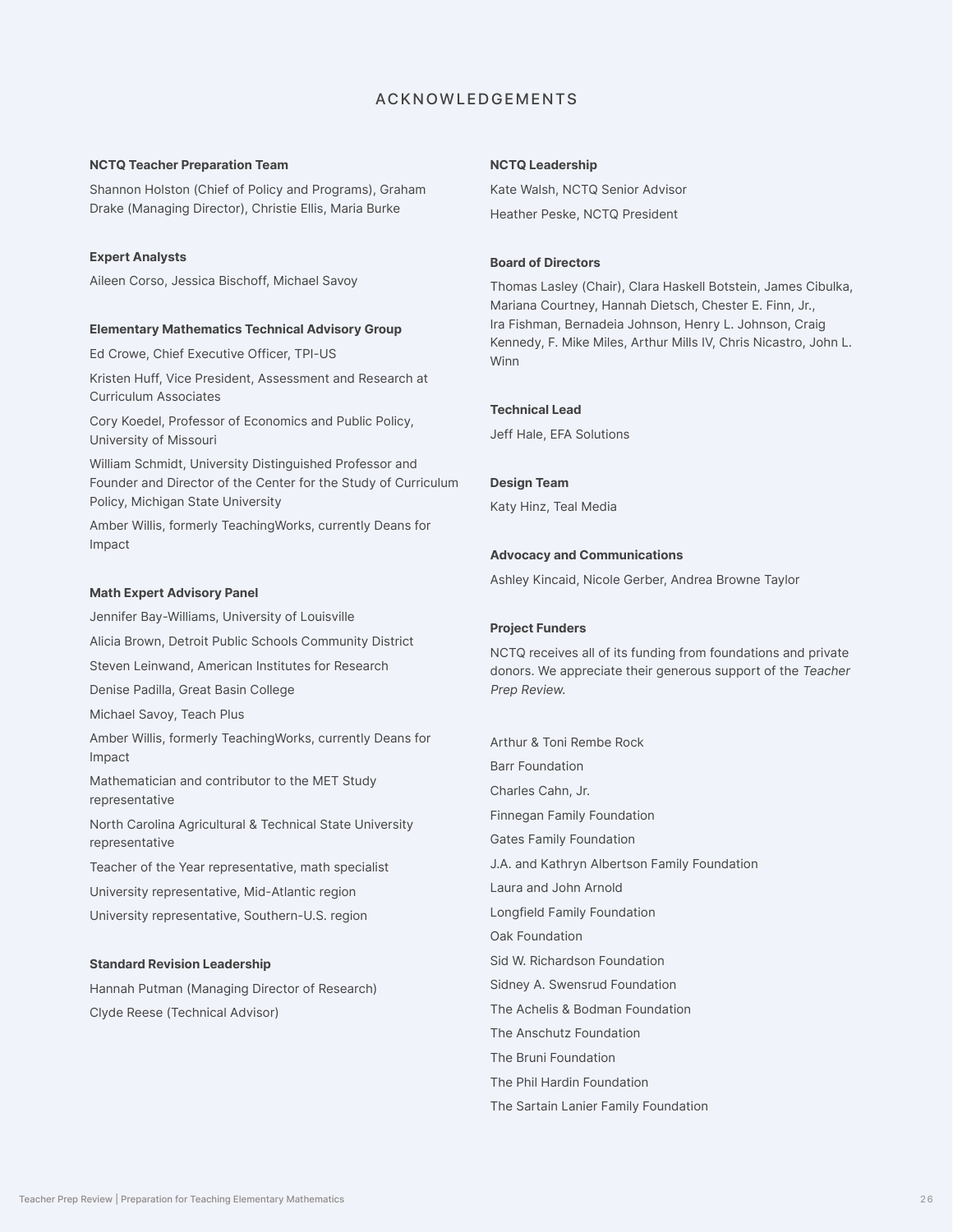# **The evolution of NCTQ's revised Elementary Mathematics standard**

While the methodology has been considerably streamlined from the 2014 *Teacher Prep Review* report, below is an overview of key principles of the original Elementary Mathematics standard and what changes, if any, were made with the new revised standard.

**1. The math coursework taken by elementary teacher candidates needs to be exclusively aimed at a teacher audience, not the broader campus population.**

| <b>OLD STANDARD</b> | NEW STANDARD (2022) |
|---------------------|---------------------|
| <b>YES</b>          | <b>YES</b>          |

Changes: This principle remains unchanged.

Rationale: There is solid consensus among both mathematicians as well as mathematics education organizations for the "teacher audience" approach, overriding concerns that such coursework might not be as rigorous as other math coursework, as it allows coursework to focus on elementary and middle school mathematics topics at a deep conceptual level. This approach is widely endorsed by both the National Council of Teachers of Mathematics (NCTM) and the Conference Board of the Mathematical Sciences (CBMS).

**2. Programs need to provide sufficient time for elementary teachers to acquire both relevant math content and how to teach it.**

| <b>OLD STANDARD</b>                        | <b>NEW STANDARD (2022)</b>           |
|--------------------------------------------|--------------------------------------|
| <b>Content:</b> 8 credits (minimum)        | <b>Content:</b> 7 credits (minimum)  |
| <b>Pedagogy:</b> 3 credits (minimum - only | <b>Pedagogy:</b> 3 credits (minimum) |
| counted if content thresholds were met)    | <b>Total:</b> 10 credits             |
| <b>Total:</b> 11 credits                   |                                      |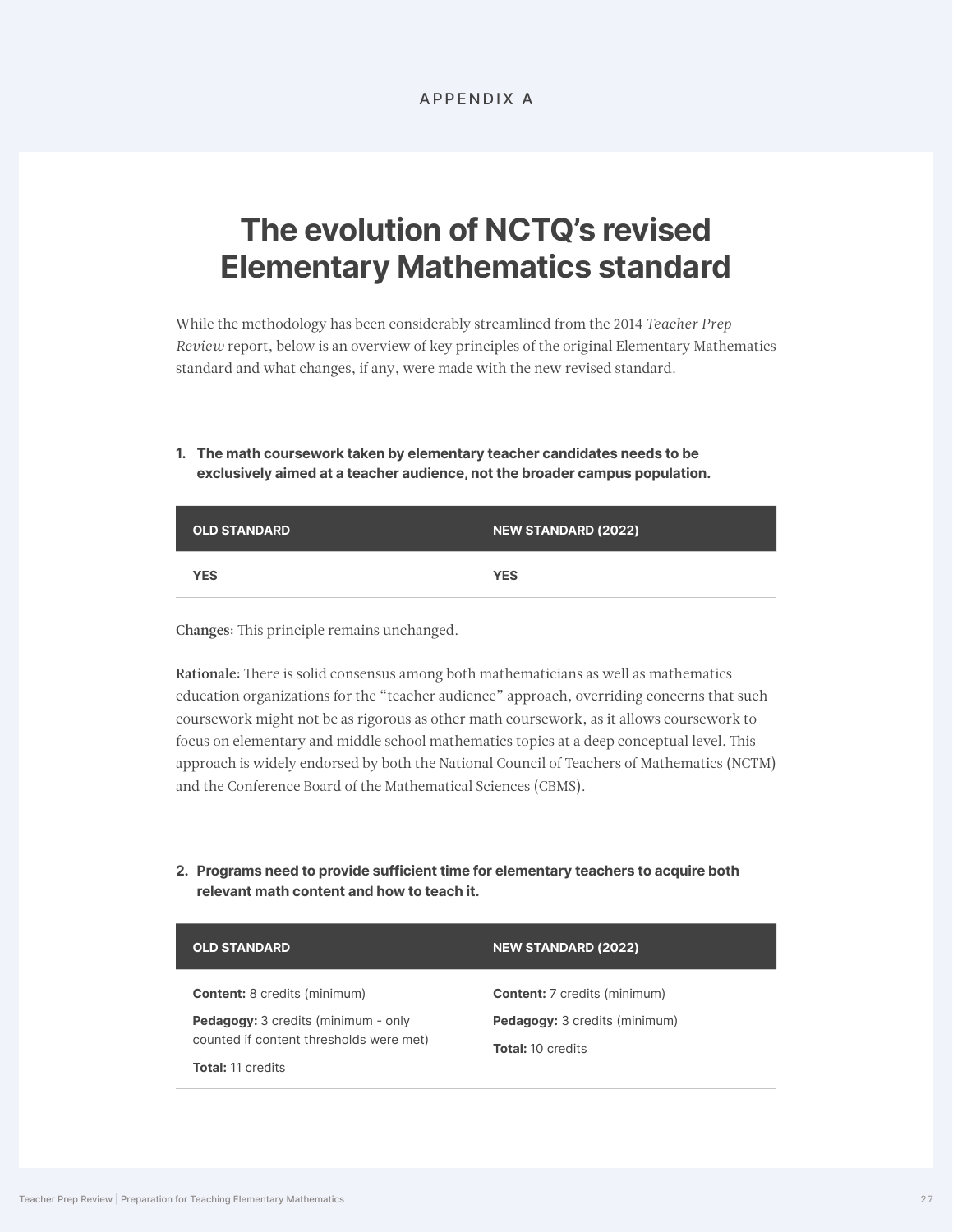Changes: Under the new standard, programs can meet the standard in as few as 10 credits instead of the previous 11, but given the common institutional practice of most coursework valued at three credits, the impact on program practice remains the same: most likely, programs need four three-credit courses to adequately prepare elementary teachers. In addition, the old standard required 8 credits of content for less selective teacher preparation programs but 6 credits of content for more selective programs. The new standard now holds all programs to the same expectations regardless of selectivity.

The new standard also makes it clearer that math content and pedagogy should be considered along equal lines. Analysts now assess time spent on math pedagogy through instructional hour estimates, the same as math content, whereas before math pedagogy was only considered if a program achieved the threshold for time spent on math content knowledge.

Rationale: The Conference Board of the Mathematical Sciences (CBMS)<sup>i</sup> recommends that aspiring elementary teachers take 12 semester credit hours in "elementary mathematics content" covering numbers and operations, algebra, measurement and data, and geometry, while the National Council of Teachers of Mathematics (NCTM)<sup>ii</sup> recommends taking at least three college-level mathematics courses in the content essential to elementary grades, in addition to instruction on pedagogy.<sup>ii</sup> While the Expert Advisory Panel supports the recommendation of CBMS and NCTM, given that these are minimum targets and data sources are limited, they recommended a minimum of 150 instructional hours or 10 credits. Both sources also recommend that teacher candidates need both math content and pedagogical knowledge to be well prepared for the classroom.

**3. The content that needs to be covered mirrors what teachers will need to teach, but requires instruction at a deeper, conceptual level.** 

| <b>OLD STANDARD</b>                                                                                                | <b>NEW STANDARD (2022)</b>                                                                                |
|--------------------------------------------------------------------------------------------------------------------|-----------------------------------------------------------------------------------------------------------|
| Numbers and Operations<br>٠<br>Algebra<br>٠<br>Geometry and Measurement<br>٠<br>Data Analysis and Probability<br>۰ | Numbers and Operations<br>Algebraic Thinking<br>Geometry and Measurement<br>Data Analysis and Probability |

Changes: The topics remain largely unchanged in the revised standard.

Rationale: Building off Common Core State Standards, NCTM, CBMS, and the Council for the Accreditation of Educator Preparation (CAEP) standards, the Expert Advisory Panel grouped elementary mathematics content into four topics constituting the traditional elementary curriculum: *Numbers and Operations, Algebraic Thinking, Geometry and Measurement,*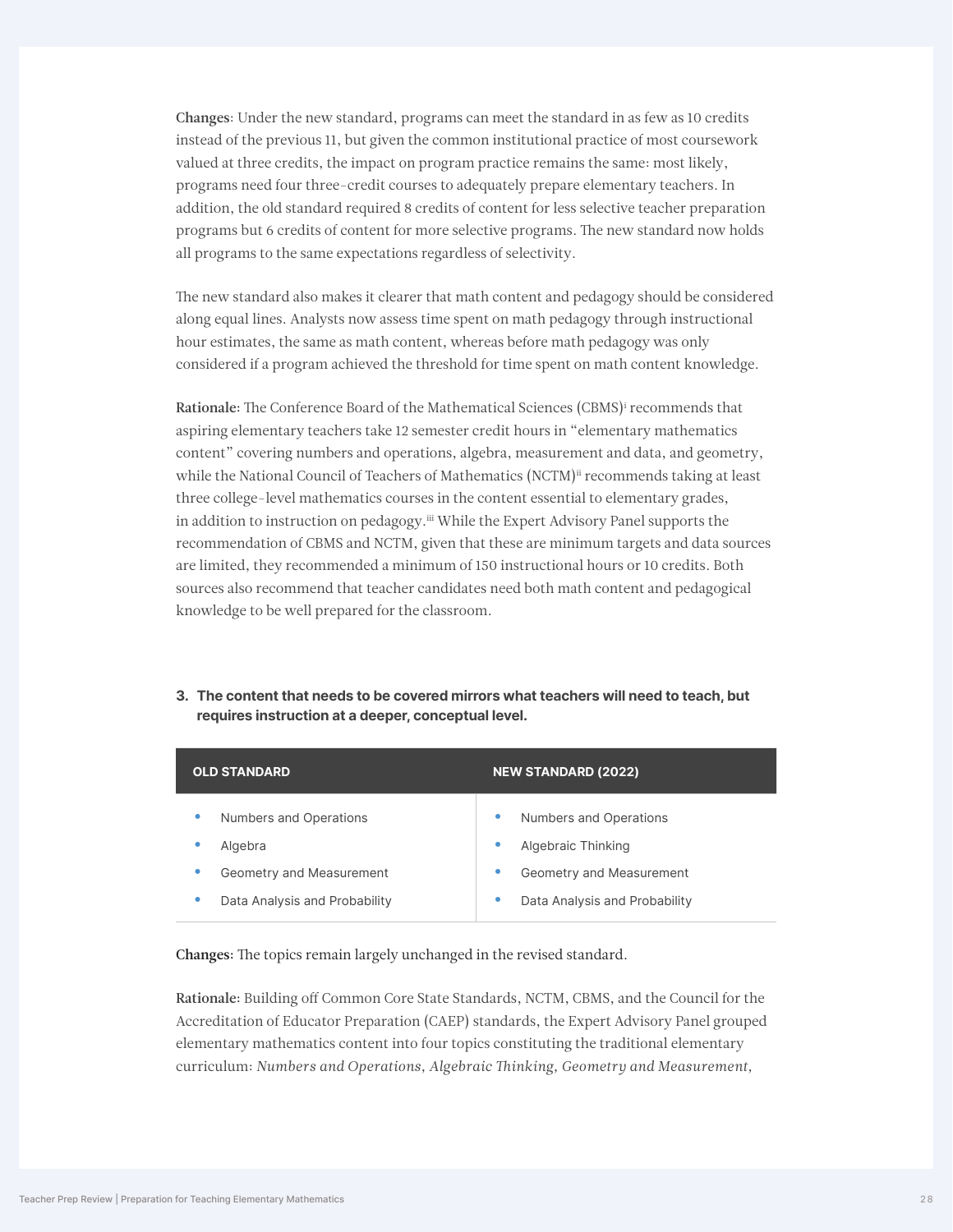*and Data Analysis and Probability.*iv Recognizing the importance of covering key concepts from kindergarten through at least sixth-grade, the Panel slightly modified Algebra to Algebraic Thinking.

#### **4. Math textbooks are a valuable resource for teacher preparation candidates.**

Changes: While textbooks used by teacher candidates exist as a great resource, they were removed from the grading methodology of the revised Elementary Mathematics standard.

Rationale: The Expert Advisory Panel discussed the use of textbooks used by teacher candidates, and even though they agreed they are a valuable resource and serve as a measure of a course's approach to instruction, the Panel recommended that they be detached from the grading methodology. With little knowledge of which parts of textbooks are being used when syllabi are not available or when available syllabi do not provide specifics, the Panel felt it best to focus on more explicit data sources (e.g., syllabi) that could be used to consistently code the distribution of time allotted to math instruction, rather than make a judgment based on a textbook.

For more detailed information on the math standard revision process, please visit our [Elementary Mathematics Standard Revision page.](https://www.nctq.org/pages/teacher-prep-review-math-revision-2022)

- i. American Mathematical Society in Cooperation with the Mathematical Association of America. (2012). *The Mathematical Education of Teachers II*, 17. Available at [https://www.nctq.org/dmsView/CBMS\\_Issues\\_in\\_Mathematics\\_Education](https://www.nctq.org/dmsView/CBMS_Issues_in_Mathematics_Education).
- ii. National Council of Teachers of Mathematics. (2005, July). *Highly qualified teachers: A position of the National Council of Teachers of Mathematics* (Position Paper). Available at [https://www.nctq.org/dmsView/NCTM\\_2005\\_HQ\\_teachers\\_statement](https://www.nctq.org/dmsView/NCTM_2005_HQ_teachers_statement).
- iii. National Council of Teachers of Mathematics. (No Date). *Executive Summary: Principles and standards for school mathematics*. Retrieved April 26, 2021 from [https://www.nctm.org/](https://www.nctm.org/uploadedFiles/Standards_and_Positions/PSSM_ExecutiveSummary.pdf) [uploadedFiles/Standards\\_and\\_Positions/PSSM\\_ExecutiveSummary.pdf.](https://www.nctm.org/uploadedFiles/Standards_and_Positions/PSSM_ExecutiveSummary.pdf)
- iv. National Council of Teachers of Mathematics. (No Date).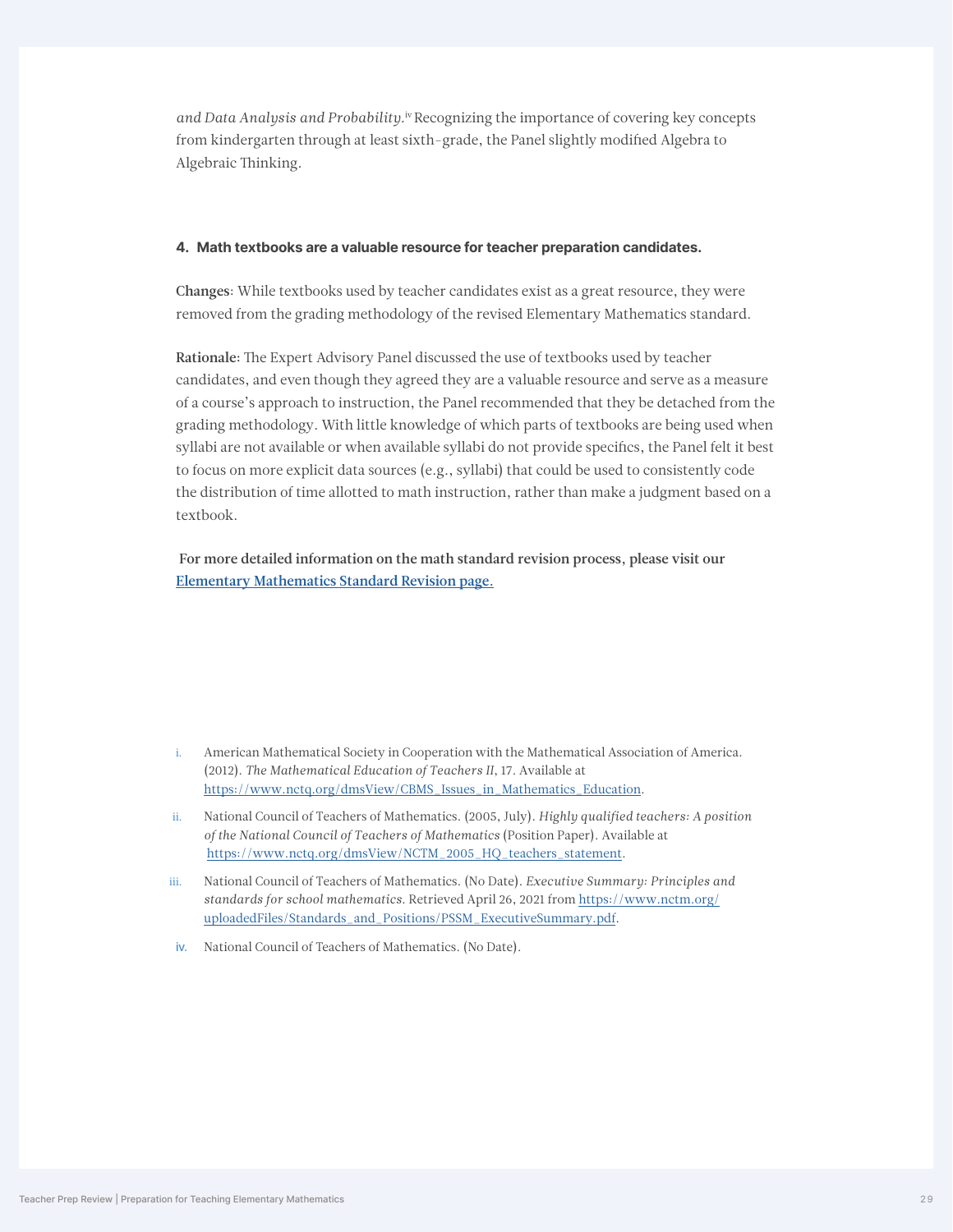# **Methodology**

<span id="page-29-0"></span>Evaluation relies on two sources of data to produce a preliminary score for each program to review before the score is finalized:

- Course syllabi
- Course descriptions

To determine the validity of using course descriptions in lieu of syllabi, a pilot test evaluated 200 courses for which both course descriptions and syllabi were available to arrive at two independent assessments for how much time was dedicated to each of the five topics. The two forms of analysis produced similar results on average, within a range of 10 percentage points for each of the five topics. Further, the distribution of program grades under the two approaches was highly correlated, with no notable bias towards either approach. For more details from this pilot study, go [here](https://www.nctq.org/pages/teacher-prep-review-math-revision-2022).

### **Methodology in brief**

A team of analysts use course catalogs to determine the required coursework for each elementary program in the sample. Analysts then read course titles and descriptions to pinpoint all courses that are inclusive of mathematics. Teacher audience mathematics courses, inclusive of those that focus on both content and pedagogy are flagged for analysis. General audience mathematics courses (College Algebra, for example) are excluded from analysis.

A separate team of expert mathematics analysts evaluate syllabi and course descriptions using a detailed scoring protocol. Each course is analyzed for its coverage of five topics:

- Numbers and Operations
- Algebraic Thinking
- Geometry and Measurement
- Data Analysis and Probability
- Mathematics Pedagogy

Two additional topic categories of "Other Content Topics" and "Other Pedagogy Topics" are also included in the coding process so that non-relevant material (science pedagogy, for example) can be accounted for while coding the totality of each course.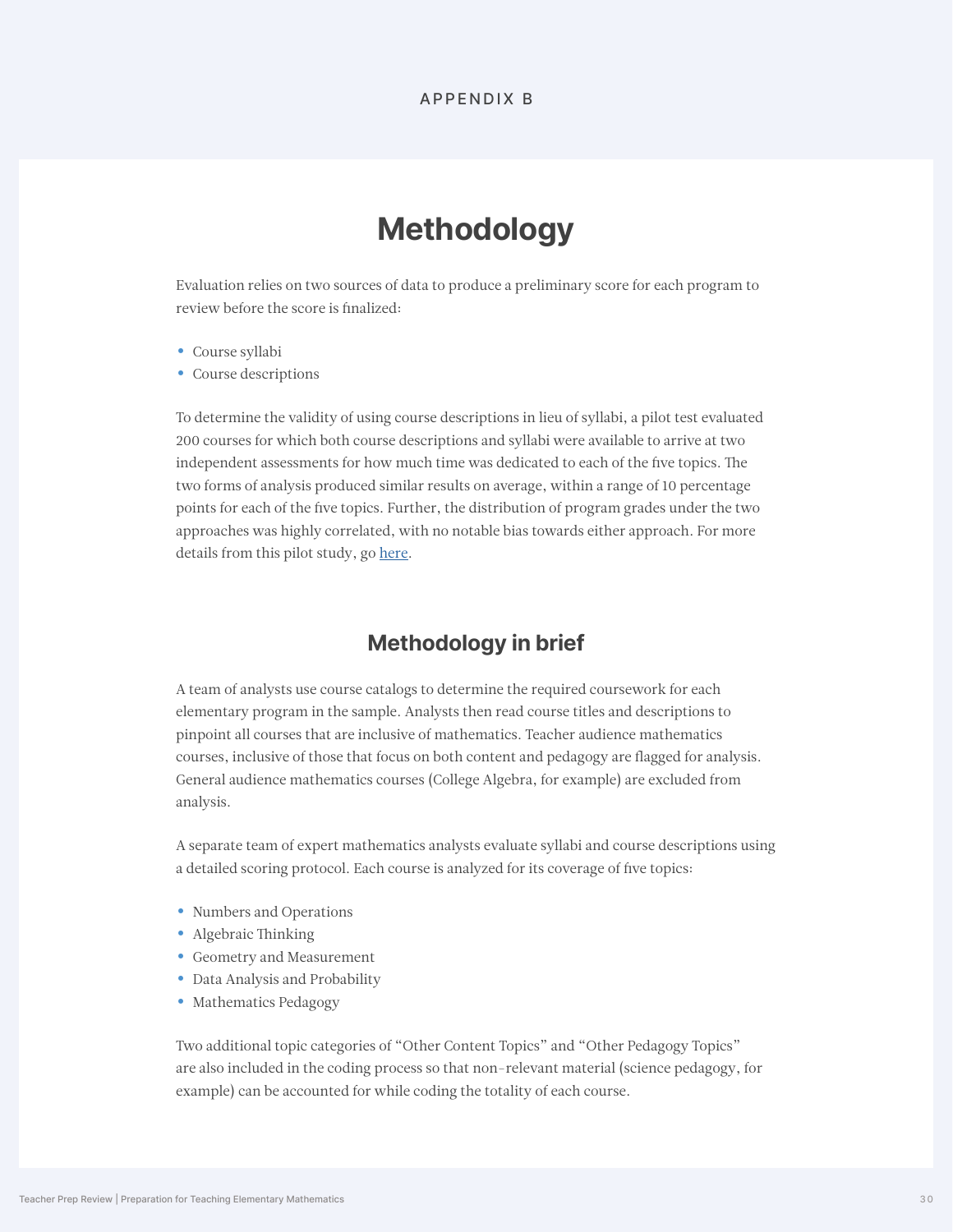Course descriptions for every course are independently evaluated by two analysts. Twenty percent of syllabi are randomly selected to be scored by a second analyst. In both cases, disagreements are adjudicated by a third analyst.

| <b>When coding a Course Description</b> |                                                                                 | <b>When coding a Syllabus</b>                                                                                                                                         |                                                                                                                  |  |
|-----------------------------------------|---------------------------------------------------------------------------------|-----------------------------------------------------------------------------------------------------------------------------------------------------------------------|------------------------------------------------------------------------------------------------------------------|--|
| Reference<br>Count                      | Count of the total number<br>of references to each<br>identifiable topic (e.g., | Unit Type                                                                                                                                                             | Identify the type of calendar (daily, weekly, etc.)<br>used in the syllabus.                                     |  |
|                                         | Numbers and Operations).                                                        | Unit Count                                                                                                                                                            | Identify the total number of units (days, weeks,<br>etc.) that are defined in the course schedule.               |  |
|                                         |                                                                                 | Reference<br>Count                                                                                                                                                    | For each unit, count of the total number of<br>references to each identifiable topic.                            |  |
| presented in the syllabus               | Within the course description or details                                        | Within each unit specified in the syllabus                                                                                                                            |                                                                                                                  |  |
| <b>1. Numbers and Operations</b>        |                                                                                 | Count of the number of references to Numbers and Operations<br>including any subtopics within that domain.                                                            |                                                                                                                  |  |
| 2. Algebraic Thinking                   |                                                                                 | Count of the number of references to Algebraic Thinking, including any<br>subtopics with that domain.                                                                 |                                                                                                                  |  |
| 3. Geometry and Measurement             |                                                                                 | Count of the number of references to Geometry and Measurement<br>including any subtopics with that domain.                                                            |                                                                                                                  |  |
| 4. Data Analysis and Probability        |                                                                                 |                                                                                                                                                                       | Count of the number of references to Data Analysis and Probability,<br>including any subtopics with that domain. |  |
| 5. Mathematics Pedagogy                 |                                                                                 | Count of the number of references to mathematics instructional<br>approaches.                                                                                         |                                                                                                                  |  |
| <b>6. Other Content Topics</b>          |                                                                                 | Count of the number of references that address mathematics content<br>topics outside any of the four content areas (e.g., references to<br>trigonometry or calculus). |                                                                                                                  |  |
| 7. Other Pedagogy Topics                |                                                                                 | Count of the number of references that address general pedagogy or<br>subject-specific pedagogy for subjects other than mathematics.                                  |                                                                                                                  |  |

# **Course coding**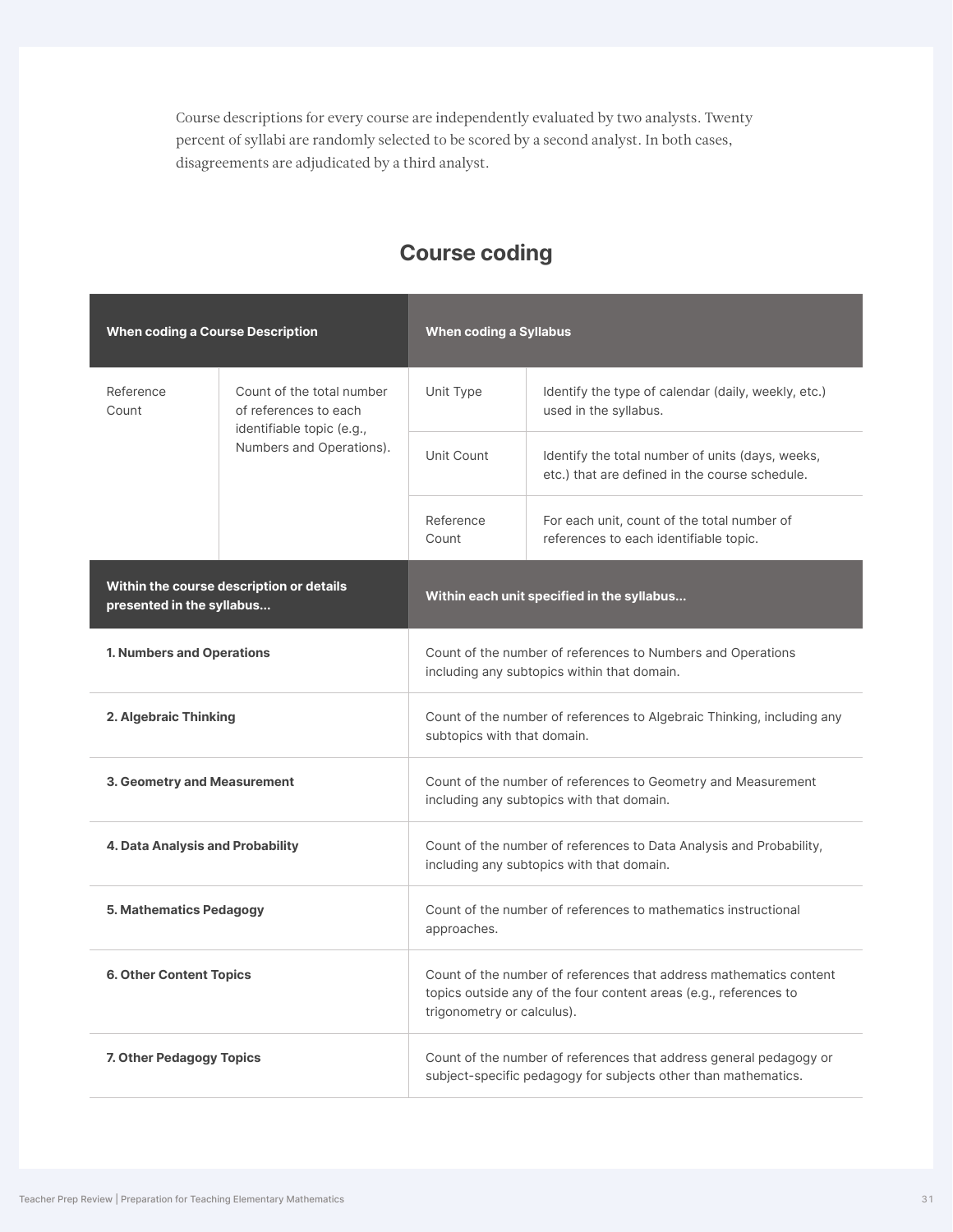After coding all courses, the percentage of each course dedicated to each topic is calculated. The resulting percentages are multiplied by the total instructional hours for the course (1 semester credit hour is equal to 15 instructional hours). The instructional hour counts are summed across all courses within a program and those values are measured against the scoring rubric.

# **Scoring rubric**

A program's instructional hours under each topic are measured against individual targets. Instructional hours are counted up to the target, but not beyond, which means a program cannot make up for a lack of hours under one topic with excess in another. However, there is one exception.

While Numbers and Operations and Algebraic Thinking are separately coded and reported, for the purposes of scoring, the two topics are considered together. The result is that excess hours under either of those individual topic targets can be applied to the combined target.

### **Instructional hour targets**

| <b>Numbers &amp;</b><br><b>Operations</b> | <b>Algebraic</b><br><b>Thinking</b> | Geometry &<br><b>Measurement</b> | Data Analysis &<br><b>Probability</b> | <b>Math</b><br>Pedagogy | <b>Total</b> |
|-------------------------------------------|-------------------------------------|----------------------------------|---------------------------------------|-------------------------|--------------|
| 45 hours                                  | 20 hours                            |                                  |                                       |                         |              |
|                                           | 65 hours                            | 25 hours                         | 15 hours                              | 45 hours                | 150 hours    |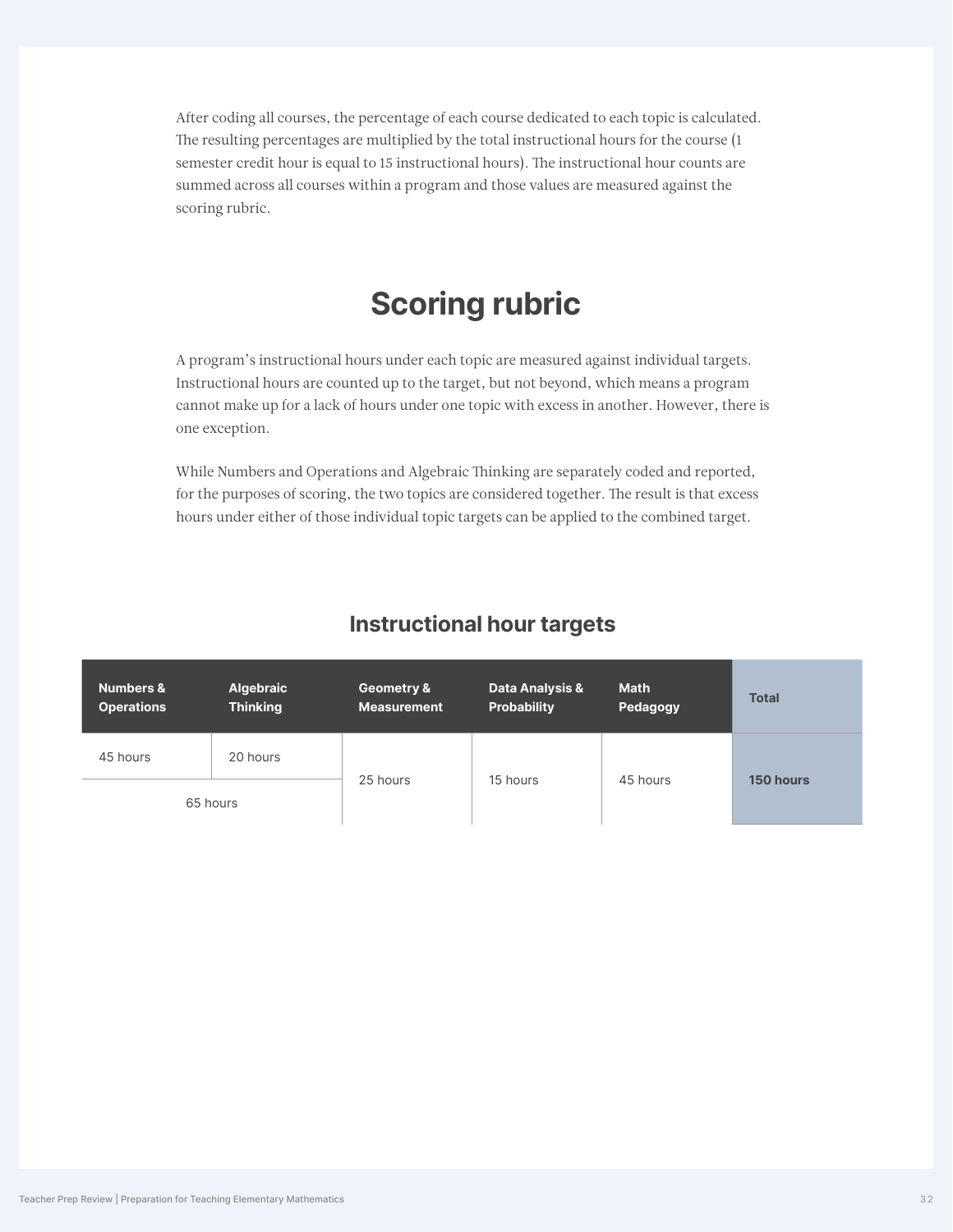Programs that require a passing score on a content knowledge licensing test as a *condition of admissions into the preparation program* automatically receive credit for 80% of the instructional hour targets for the four content topics (not Math Pedagogy), which is then added to the instructional hours these programs require through content coursework for the purpose of scoring this standard. Credit is only given under this measure in instances where the content knowledge licensing test has an independent cut score for mathematics.

### **Grade rubric**

| Grade | <b>Total Percentage of Instructional Hours Target</b>                                                                                     |
|-------|-------------------------------------------------------------------------------------------------------------------------------------------|
| $A+$  | At least 150 instructional hours across the five topics and 100% of the recommended target hours<br>under each of the five topics.        |
| A     | At least 135 instructional hours across the five topics and at least 90% of the recommended target<br>hours under each of the five topics |
| B     | At least 120 instructional hours (80%) across the five topics                                                                             |
|       | At least 105 instructional hours (70%) across the five topics                                                                             |
|       | At least 90 instructional hours (60%) across the five topics                                                                              |
|       | Fewer than 90 instructional hours (less than 60%) across the five topics                                                                  |

Note: In cases where a syllabus is not available and the course description does not provide enough detail to be coded, the course is designated as "couldn't be determined" (CBD). When that designation is applied to any course within a program, the program's grade is listed as "CBD."

#### **Learn more about the development and scoring of the Elementary Mathematics standard.**

See the full *Technical Manual for Elementary Mathematics (2022)* for details on the development of the standard, the sample of programs, scoring protocols, coding reliability between data sources, and supporting research: [https://www.nctq.org/dmsView/Technical\\_Manual\\_for\\_Elementary\\_Mathematics\\_2022](https://www.nctq.org/dmsView/Technical_Manual_for_Elementary_Mathematics_2022).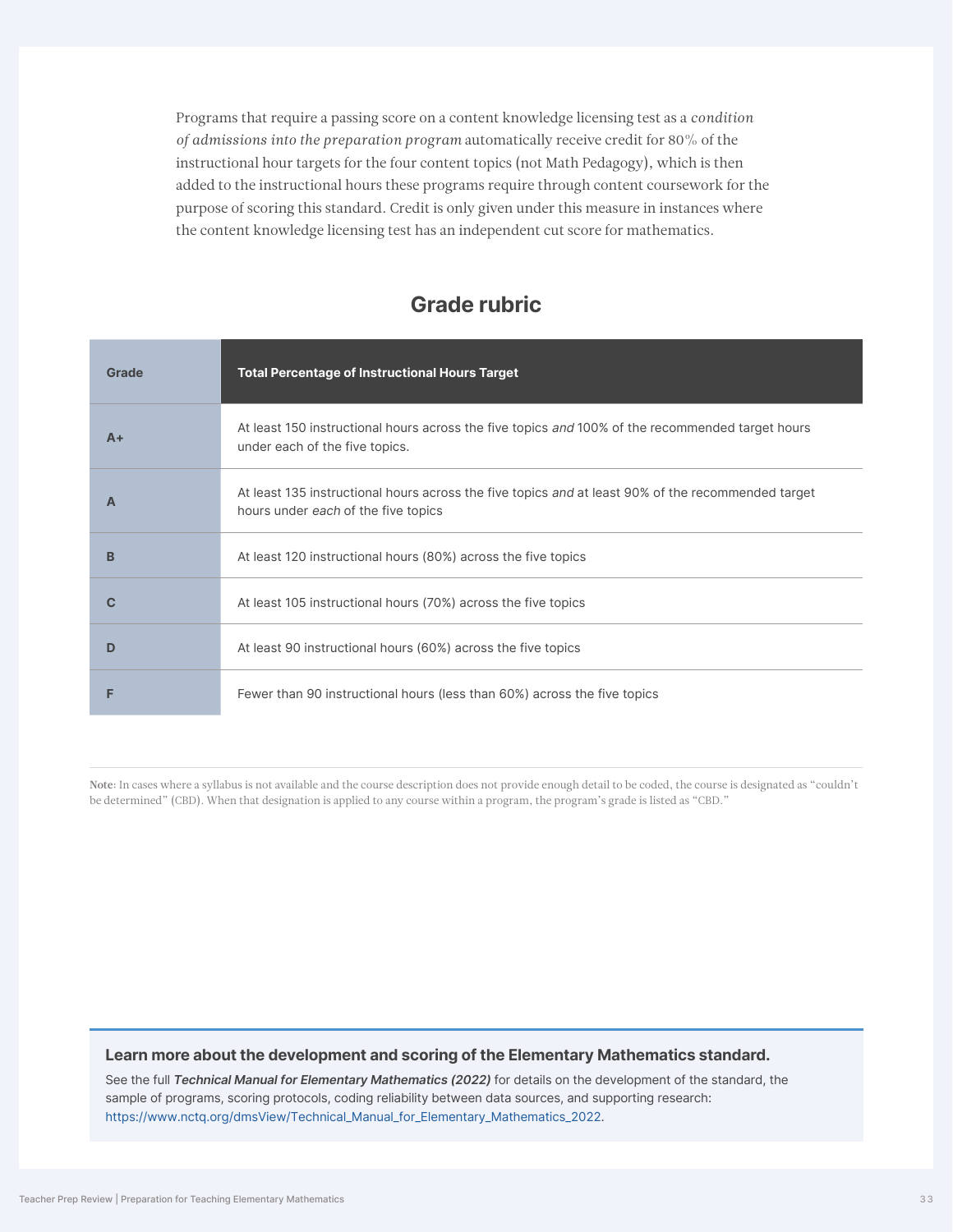# **State standards governing elementary math preparation**

In each state, the department of education, the board of education, or a designated educator licensure board is responsible for establishing the requirements for teacher preparation programs and approving and monitoring their adherence to these requirements. NCTQ reviewed the requirements for prospective elementary teachers related to mathematics established in all 50 states and the District of Columbia. The specificity of the standards varied across states. The list below includes states with detailed math standards developed by the state and states that adopted the [Council to Advanced Educator Preparation \(CAEP\) standards](http://caepnet.org/~/media/Files/caep/standards/2018-caep-k-6-elementary-teacher-prepara.pdf?la=en)  [for elementary teachers.](http://caepnet.org/~/media/Files/caep/standards/2018-caep-k-6-elementary-teacher-prepara.pdf?la=en)

| Alabama*             | Massachusetts   |
|----------------------|-----------------|
| Alaska*              | Michigan        |
| Arkansas             | Minnesota       |
| California           | Mississippi*    |
| Connecticut*         | Nevada*         |
| Delaware*            | New Mexico      |
| District of Columbia | North Dakota*   |
| Florida              | Ohio*           |
| Idaho*               | South Carolina* |
| <b>Illinois</b>      | South Dakota*   |
| Indiana*             | Texas           |
| Kansas*              | Virginia*       |
| Louisiana*           | Washington      |
| Maryland*            |                 |

*\* CAEP Accreditation required or CAEP standards adopted by the state.*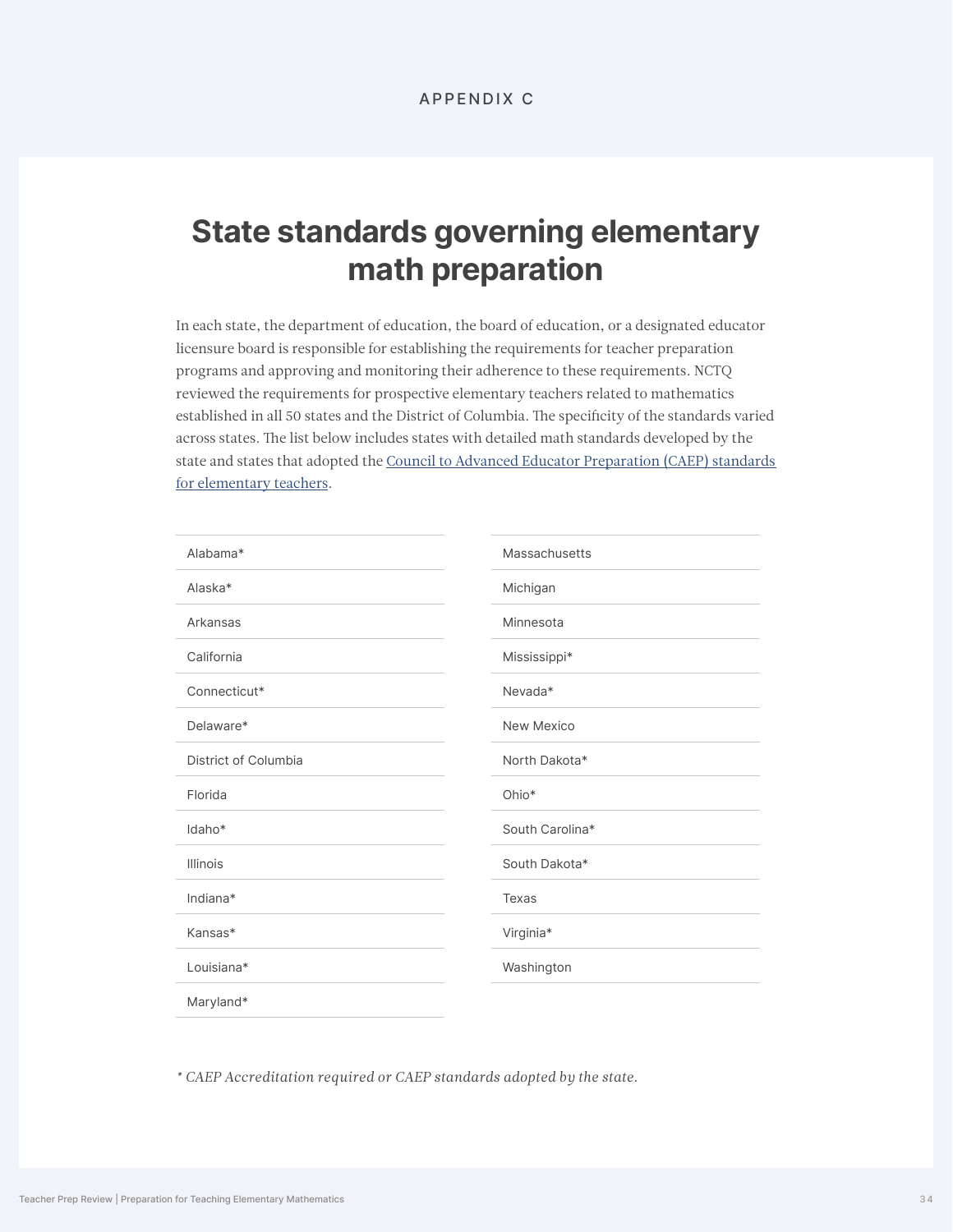# **All program scores in Elementary Mathematics**

Note that all scores are as of the date of publication (5/17/2022). For the most up-to-date data, see the *Teacher Prep Review* online.

| <b>State</b> | <b>Institution</b>                     | Program       | 2022<br>Grade |
|--------------|----------------------------------------|---------------|---------------|
| Alabama      | Alabama A&M<br>University              | Graduate      | F             |
| Alabama      | Alabama State<br>University            | Undergraduate | B             |
| Alabama      | <b>Athens State University</b>         | Undergraduate | F             |
| Alabama      | <b>Auburn University</b>               | Undergraduate | $A +$         |
| Alabama      | Auburn University at<br>Montgomery     | Undergraduate | B             |
| Alabama      | Auburn University at<br>Montgomery     | Graduate      | F             |
| Alabama      | Birmingham Southern<br>College         | Undergraduate | B             |
| Alabama      | Jacksonville State<br>University       | Undergraduate | F             |
| Alabama      | Jacksonville State<br>University       | Graduate      | F             |
| Alabama      | Miles College                          | Undergraduate | B             |
| Alabama      | <b>Samford University</b>              | Undergraduate | F             |
| Alabama      | <b>Samford University</b>              | Graduate      | B             |
| Alabama      | <b>Troy University</b>                 | Undergraduate | B             |
| Alabama      | <b>Troy University</b>                 | Graduate      | F             |
| Alabama      | University of Alabama                  | Undergraduate | $A +$         |
| Alabama      | University of Alabama                  | Graduate      | F             |
| Alabama      | University of Alabama<br>at Birmingham | Undergraduate | B             |
| Alabama      | University of Alabama<br>in Huntsville | Undergraduate | B             |
| Alabama      | University of Mobile                   | Undergraduate | F             |
| Alabama      | University of<br>Montevallo            | Undergraduate | B             |
| Alabama      | University of North<br>Alabama         | Undergraduate | B             |
| Alahama      | University of South<br>Alabama         | Undergraduate | C             |
| Alabama      | University of South<br>Alabama         | Graduate      | F             |
| Alabama      | University of West<br>Alabama          | Undergraduate | F             |
| Arizona      | Arizona State<br>University            | Undergraduate | B             |

| <b>State</b> | <b>Institution</b>                       | Program       | 2022<br>Grade |
|--------------|------------------------------------------|---------------|---------------|
| Arizona      | Arizona State<br>University              | Graduate      | F             |
| Arizona      | <b>Grand Canyon</b><br>University        | Undergraduate | A             |
| Arizona      | Grand Canyon<br>University               | Graduate      | E             |
| Arizona      | Northern Arizona<br>University           | Undergraduate | B             |
| Arizona      | Northern Arizona<br>University           | Graduate      | F             |
| Arizona      | Ottawa University -<br>Surprise          | Undergraduate | F             |
| Arizona      | University of Arizona                    | Undergraduate | B             |
| Arizona      | University of Phoenix                    | Undergraduate | B             |
| Arizona      | University of Phoenix                    | Graduate      | F             |
| Arkansas     | Arkansas State<br>University             | Undergraduate | B             |
| Arkansas     | Arkansas Tech<br>University              | Undergraduate | B             |
| Arkansas     | <b>Harding University</b>                | Undergraduate | F             |
| Arkansas     | <b>Henderson State</b><br>University     | Undergraduate | $A +$         |
| Arkansas     | John Brown University                    | Undergraduate | D             |
| Arkansas     | <b>Ouachita Baptist</b><br>University    | Undergraduate | C             |
| Arkansas     | Southern Arkansas<br>University          | Undergraduate | B             |
| Arkansas     | University of Arkansas                   | Undergraduate | B             |
| Arkansas     | University of Arkansas<br>- Fort Smith   | Undergraduate | $A +$         |
| Arkansas     | University of Arkansas<br>at Little Rock | Undergraduate | D             |
| Arkansas     | University of Arkansas<br>at Monticello  | Undergraduate | B             |
| Arkansas     | University of Arkansas<br>at Pine Bluff  | Undergraduate | B             |
| Arkansas     | University of Central<br>Arkansas        | Undergraduate | B             |
| Arkansas     | University of Central<br>Arkansas        | Graduate      | F             |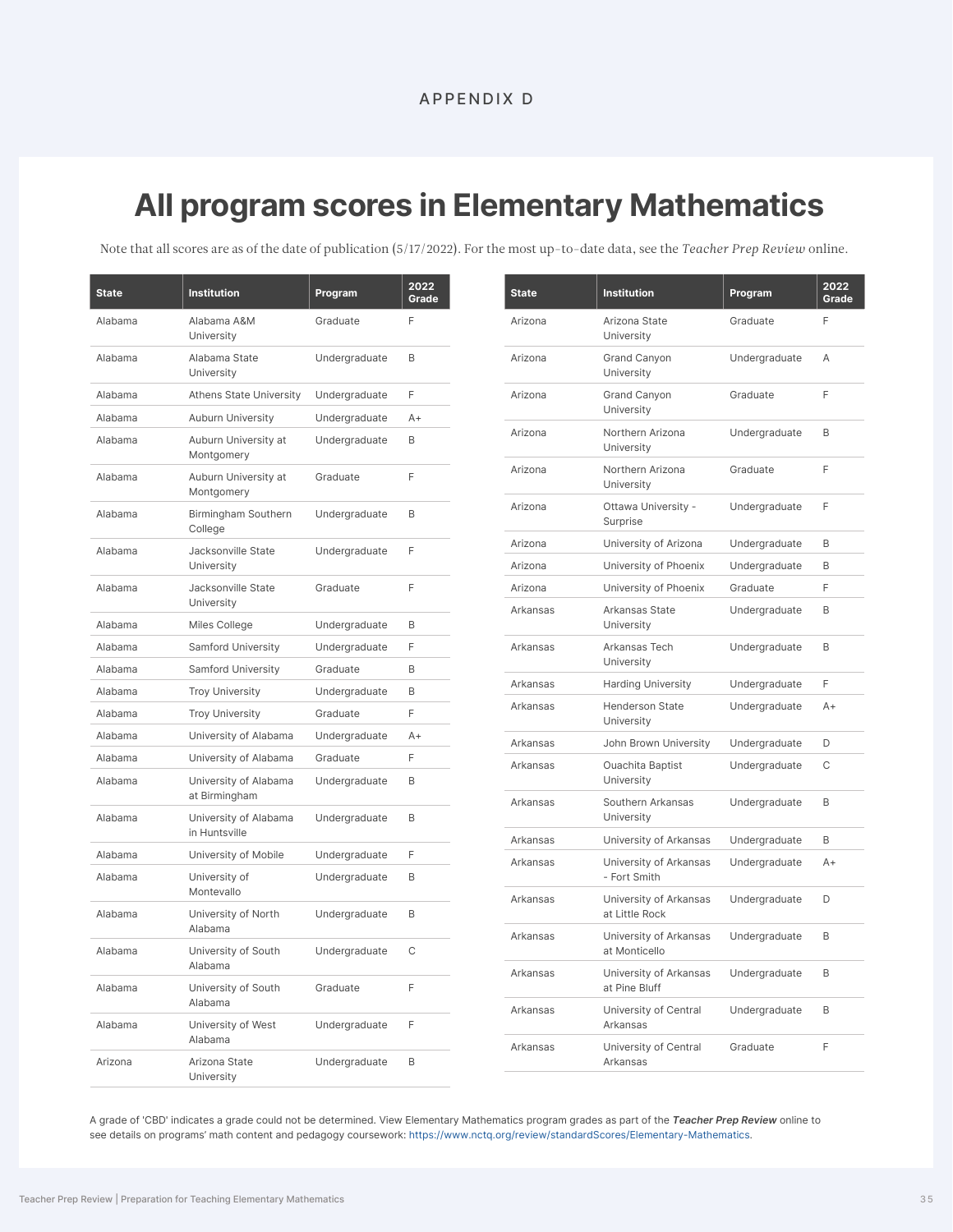| <b>State</b> | <b>Institution</b>                                              | Program       | 2022<br>Grade |
|--------------|-----------------------------------------------------------------|---------------|---------------|
| California   | Alliant International<br>University                             | Graduate      | F.            |
| California   | <b>Azusa Pacific University</b>                                 | Graduate      | F             |
| California   | <b>Biola University</b>                                         | Graduate      | F             |
| California   | California Baptist<br>University                                | Graduate      | F             |
| California   | California Lutheran<br>University                               | Graduate      | F             |
| California   | California Polytechnic<br>State University - San<br>Luis Obispo | Graduate      | E             |
| California   | California State<br>Polytechnic University -<br>Pomona          | Graduate      | F             |
| California   | California State<br>University - Bakersfield                    | Undergraduate | $A +$         |
| California   | California State<br>University - Bakersfield                    | Graduate      | F             |
| California   | California State<br>University - Channel<br>Islands             | Graduate      | F             |
| California   | California State<br>University - Chico                          | Undergraduate | A             |
| California   | California State<br>University - Chico                          | Graduate      | F             |
| California   | California State<br>University - Dominguez<br><b>Hills</b>      | Graduate      | F             |
| California   | California State<br>University - East Bay                       | Graduate      | F             |
| California   | California State<br>University - Fresno                         | Graduate      | F             |
| California   | California State<br>University - Fullerton                      | Graduate      | E             |
| California   | California State<br>University - Long<br>Beach                  | Graduate      | F             |
| California   | California State<br>University - Los<br>Angeles                 | Graduate      | F             |
| California   | California State<br>University - Monterey<br>Bay                | Graduate      | F             |
| California   | California State<br>University - Northridge                     | Undergraduate | $A +$         |
| California   | California State<br>University - Northridge                     | Graduate      | F             |
| California   | California State<br>University -<br>Sacramento                  | Graduate      | F             |
| California   | California State<br>University - San<br>Bernardino              | Graduate      | F             |

| <b>State</b> | <b>Institution</b>                          | Program       | 2022<br>Grade |
|--------------|---------------------------------------------|---------------|---------------|
| California   | California State<br>University - San Marcos | Graduate      | F             |
| California   | California State<br>University - Stanislaus | Graduate      | F             |
| California   | Chapman University                          | Graduate      | F             |
| California   | Concordia University<br>Irvine              | Graduate      | F             |
| California   | Dominican University of<br>California       | Graduate      | F             |
| California   | Fresno Pacific<br>University                | Graduate      | F             |
| California   | Hope International<br>University            | Graduate      | F             |
| California   | Humboldt State<br>University                | Graduate      | F             |
| California   | Loyola Marymount<br>University              | Undergraduate | D             |
| California   | Loyola Marymount<br>University              | Graduate      | F             |
| California   | Mount St. Mary's<br>University              | Graduate      | F             |
| California   | <b>National University</b>                  | Undergraduate | С             |
| California   | <b>National University</b>                  | Graduate      | F             |
| California   | Notre Dame de Namur<br>University           | Graduate      | F             |
| California   | Pepperdine University                       | Undergraduate | С             |
| California   | Point Loma Nazarene<br>University           | Graduate      | F             |
| California   | Saint Mary's College of<br>California       | Graduate      | F             |
| California   | San Diego State<br>University               | Graduate      | D             |
| California   | San Francisco State<br>University           | Graduate      | F             |
| California   | San Jose State<br>University                | Graduate      | F             |
| California   | Santa Clara University                      | Graduate      | F             |
| California   | <b>Simpson University</b>                   | Graduate      | F             |
| California   | Sonoma State<br>University                  | Graduate      | F             |
| California   | <b>Stanford University</b>                  | Graduate      | CBD           |
| California   | University of California<br>- Berkeley      | Graduate      | F             |
| California   | University of California<br>- Davis         | Graduate      | F             |
| California   | University of California<br>- Irvine        | Graduate      | F             |
| California   | University of California<br>- Los Angeles   | Graduate      | F             |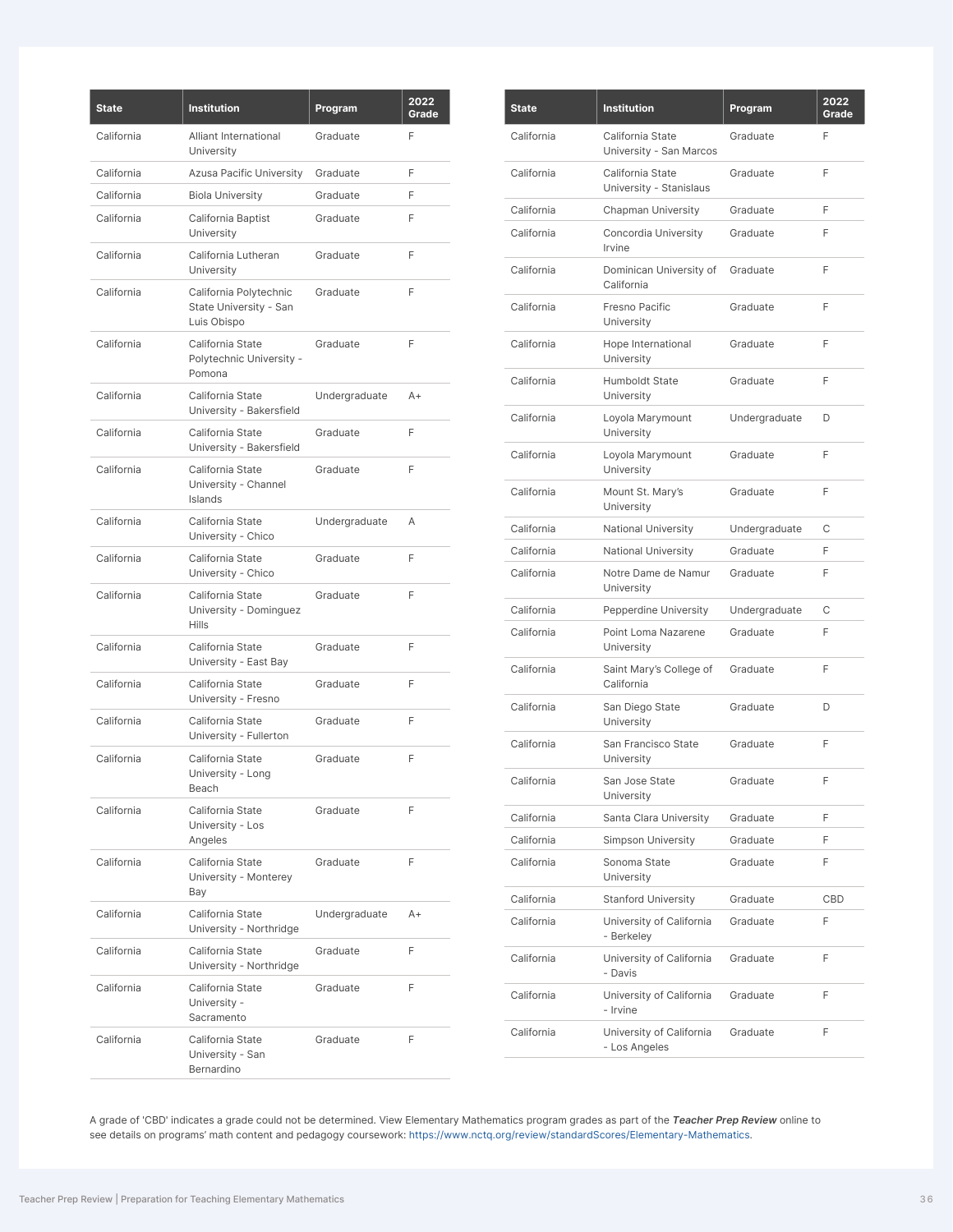| <b>State</b> | <b>Institution</b>                                                         | Program       | 2022<br>Grade |
|--------------|----------------------------------------------------------------------------|---------------|---------------|
| California   | University of California<br>- Riverside                                    | Graduate      | F             |
| California   | University of California<br>- San Diego                                    | Graduate      | F             |
| California   | University of California<br>- Santa Barbara                                | Graduate      | D             |
| California   | University of California<br>- Santa Cruz                                   | Graduate      | F             |
| California   | University of La Verne                                                     | Graduate      | F             |
| California   | University of<br>Massachusetts Global<br>(formerly Brandman<br>University) | Graduate      | F             |
| California   | University of Redlands                                                     | Undergraduate | F             |
| California   | University of Redlands                                                     | Graduate      | F             |
| California   | University of San Diego                                                    | Graduate      | F             |
| California   | University of San<br>Francisco                                             | Graduate      | F             |
| California   | University of Southern<br>California                                       | Graduate      | F             |
| California   | University of the Pacific                                                  | Undergraduate | F             |
| California   | Vanguard University of<br>Southern California                              | Graduate      | F             |
| Colorado     | <b>Adams State University</b>                                              | Undergraduate | F             |
| Colorado     | Colorado Christian<br>University                                           | Undergraduate | C             |
| Colorado     | Colorado Mesa<br>University                                                | Undergraduate | Α             |
| Colorado     | Colorado State<br>University - Pueblo                                      | Undergraduate | CBD           |
| Colorado     | Fort Lewis College                                                         | Undergraduate | C             |
| Colorado     | Metropolitan State<br>University of Denver                                 | Undergraduate | C             |
| Colorado     | Metropolitan State<br>University of Denver                                 | Graduate      | F             |
| Colorado     | <b>Regis University</b>                                                    | Undergraduate | CBD           |
| Colorado     | <b>Regis University</b>                                                    | Graduate      | F             |
| Colorado     | University of Colorado<br><b>Boulder</b>                                   | Undergraduate | B             |
| Colorado     | University of Colorado<br>Colorado Springs                                 | Undergraduate | B             |
| Colorado     | University of Colorado<br>Colorado Springs                                 | Graduate      | В             |
| Colorado     | University of Colorado<br>Denver                                           | Undergraduate | CBD           |
| Colorado     | University of Colorado<br>Denver                                           | Graduate      | CBD           |
| Colorado     | University of Denver                                                       | Graduate      | F             |
| Colorado     | University of Northern<br>Colorado                                         | Undergraduate | A+            |

| State                   | <b>Institution</b>                                       | Program       | 2022<br>Grade |
|-------------------------|----------------------------------------------------------|---------------|---------------|
| Colorado                | University of Northern<br>Colorado                       | Graduate      | F             |
| Colorado                | Western Colorado<br>University                           | Undergraduate | $A+$          |
| Connecticut             | <b>Central Connecticut</b><br><b>State University</b>    | Undergraduate | B             |
| Connecticut             | <b>Central Connecticut</b><br><b>State University</b>    | Graduate      | B             |
| Connecticut             | <b>Eastern Connecticut</b><br><b>State University</b>    | Undergraduate | B             |
| Connecticut             | <b>Eastern Connecticut</b><br><b>State University</b>    | Graduate      | B             |
| Connecticut             | <b>Fairfield University</b>                              | Graduate      | F             |
| Connecticut             | Quinnipiac University                                    | Graduate      | F             |
| Connecticut             | Sacred Heart University                                  | Undergraduate | F             |
| Connecticut             | Southern Connecticut<br><b>State University</b>          | Undergraduate | C             |
| Connecticut             | Southern Connecticut<br><b>State University</b>          | Graduate      | F             |
| Connecticut             | University of Bridgeport                                 | Graduate      | F             |
| Connecticut             | University of<br>Connecticut                             | Undergraduate | D             |
| Connecticut             | University of Saint<br>Joseph                            | Undergraduate | F             |
| Connecticut             | <b>Western Connecticut</b><br><b>State University</b>    | Undergraduate | $A+$          |
| Delaware                | Delaware State<br>University                             | Undergraduate | B             |
| Delaware                | University of Delaware                                   | Undergraduate | B             |
| Delaware                | Wilmington University                                    | Undergraduate | B             |
| Delaware                | <b>Wilmington University</b>                             | Graduate      | F             |
| District of<br>Columbia | American University                                      | Graduate      | F             |
| District of<br>Columbia | Catholic University of<br>America                        | Undergraduate | D             |
| District of<br>Columbia | George Washington<br>University                          | Graduate      | F             |
| District of<br>Columbia | <b>Howard University</b>                                 | Graduate      | F             |
| District of<br>Columbia | University of the<br>District of Columbia                | Undergraduate | D             |
| District of<br>Columbia | University of the<br>District of Columbia                | Graduate      | F             |
| Florida                 | Chipola College                                          | Undergraduate | F             |
| Florida                 | Daytona State College                                    | Undergraduate | B             |
| Florida                 | <b>Flagler College</b>                                   | Undergraduate | D             |
| Florida                 | Florida Agricultural and<br><b>Mechanical University</b> | Undergraduate | <b>CBD</b>    |
| Florida                 | Florida Atlantic<br>University                           | Undergraduate | F             |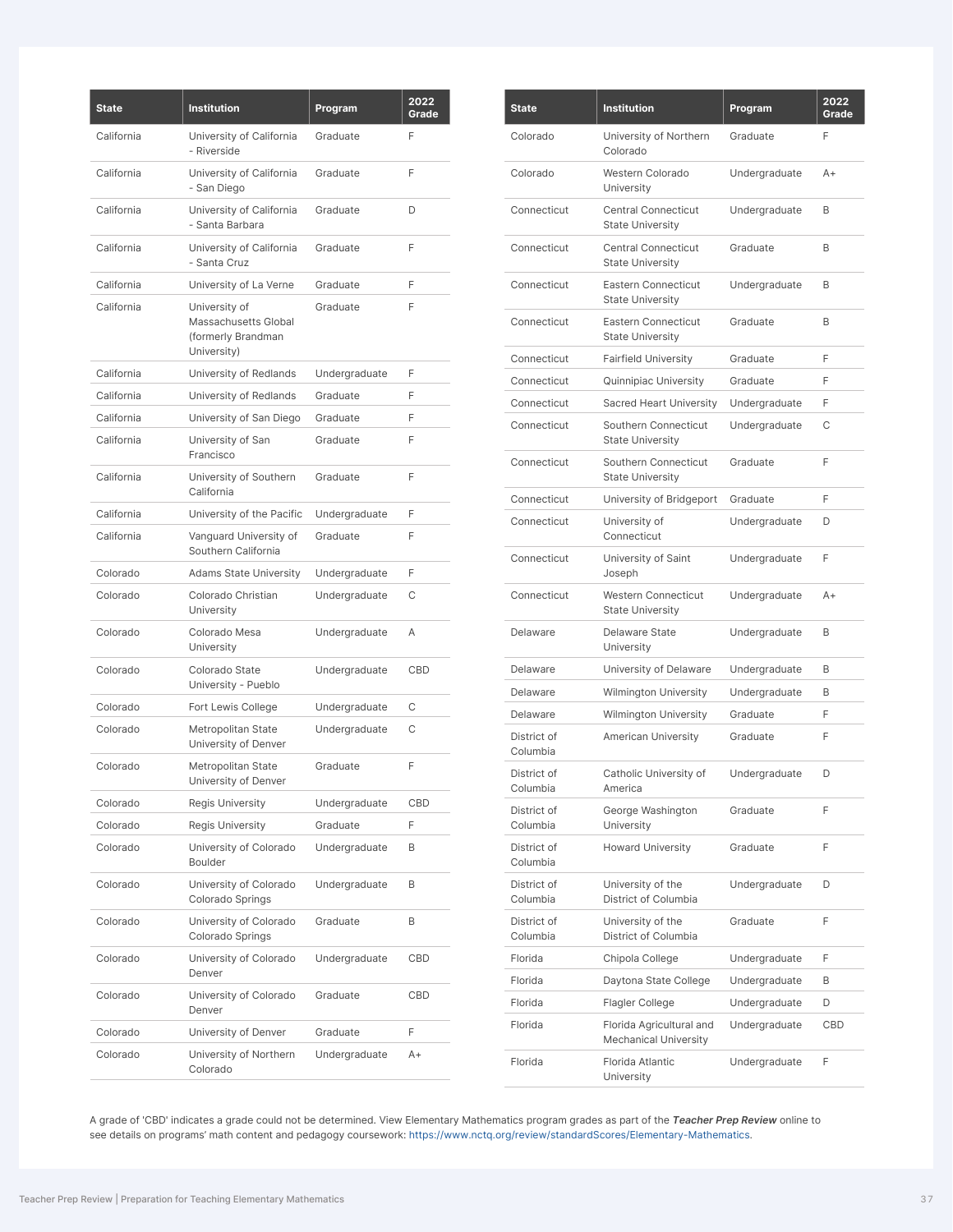| <b>State</b> | <b>Institution</b>                             | Program       | 2022<br>Grade |
|--------------|------------------------------------------------|---------------|---------------|
| Florida      | Florida Atlantic<br>University                 | Graduate      | F             |
| Florida      | Florida Gulf Coast<br>University               | Undergraduate | F             |
| Florida      | Florida International<br>University            | Undergraduate | F             |
| Florida      | Florida Southern<br>College                    | Undergraduate | F             |
| Florida      | Florida SouthWestern<br><b>State College</b>   | Undergraduate | CBD           |
| Florida      | <b>Florida State University</b>                | Undergraduate | CBD           |
| Florida      | Northwest Florida State<br>College             | Undergraduate | F             |
| Florida      | Palm Beach Atlantic<br>University              | Undergraduate | F             |
| Florida      | Saint Leo University                           | Undergraduate | F             |
| Florida      | Southeastern<br>University                     | Undergraduate | B             |
| Florida      | St. Petersburg College                         | Undergraduate | D             |
| Florida      | <b>Stetson University</b>                      | Undergraduate | F             |
| Florida      | University of Central<br>Florida               | Undergraduate | B             |
| Florida      | University of Central<br>Florida               | Graduate      | F             |
| Florida      | University of Florida                          | Undergraduate | F             |
| Florida      | University of Miami                            | Undergraduate | F             |
| Florida      | University of North<br>Florida                 | Undergraduate | D             |
| Florida      | University of South<br>Florida                 | Undergraduate | B             |
| Florida      | University of South<br>Florida                 | Graduate      | F             |
| Florida      | University of Tampa                            | Undergraduate | F             |
| Florida      | University of West<br>Florida                  | Undergraduate | F             |
| Florida      | <b>Warner University</b>                       | Undergraduate | F             |
| Georgia      | Albany State University                        | Undergraduate | A+            |
| Georgia      | Augusta University                             | Undergraduate | B             |
| Georgia      | Augusta University                             | Graduate      | С             |
| Georgia      | Berry College                                  | Undergraduate | D             |
| Georgia      | <b>Brenau University</b>                       | Undergraduate | D             |
| Georgia      | Columbus State<br>University                   | Undergraduate | A+            |
| Georgia      | <b>Covenant College</b>                        | Undergraduate | С             |
| Georgia      | Dalton State College                           | Undergraduate | A+            |
| Georgia      | Dalton State College                           | Graduate      | В             |
| Georgia      | Georgia College and<br><b>State University</b> | Undergraduate | В             |

| <b>State</b> | <b>Institution</b>                              | Program       | 2022<br>Grade |
|--------------|-------------------------------------------------|---------------|---------------|
| Georgia      | Georgia Gwinnett<br>College                     | Undergraduate | С             |
| Georgia      | Georgia Southern<br>University                  | Undergraduate | $A+$          |
| Georgia      | Georgia Southern<br>University                  | Graduate      | F             |
| Georgia      | Georgia Southwestern<br><b>State University</b> | Undergraduate | $A+$          |
| Georgia      | Georgia State<br>University                     | Undergraduate | B             |
| Georgia      | Georgia State<br>University                     | Graduate      | F             |
| Georgia      | Gordon State College                            | Undergraduate | B             |
| Georgia      | Kennesaw State<br>University                    | Undergraduate | B             |
| Georgia      | <b>Mercer University</b>                        | Undergraduate | F             |
| Georgia      | <b>Mercer University</b>                        | Graduate      | D             |
| Georgia      | Middle Georgia State<br>University              | Undergraduate | D             |
| Georgia      | <b>Piedmont University</b>                      | Undergraduate | D             |
| Georgia      | <b>Piedmont University</b>                      | Graduate      | F             |
| Georgia      | <b>Reinhardt University</b>                     | Undergraduate | С             |
| Georgia      | <b>Shorter University</b>                       | Undergraduate | B             |
| Georgia      | University of Georgia                           | Undergraduate | С             |
| Georgia      | University of Georgia                           | Graduate      | D             |
| Georgia      | University of North<br>Georgia                  | Undergraduate | D             |
| Georgia      | University of West<br>Georgia                   | Undergraduate | B             |
| Georgia      | Valdosta State<br>University                    | Undergraduate | A+            |
| Georgia      | Wesleyan College                                | Undergraduate | F             |
| Hawaii       | Brigham Young<br>University - Hawaii            | Undergraduate | D             |
| Hawaii       | Chaminade University<br>of Honolulu             | Undergraduate | С             |
| Hawaii       | University of Hawaii -<br>West O'ahu            | Undergraduate | С             |
| Hawaii       | University of Hawaii<br>at Hilo                 | Graduate      | F             |
| Hawaii       | University of Hawaii at<br>Manoa                | Undergraduate | С             |
| Idaho        | <b>Boise State University</b>                   | Undergraduate | A+            |
| Idaho        | Brigham Young<br>University - Idaho             | Undergraduate | D             |
| Idaho        | Idaho State University                          | Undergraduate | B             |
| Idaho        | Lewis-Clark State<br>College                    | Undergraduate | B             |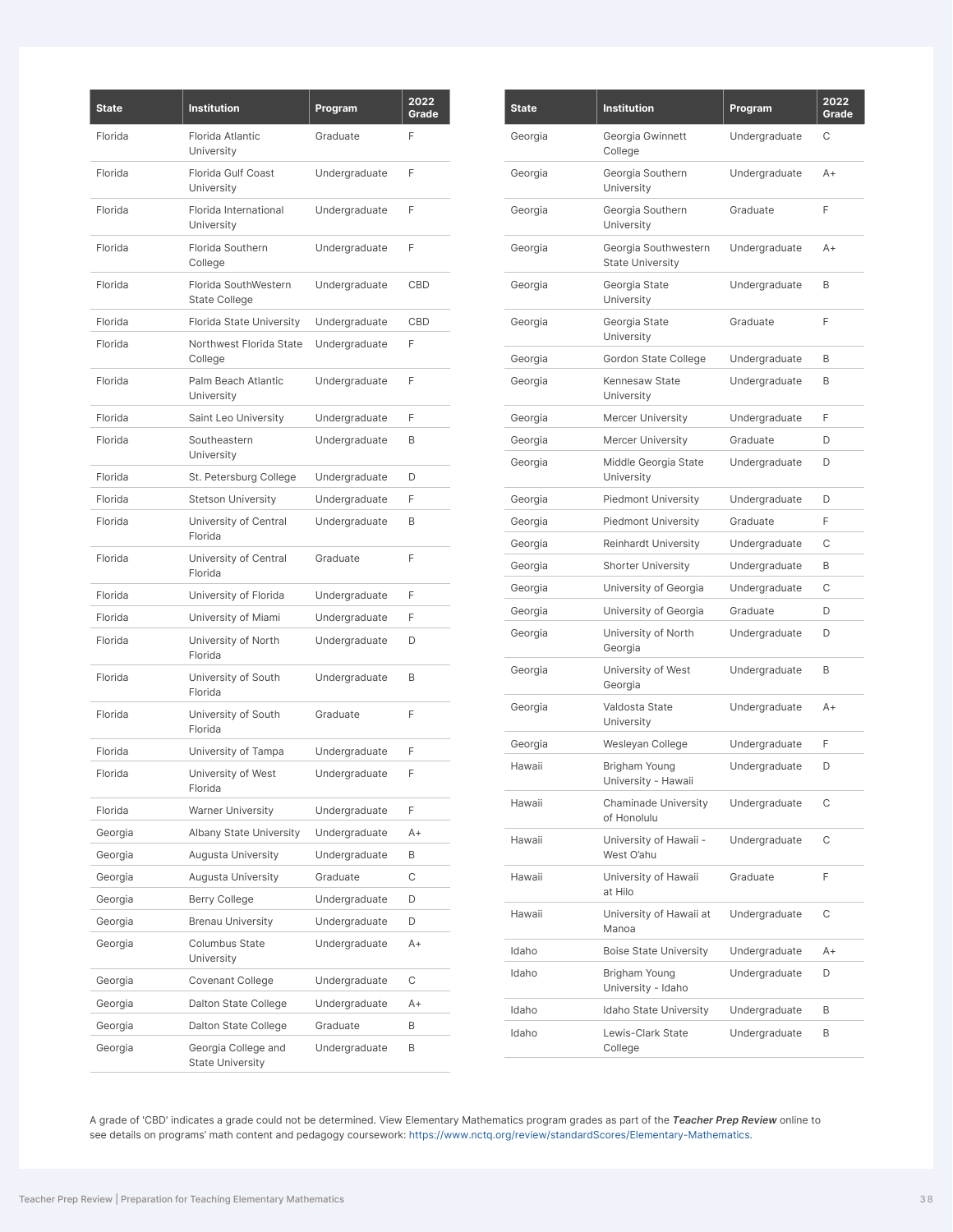| <b>State</b>    | <b>Institution</b>                   | Program       | 2022<br>Grade |
|-----------------|--------------------------------------|---------------|---------------|
| Idaho           | Northwest Nazarene<br>University     | Undergraduate | B             |
| Idaho           | Northwest Nazarene<br>University     | Graduate      | B             |
| Idaho           | University of Idaho                  | Undergraduate | B             |
| <b>Illinois</b> | Augustana College                    | Undergraduate | С             |
| Illinois        | Aurora University                    | Undergraduate | A             |
| Illinois        | <b>Benedictine University</b>        | Undergraduate | B             |
| Illinois        | <b>Blackburn College</b>             | Undergraduate | B             |
| Illinois        | <b>Bradley University</b>            | Undergraduate | B             |
| <b>Illinois</b> | Chicago State<br>University          | Undergraduate | B             |
| <b>Illinois</b> | Concordia University<br>Chicago      | Undergraduate | B             |
| Illinois        | DePaul University                    | Undergraduate | C             |
| <b>Illinois</b> | DePaul University                    | Graduate      | F             |
| <b>Illinois</b> | Dominican University                 | Undergraduate | D             |
| <b>Illinois</b> | Eastern Illinois<br>University       | Undergraduate | C             |
| <b>Illinois</b> | <b>Elmhurst College</b>              | Undergraduate | F             |
| <b>Illinois</b> | <b>Governors State</b><br>University | Undergraduate | B             |
| Illinois        | <b>Greenville University</b>         | Undergraduate | B             |
| Illinois        | Illinois College                     | Undergraduate | B             |
| Illinois        | Illinois State University            | Undergraduate | D             |
| <b>Illinois</b> | Judson University                    | Undergraduate | B             |
| Illinois        | Knox College                         | Undergraduate | F             |
| Illinois        | <b>Lewis University</b>              | Undergraduate | C             |
| <b>Illinois</b> | Lewis University                     | Graduate      | F             |
| <b>Illinois</b> | Loyola University<br>Chicago         | Undergraduate | CBD           |
| Illinois        | McKendree University                 | Graduate      | F             |
| Illinois        | Millikin University                  | Undergraduate | F             |
| <b>Illinois</b> | Monmouth College                     | Undergraduate | A+            |
| Illinois        | <b>National Louis</b><br>University  | Undergraduate | CBD           |
| Illinois        | National Louis<br>University         | Graduate      | F             |
| Illinois        | North Central College                | Undergraduate | B             |
| <b>Illinois</b> | North Park University                | Undergraduate | F             |
| Illinois        | North Park University                | Graduate      | F             |
| <b>Illinois</b> | Northeastern Illinois<br>University  | Undergraduate | Α             |
| <b>Illinois</b> | Northeastern Illinois<br>University  | Graduate      | F             |
| Illinois        | Northern Illinois<br>University      | Undergraduate | D             |

| <b>State</b>    | <b>Institution</b>                               | Program       | 2022<br>Grade |
|-----------------|--------------------------------------------------|---------------|---------------|
| Illinois        | Northern Illinois<br>University                  | Graduate      | F             |
| Illinois        | Northwestern<br>University                       | Graduate      | F             |
| Illinois        | <b>Olivet Nazarene</b><br>University             | Undergraduate | B             |
| Illinois        | <b>Quincy University</b>                         | Undergraduate | B             |
| Illinois        | <b>Rockford University</b>                       | Undergraduate | B             |
| Illinois        | Saint Xavier University                          | Undergraduate | B             |
| Illinois        | Saint Xavier University                          | Graduate      | F             |
| Illinois        | Southern Illinois<br>University Carbondale       | Undergraduate | B             |
| Illinois        | Southern Illinois<br>University Edwardsville     | Undergraduate | B             |
| <b>Illinois</b> | <b>Trinity Christian College</b>                 | Undergraduate | B             |
| Illinois        | University of Chicago                            | Graduate      | B             |
| Illinois        | University of Illinois at<br>Chicago             | Undergraduate | B             |
| <b>Illinois</b> | University of Illinois at<br>Urbana-Champaign    | Undergraduate | Α             |
| <b>Illinois</b> | University of Illinois at<br>Urbana-Champaign    | Graduate      | Α             |
| <b>Illinois</b> | University of Illinois<br>Springfield            | Undergraduate | F             |
| Illinois        | University of St. Francis                        | Undergraduate | B             |
| Illinois        | Western Illinois<br>University                   | Undergraduate | С             |
| <b>Illinois</b> | <b>Wheaton College</b>                           | Undergraduate | С             |
| Indiana         | Anderson University                              | Undergraduate | Α             |
| Indiana         | <b>Ball State University</b>                     | Undergraduate | Α             |
| Indiana         | <b>Bethel University</b>                         | Undergraduate | С             |
| Indiana         | <b>Butler University</b>                         | Undergraduate | F             |
| Indiana         | Franklin College                                 | Undergraduate | F             |
| Indiana         | Goshen College                                   | Undergraduate | D             |
| Indiana         | Grace College and<br><b>Theological Seminary</b> | Undergraduate | D             |
| Indiana         | <b>Huntington University</b>                     | Undergraduate | С             |
| Indiana         | Indiana State University                         | Undergraduate | C             |
| Indiana         | Indiana University -<br>Bloomington              | Undergraduate | <b>CBD</b>    |
| Indiana         | Indiana University -<br>East                     | Undergraduate | CBD           |
| Indiana         | Indiana University -<br>Kokomo                   | Undergraduate | D             |
| Indiana         | Indiana University -<br>Northwest                | Undergraduate | A+            |
| Indiana         | Indiana University -<br>South Bend               | Undergraduate | A+            |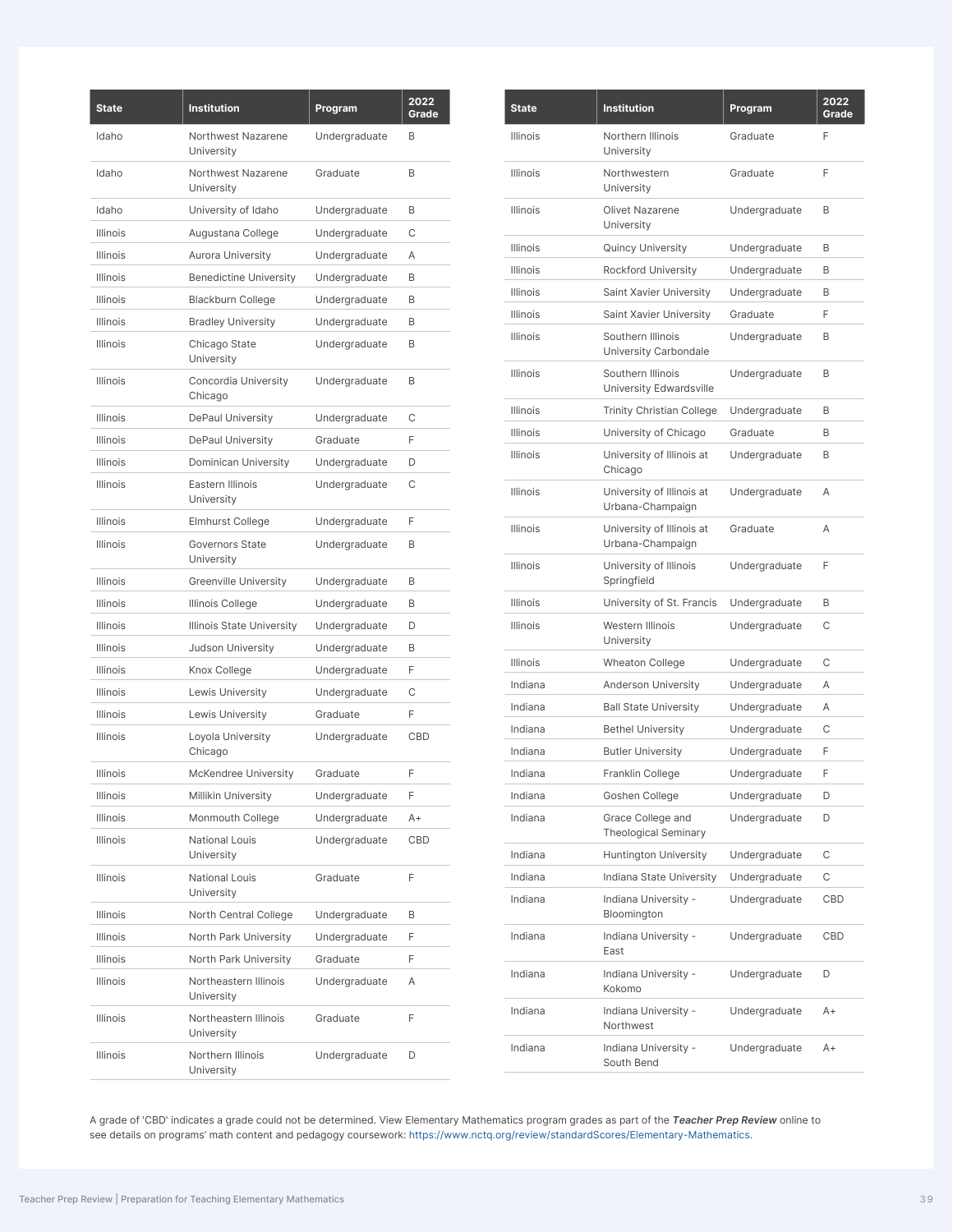| <b>State</b> | <b>Institution</b>                                       | Program       | 2022<br>Grade |
|--------------|----------------------------------------------------------|---------------|---------------|
| Indiana      | Indiana University -<br>Southeast                        | Undergraduate | $A +$         |
| Indiana      | Indiana University-<br>Purdue University<br>Indianapolis | Undergraduate | A+            |
| Indiana      | Indiana Wesleyan<br>University                           | Undergraduate | D             |
| Indiana      | Marian University<br>Indianapolis                        | Undergraduate | B             |
| Indiana      | <b>Purdue University</b>                                 | Undergraduate | A             |
| Indiana      | <b>Purdue University Fort</b><br>Wayne                   | Undergraduate | $A +$         |
| Indiana      | <b>Purdue University</b><br>Northwest                    | Undergraduate | A+            |
| Indiana      | Saint Mary-of-the-<br>Woods College                      | Undergraduate | D             |
| Indiana      | Saint Mary's College                                     | Undergraduate | B             |
| Indiana      | <b>Taylor University</b>                                 | Undergraduate | С             |
| Indiana      | University of Evansville                                 | Undergraduate | B             |
| Indiana      | University of<br>Indianapolis                            | Undergraduate | А             |
| Indiana      | University of Saint<br>Francis                           | Undergraduate | F             |
| Indiana      | University of Southern<br>Indiana                        | Undergraduate | А             |
| Indiana      | Valparaiso University                                    | Graduate      | F             |
| Indiana      | <b>Vincennes University</b>                              | Undergraduate | B             |
| lowa         | <b>Briar Cliff University</b>                            | Undergraduate | B             |
| lowa         | <b>Buena Vista University</b>                            | Undergraduate | B             |
| lowa         | Central College                                          | Undergraduate | B             |
| lowa         | <b>Clarke University</b>                                 | Undergraduate | B             |
| lowa         | Coe College                                              | Undergraduate | D             |
| lowa         | Dordt University                                         | Undergraduate | С             |
| lowa         | <b>Drake University</b>                                  | Undergraduate | B             |
| lowa         | <b>Drake University</b>                                  | Graduate      | F             |
| lowa         | <b>Graceland University</b>                              | Undergraduate | D             |
| lowa         | <b>Grand View University</b>                             | Undergraduate | B             |
| lowa         | Iowa State University                                    | Undergraduate | В             |
| lowa         | Iowa Wesleyan<br>University                              | Undergraduate | D             |
| lowa         | Loras College                                            | Undergraduate | B             |
| lowa         | Luther College                                           | Undergraduate | B             |
| lowa         | Morningside University                                   | Undergraduate | D             |
| lowa         | Mount Mercy University                                   | Undergraduate | F             |
| lowa         | Northwestern College                                     | Undergraduate | B             |
| lowa         | Simpson College                                          | Undergraduate | B             |
| lowa         | St. Ambrose University                                   | Undergraduate | B             |

| <b>State</b> | <b>Institution</b>                   | Program       | 2022<br>Grade |
|--------------|--------------------------------------|---------------|---------------|
| lowa         | University of Dubuque                | Undergraduate | B             |
| lowa         | University of Iowa                   | Undergraduate | C             |
| lowa         | University of Northern<br>lowa       | Undergraduate | $A+$          |
| lowa         | <b>Upper lowa University</b>         | Undergraduate | D             |
| lowa         | <b>Wartburg College</b>              | Undergraduate | C             |
| lowa         | William Penn University              | Undergraduate | B             |
| Kansas       | <b>Baker University</b>              | Undergraduate | B             |
| Kansas       | <b>Benedictine College</b>           | Undergraduate | B             |
| Kansas       | Emporia State<br>University          | Undergraduate | F             |
| Kansas       | Fort Hays State<br>University        | Undergraduate | D             |
| Kansas       | <b>Friends University</b>            | Undergraduate | F             |
| Kansas       | Kansas State University              | Undergraduate | D             |
| Kansas       | Kansas State University              | Graduate      | F             |
| Kansas       | MidAmerica Nazarene<br>University    | Undergraduate | B             |
| Kansas       | Newman University                    | Undergraduate | D             |
| Kansas       | <b>Ottawa University</b>             | Undergraduate | F             |
| Kansas       | <b>Pittsburg State</b><br>University | Undergraduate | B             |
| Kansas       | Southwestern College                 | Undergraduate | F             |
| Kansas       | <b>Sterling College</b>              | Undergraduate | D             |
| Kansas       | University of Kansas                 | Undergraduate | B             |
| Kansas       | University of Saint<br>Mary          | Undergraduate | F             |
| Kansas       | Washburn University                  | Undergraduate | С             |
| Kansas       | Wichita State University             | Undergraduate | B             |
| Kentucky     | Alice Lloyd College                  | Undergraduate | D             |
| Kentucky     | <b>Asbury University</b>             | Undergraduate | CBD           |
| Kentucky     | <b>Bellarmine University</b>         | Graduate      | F             |
| Kentucky     | Campbellsville<br>University         | Undergraduate | B             |
| Kentucky     | Eastern Kentucky<br>University       | Undergraduate | B             |
| Kentucky     | Eastern Kentucky<br>University       | Graduate      | D             |
| Kentucky     | Georgetown College                   | Undergraduate | B             |
| Kentucky     | Kentucky State<br>University         | Undergraduate | B             |
| Kentucky     | Midway University                    | Undergraduate | CBD           |
| Kentucky     | Morehead State<br>University         | Undergraduate | B             |
| Kentucky     | Murray State University              | Undergraduate | B             |
| Kentucky     | Northern Kentucky<br>University      | Undergraduate | B             |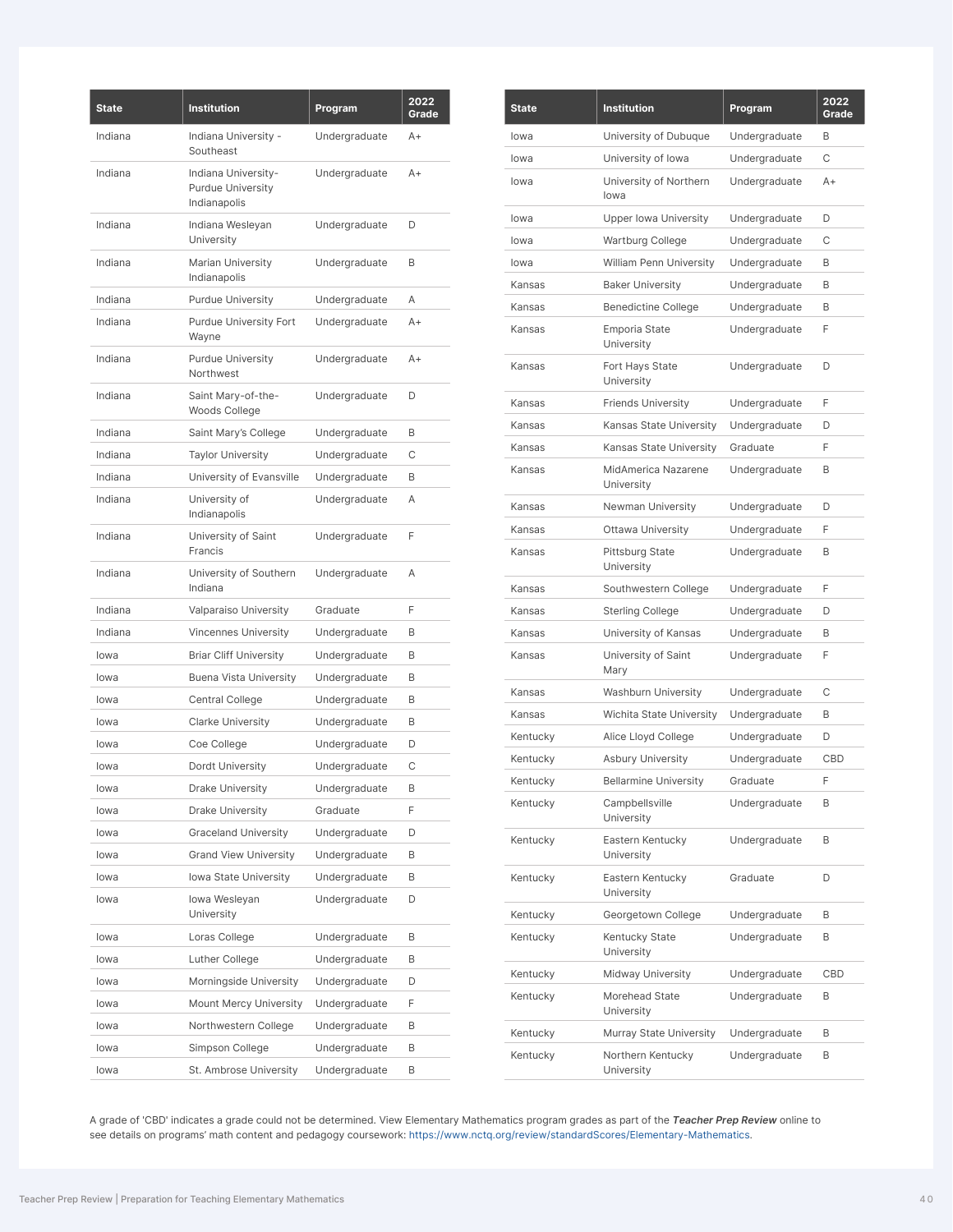| <b>State</b> | <b>Institution</b>                            | Program       | 2022<br>Grade |
|--------------|-----------------------------------------------|---------------|---------------|
| Kentucky     | University of Kentucky                        | Undergraduate | B             |
| Kentucky     | University of Louisville                      | Undergraduate | A             |
| Kentucky     | University of Louisville                      | Graduate      | B             |
| Kentucky     | University of Pikeville                       | Undergraduate | B             |
| Kentucky     | University of the<br>Cumberlands              | Undergraduate | B             |
| Kentucky     | University of the<br>Cumberlands              | Graduate      | F             |
| Kentucky     | Western Kentucky<br>University                | Undergraduate | $A +$         |
| Louisiana    | <b>Grambling State</b><br>University          | Undergraduate | B             |
| Louisiana    | Louisiana State<br>University                 | Undergraduate | B             |
| Louisiana    | Louisiana State<br>University - Alexandria    | Undergraduate | $A +$         |
| Louisiana    | Louisiana State<br>University - Shreveport    | Undergraduate | $A +$         |
| Louisiana    | Louisiana Tech<br>University                  | Undergraduate | CBD           |
| Louisiana    | McNeese State<br>University                   | Undergraduate | B             |
| Louisiana    | <b>Nicholls State</b><br>University           | Undergraduate | B             |
| Louisiana    | Northwestern State<br>University of Louisiana | Undergraduate | CBD           |
| Louisiana    | Southeastern Louisiana<br>University          | Undergraduate | B             |
| Louisiana    | Southeastern Louisiana<br>University          | Graduate      | D             |
| Louisiana    | Southern University<br>and A&M College        | Undergraduate | B             |
| Louisiana    | University of Louisiana<br>at Lafayette       | Undergraduate | $A +$         |
| Louisiana    | University of Louisiana<br>at Lafayette       | Graduate      | B             |
| Louisiana    | University of Louisiana<br>at Monroe          | Undergraduate | Α             |
| Louisiana    | University of New<br>Orleans                  | Graduate      | B             |
| Maine        | Husson University                             | Undergraduate | D             |
| Maine        | University of Maine                           | Undergraduate | С             |
| Maine        | University of Maine at<br>Farmington          | Undergraduate | B             |
| Maine        | University of Maine at<br>Machias             | Undergraduate | F             |
| Maine        | University of Maine at<br>Presque Isle        | Undergraduate | B             |
| Maine        | University of New<br>England                  | Undergraduate | F             |

| <b>State</b>         | <b>Institution</b>                           | Program       | 2022<br>Grade |
|----------------------|----------------------------------------------|---------------|---------------|
| Maine                | University of Southern<br>Maine              | Undergraduate | B             |
| Maryland             | Coppin State University                      | Graduate      | F             |
| Maryland             | <b>Frostburg State</b><br>University         | Undergraduate | С             |
| Maryland             | <b>Frostburg State</b><br>University         | Graduate      | F             |
| Maryland             | <b>Hood College</b>                          | Undergraduate | B             |
| Maryland             | Loyola University<br>Maryland                | Undergraduate | B             |
| Maryland             | Loyola University<br>Maryland                | Graduate      | F             |
| Maryland             | McDaniel College                             | Undergraduate | $A+$          |
| Maryland             | Morgan State<br>University                   | Undergraduate | B             |
| Maryland             | Mount St. Mary's<br>University               | Graduate      | F             |
| Maryland             | Notre Dame of<br>Maryland University         | Undergraduate | F             |
| Maryland             | Notre Dame of<br>Maryland University         | Graduate      | F             |
| Maryland             | <b>Salisbury University</b>                  | Undergraduate | <b>CBD</b>    |
| Maryland             | St. Mary's College of<br>Maryland            | Undergraduate | C             |
| Maryland             | <b>Stevenson University</b>                  | Undergraduate | <b>CBD</b>    |
| Maryland             | <b>Towson University</b>                     | Undergraduate | $A+$          |
| Maryland             | <b>Towson University</b>                     | Graduate      | F             |
| Maryland             | University of Maryland<br>- Baltimore County | Undergraduate | B             |
| Maryland             | University of Maryland<br>- College Park     | Undergraduate | B             |
| Maryland             | University of Maryland<br>- College Park     | Graduate      | B             |
| Massachusetts        | American International<br>College            | Graduate      | F             |
| Massachusetts        | <b>Assumption University</b>                 | Undergraduate | B             |
| Massachusetts        | <b>Bay Path University</b>                   | Undergraduate | B             |
| <b>Massachusetts</b> | <b>Boston College</b>                        | Undergraduate | B             |
| <b>Massachusetts</b> | <b>Boston University</b>                     | Graduate      | D             |
| Massachusetts        | <b>Brandeis University</b>                   | Graduate      | F             |
| Massachusetts        | <b>Bridgewater State</b><br>University       | Undergraduate | $A+$          |
| Massachusetts        | <b>Bridgewater State</b><br>University       | Graduate      | F             |
| Massachusetts        | Cambridge College                            | Graduate      | <b>CBD</b>    |
| <b>Massachusetts</b> | <b>Clark University</b>                      | Graduate      | B             |
| Massachusetts        | <b>Emmanuel College</b>                      | Undergraduate | $A+$          |
| Massachusetts        | <b>Endicott College</b>                      | Undergraduate | Α             |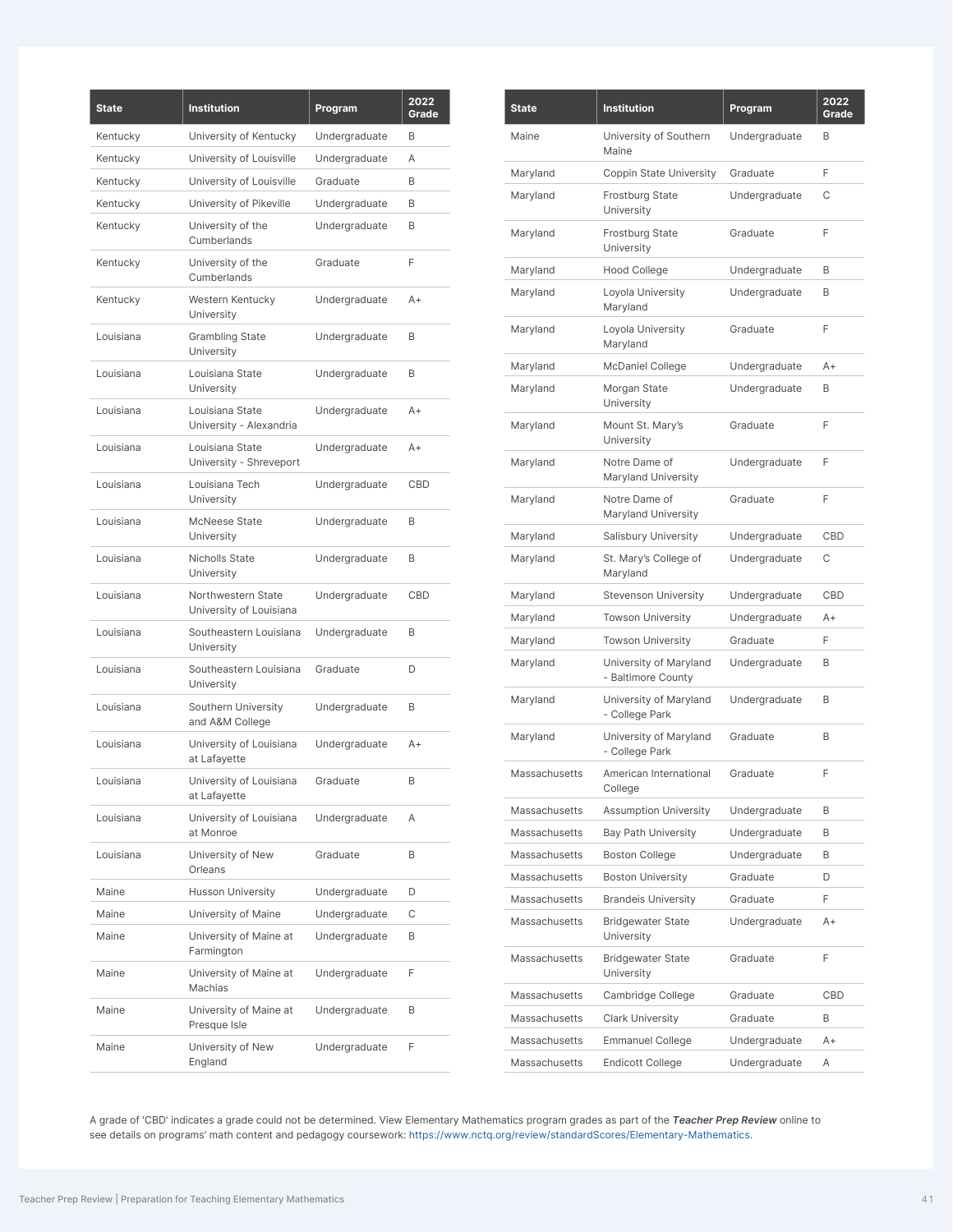| <b>State</b>  | <b>Institution</b>                                | Program       | 2022<br>Grade |
|---------------|---------------------------------------------------|---------------|---------------|
| Massachusetts | <b>Fitchburg State</b><br>University              | Graduate      | F             |
| Massachusetts | Framingham State<br>University                    | Undergraduate | $A +$         |
| Massachusetts | Gordon College                                    | Undergraduate | A             |
| Massachusetts | <b>Lesley University</b>                          | Undergraduate | F             |
| Massachusetts | <b>Lesley University</b>                          | Graduate      | C             |
| Massachusetts | Massachusetts College<br>of Liberal Arts          | Undergraduate | C             |
| Massachusetts | Merrimack College                                 | Undergraduate | A+            |
| Massachusetts | Merrimack College                                 | Graduate      | C             |
| Massachusetts | Mount Holyoke College                             | Undergraduate | F             |
| Massachusetts | Northeastern University                           | Graduate      | F             |
| Massachusetts | <b>Salem State University</b>                     | Graduate      | F             |
| Massachusetts | <b>Simmons University</b>                         | Graduate      | F             |
| Massachusetts | Smith College                                     | Undergraduate | F             |
| Massachusetts | Springfield College                               | Graduate      | F             |
| Massachusetts | Stonehill College                                 | Undergraduate | F             |
| Massachusetts | University of<br>Massachusetts -<br>Amherst       | Graduate      | A+            |
| Massachusetts | University of<br>Massachusetts -<br><b>Boston</b> | Graduate      | F             |
| Massachusetts | <b>Westfield State</b><br>University              | Undergraduate | A+            |
| Massachusetts | <b>Westfield State</b><br>University              | Graduate      | F             |
| Massachusetts | <b>Worcester State</b><br>University              | Undergraduate | Α             |
| Michigan      | Alma College                                      | Undergraduate | D             |
| Michigan      | Aquinas College                                   | Undergraduate | B             |
| Michigan      | <b>Calvin University</b>                          | Undergraduate | C             |
| Michigan      | Central Michigan<br>University                    | Undergraduate | B             |
| Michigan      | <b>Cornerstone University</b>                     | Undergraduate | F             |
| Michigan      | Eastern Michigan<br>University                    | Undergraduate | B             |
| Michigan      | <b>Ferris State University</b>                    | Undergraduate | С             |
| Michigan      | <b>Grand Valley State</b><br>University           | Undergraduate | D             |
| Michigan      | <b>Grand Valley State</b><br>University           | Graduate      | F             |
| Michigan      | Hope College                                      | Undergraduate | B             |
| Michigan      | Lake Superior State<br>University                 | Undergraduate | B             |
| Michigan      | Madonna University                                | Undergraduate | D             |

| <b>State</b> | <b>Institution</b>                                                 | Program       | 2022<br>Grade |
|--------------|--------------------------------------------------------------------|---------------|---------------|
| Michigan     | Michigan State<br>University                                       | Undergraduate | B             |
| Michigan     | Northern Michigan<br>University                                    | Undergraduate | Α             |
| Michigan     | Oakland University                                                 | Undergraduate | B             |
| Michigan     | Oakland University                                                 | Graduate      | F             |
| Michigan     | Saginaw Valley State<br>University                                 | Undergraduate | B             |
| Michigan     | Spring Arbor University                                            | Undergraduate | D             |
| Michigan     | University of Michigan -<br>Ann Arbor                              | Undergraduate | B             |
| Michigan     | University of Michigan -<br>Dearborn                               | Undergraduate | Α             |
| Michigan     | University of Michigan<br>- Flint                                  | Undergraduate | $A+$          |
| Michigan     | <b>Wayne State University</b>                                      | Undergraduate | D             |
| Michigan     | <b>Wayne State University</b>                                      | Graduate      | F             |
| Michigan     | Western Michigan<br>University                                     | Undergraduate | А             |
| Minnesota    | Augsburg University                                                | Undergraduate | B             |
| Minnesota    | Bemidji State University                                           | Undergraduate | B             |
| Minnesota    | <b>Bethel University</b>                                           | Undergraduate | B             |
| Minnesota    | College of Saint<br><b>Benedict and Saint</b><br>John's University | Undergraduate | B             |
| Minnesota    | College of Saint<br>Scholastica                                    | Undergraduate | $A+$          |
| Minnesota    | Concordia College at<br>Moorhead                                   | Undergraduate | C             |
| Minnesota    | Concordia University<br>St. Paul                                   | Undergraduate | D             |
| Minnesota    | Crown College                                                      | Undergraduate | F             |
| Minnesota    | Gustavus Adolphus<br>College                                       | Undergraduate | F             |
| Minnesota    | <b>Hamline University</b>                                          | Undergraduate | F             |
| Minnesota    | Martin Luther College                                              | Undergraduate | <b>CBD</b>    |
| Minnesota    | Metropolitan State<br>University                                   | Undergraduate | C             |
| Minnesota    | Minnesota State<br>University - Mankato                            | Undergraduate | Α             |
| Minnesota    | Minnesota State<br>University - Moorhead                           | Undergraduate | B             |
| Minnesota    | Saint Mary's University<br>of Minnesota                            | Graduate      | F             |
| Minnesota    | Southwest Minnesota<br><b>State University</b>                     | Undergraduate | D             |
| Minnesota    | St. Catherine University                                           | Undergraduate | С             |
| Minnesota    | St. Cloud State<br>University                                      | Undergraduate | B             |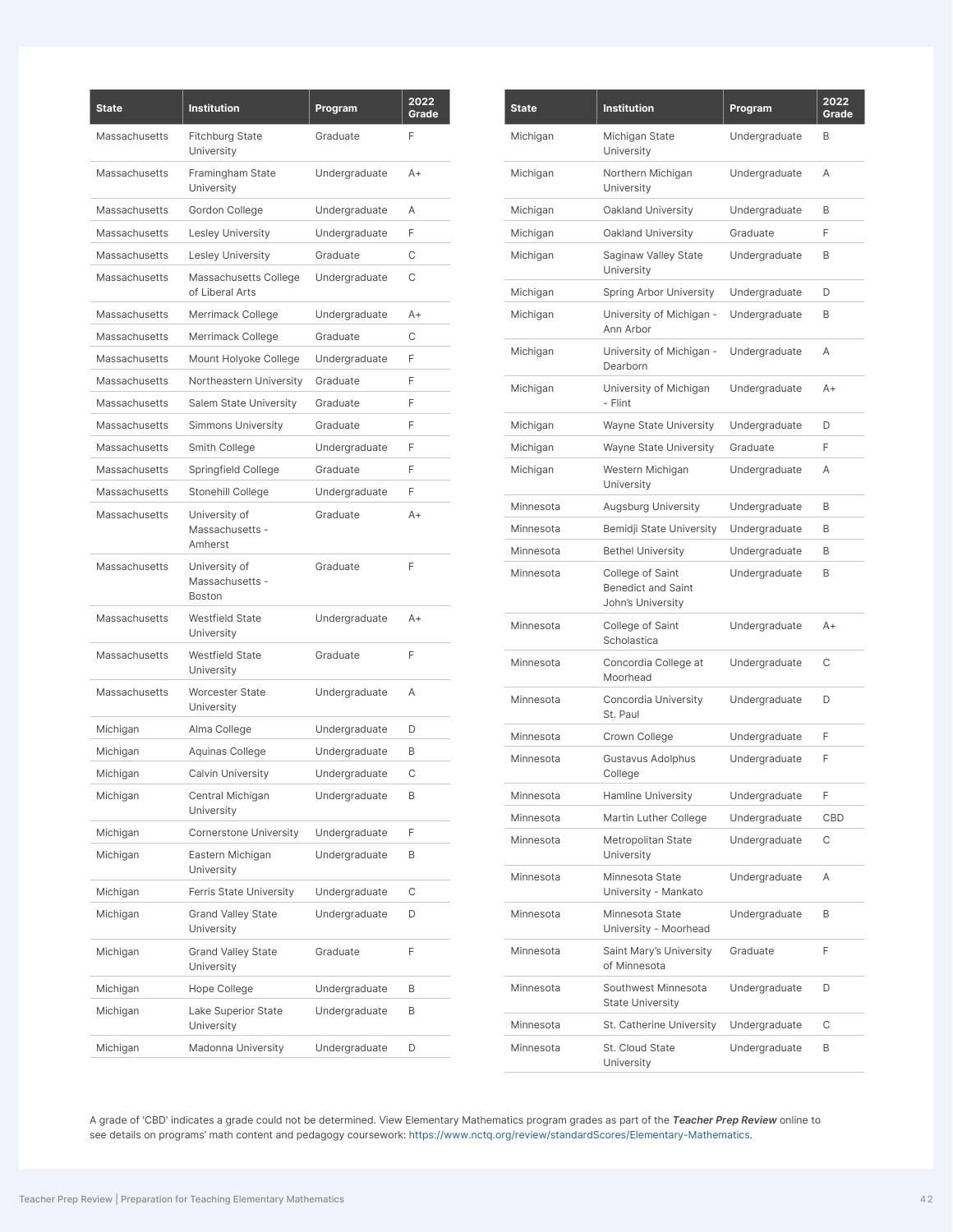| <b>State</b> | <b>Institution</b>                                                             | Program       | 2022<br>Grade |
|--------------|--------------------------------------------------------------------------------|---------------|---------------|
| Minnesota    | University of Minnesota<br>- Crookston                                         | Undergraduate | F             |
| Minnesota    | University of Minnesota<br>- Duluth                                            | Undergraduate | B             |
| Minnesota    | University of Minnesota<br>- Morris                                            | Undergraduate | F             |
| Minnesota    | University of Minnesota<br>- Twin Cities                                       | Undergraduate | B             |
| Minnesota    | University of<br>Northwestern - St. Paul                                       | Undergraduate | D             |
| Minnesota    | University of St.<br>Thomas                                                    | Undergraduate | A+            |
| Minnesota    | Winona State University                                                        | Undergraduate | CBD           |
| Mississippi  | Alcorn State University                                                        | Undergraduate | B             |
| Mississippi  | <b>Blue Mountain College</b>                                                   | Undergraduate | C             |
| Mississippi  | Delta State University                                                         | Undergraduate | CBD           |
| Mississippi  | Jackson State<br>University                                                    | Undergraduate | С             |
| Mississippi  | Mississippi College                                                            | Undergraduate | B             |
| Mississippi  | Mississippi State<br>University                                                | Undergraduate | A+            |
| Mississippi  | Mississippi University<br>for Women                                            | Undergraduate | С             |
| Mississippi  | Mississippi Valley State<br>University                                         | Undergraduate | C             |
| Mississippi  | University of<br>Mississippi                                                   | Undergraduate | B             |
| Mississippi  | University of Southern<br>Mississippi                                          | Undergraduate | C             |
| Mississippi  | <b>William Carey</b><br>University                                             | Undergraduate | B             |
| Missouri     | <b>Central Methodist</b><br>University - College of<br>Liberal Arts & Sciences | Undergraduate | D             |
| Missouri     | College of the Ozarks                                                          | Undergraduate | F             |
| Missouri     | Columbia College                                                               | Undergraduate | F             |
| Missouri     | Drury University                                                               | Undergraduate | F             |
| Missouri     | <b>Evangel University</b>                                                      | Undergraduate | С             |
| Missouri     | Fontbonne University                                                           | Undergraduate | B             |
| Missouri     | Hannibal-LaGrange<br>University                                                | Undergraduate | D             |
| Missouri     | Harris-Stowe State<br>University                                               | Undergraduate | D             |
| Missouri     | <b>Lincoln University</b>                                                      | Undergraduate | F             |
| Missouri     | Lindenwood University                                                          | Undergraduate | D             |
| Missouri     | Lindenwood University                                                          | Graduate      | F             |
| Missouri     | Maryville University of<br>St. Louis                                           | Undergraduate | B             |
| Missouri     | Missouri Baptist<br>University                                                 | Undergraduate | F             |

| <b>State</b> | <b>Institution</b>                            | Program       | 2022<br>Grade |
|--------------|-----------------------------------------------|---------------|---------------|
| Missouri     | Missouri Southern<br><b>State University</b>  | Undergraduate | B             |
| Missouri     | Missouri State<br>University                  | Undergraduate | C             |
| Missouri     | Missouri Valley College                       | Undergraduate | F             |
| Missouri     | Missouri Western State<br>University          | Undergraduate | D             |
| Missouri     | Northwest Missouri<br><b>State University</b> | Undergraduate | F             |
| Missouri     | Park University                               | Undergraduate | F             |
| Missouri     | Rockhurst University                          | Undergraduate | F             |
| Missouri     | Southeast Missouri<br><b>State University</b> | Undergraduate | F             |
| Missouri     | Southwest Baptist<br>University               | Undergraduate | $A+$          |
| Missouri     | St. Louis University                          | Undergraduate | F             |
| Missouri     | <b>Truman State</b><br>University             | Graduate      | F             |
| Missouri     | University of Central<br>Missouri             | Undergraduate | <b>CBD</b>    |
| Missouri     | University of Missouri -<br>Columbia          | Undergraduate | D             |
| Missouri     | University of Missouri -<br>Kansas City       | Undergraduate | C             |
| Missouri     | University of Missouri -<br>St. Louis         | Undergraduate | С             |
| Missouri     | University of Missouri -<br>St. Louis         | Graduate      | F             |
| Missouri     | <b>Washington University</b><br>in St. Louis  | Undergraduate | CBD           |
| Missouri     | <b>Webster University</b>                     | Graduate      | F             |
| Montana      | Carroll College                               | Undergraduate | B             |
| Montana      | Montana State<br>University                   | Undergraduate | $A +$         |
| Montana      | Montana State<br>University - Northern        | Undergraduate | F             |
| Montana      | Montana State<br><b>University Billings</b>   | Undergraduate | B             |
| Montana      | Rocky Mountain<br>College                     | Undergraduate | B             |
| Montana      | Salish Kootenai College                       | Undergraduate | A+            |
| Montana      | University of Montana                         | Undergraduate | A+            |
| Montana      | University of Montana                         | Graduate      | A+            |
| Montana      | University of Montana -<br>Western            | Undergraduate | B             |
| Nebraska     | Chadron State College                         | Undergraduate | B             |
| Nebraska     | College of Saint Mary                         | Undergraduate | F             |
| Nebraska     | Concordia University<br>Nebraska              | Undergraduate | D             |
| Nebraska     | Creighton University                          | Undergraduate | F             |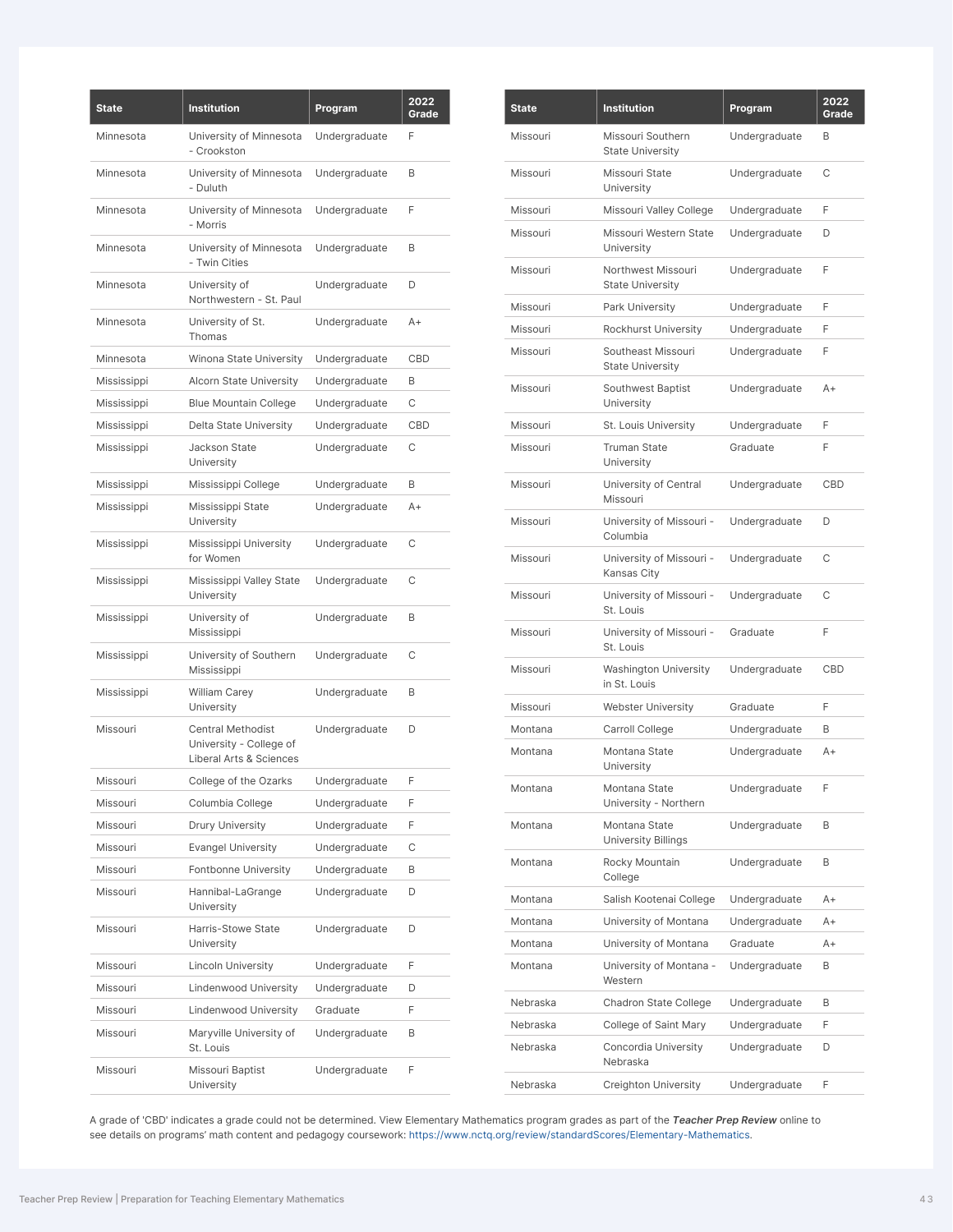| <b>State</b>  | <b>Institution</b>                   | Program       | 2022<br>Grade |
|---------------|--------------------------------------|---------------|---------------|
| Nebraska      | Doane University                     | Undergraduate | B             |
| Nebraska      | <b>Hastings College</b>              | Undergraduate | B             |
| Nebraska      | Midland University                   | Undergraduate | D             |
| Nebraska      | Peru State College                   | Undergraduate | F             |
| Nebraska      | Union College                        | Undergraduate | D             |
| Nebraska      | University of Nebraska<br>- Lincoln  | Undergraduate | B             |
| Nebraska      | University of Nebraska<br>- Lincoln  | Graduate      | F             |
| Nebraska      | University of Nebraska<br>at Kearney | Undergraduate | B             |
| Nebraska      | University of Nebraska<br>Omaha      | Undergraduate | B             |
| Nebraska      | Wayne State College                  | Undergraduate | B             |
| Nevada        | Great Basin College                  | Undergraduate | B             |
| Nevada        | Nevada State College                 | Undergraduate | В             |
| Nevada        | University of Nevada -<br>Las Vegas  | Undergraduate | B             |
| Nevada        | University of Nevada<br>- Reno       | Undergraduate | B             |
| Nevada        | University of Nevada<br>- Reno       | Graduate      | F             |
| New Hampshire | Antioch University New<br>England    | Graduate      | F             |
| New Hampshire | Keene State College                  | Undergraduate | B             |
| New Hampshire | Plymouth State<br>University         | Undergraduate | $A +$         |
| New Hampshire | <b>Rivier University</b>             | Undergraduate | D             |
| New Hampshire | Southern New<br>Hampshire University | Undergraduate | A+            |
| New Hampshire | University of New<br>Hampshire       | Graduate      | С             |
| New Jersey    | <b>Bloomfield College</b>            | Undergraduate | F             |
| New Jersey    | Caldwell University                  | Undergraduate | F             |
| New Jersey    | <b>Caldwell University</b>           | Graduate      | F             |
| New Jersey    | <b>Centenary University</b>          | Undergraduate | F             |
| New Jersey    | College of New Jersey                | Undergraduate | Α             |
| New Jersey    | College of New Jersey                | Graduate      | F             |
| New Jersey    | Fairleigh Dickinson<br>University    | Graduate      | В             |
| New Jersey    | Felician University                  | Undergraduate | С             |
| New Jersey    | Felician University                  | Graduate      | F             |
| New Jersey    | Georgian Court<br>University         | Undergraduate | F             |
| New Jersey    | Georgian Court<br>University         | Graduate      | B             |
| New Jersey    | Kean University                      | Undergraduate | F             |
| New Jersey    | Monmouth University                  | Undergraduate | В             |

| <b>State</b>      | <b>Institution</b>                                     | Program       | 2022<br>Grade |
|-------------------|--------------------------------------------------------|---------------|---------------|
| New Jersey        | <b>Monmouth University</b>                             | Graduate      | F             |
| New Jersey        | <b>Montclair State</b><br>University                   | Undergraduate | С             |
| New Jersey        | Montclair State<br>University                          | Graduate      | F             |
| New Jersey        | New Jersey City<br>University                          | Undergraduate | D             |
| New Jersey        | New Jersey City<br>University                          | Graduate      | F             |
| New Jersey        | Ramapo College of<br>New Jersey                        | Undergraduate | <b>CBD</b>    |
| New Jersey        | <b>Rider University</b>                                | Undergraduate | $A +$         |
| New Jersey        | <b>Rider University</b>                                | Graduate      | F             |
| New Jersey        | Rowan University                                       | Undergraduate | C             |
| New Jersey        | Rutgers University -<br>Camden                         | Graduate      | F             |
| New Jersey        | Rutgers University -<br><b>New Brunswick</b>           | Graduate      | F             |
| New Jersey        | Saint Elizabeth<br>University                          | Undergraduate | F             |
| New Jersey        | Saint Peter's University                               | Undergraduate | B             |
| New Jersey        | Seton Hall University                                  | Undergraduate | B             |
| New Jersey        | <b>Stockton University</b>                             | Undergraduate | CBD           |
| New Jersey        | <b>William Paterson</b><br>University of New<br>Jersey | Undergraduate | F             |
| New Jersey        | <b>William Paterson</b><br>University of New<br>Jersey | Graduate      | B             |
| <b>New Mexico</b> | Eastern New Mexico<br>University                       | Undergraduate | B             |
| New Mexico        | New Mexico Highlands<br>University                     | Undergraduate | B             |
| New Mexico        | <b>New Mexico State</b><br>University                  | Undergraduate | С             |
| New Mexico        | New Mexico State<br>University                         | Graduate      | D             |
| New Mexico        | Northern New Mexico<br>College                         | Undergraduate | D             |
| New Mexico        | University of New<br>Mexico                            | Undergraduate | B             |
| New Mexico        | University of New<br>Mexico                            | Graduate      | F             |
| New Mexico        | <b>Western New Mexico</b><br>University                | Graduate      | F             |
| New York          | Adelphi University                                     | Graduate      | F             |
| New York          | <b>Alfred University</b>                               | Undergraduate | B             |
| New York          | Bank Street College of<br>Education                    | Graduate      | F             |
| New York          | Canisius College                                       | Undergraduate | F             |
|                   |                                                        |               |               |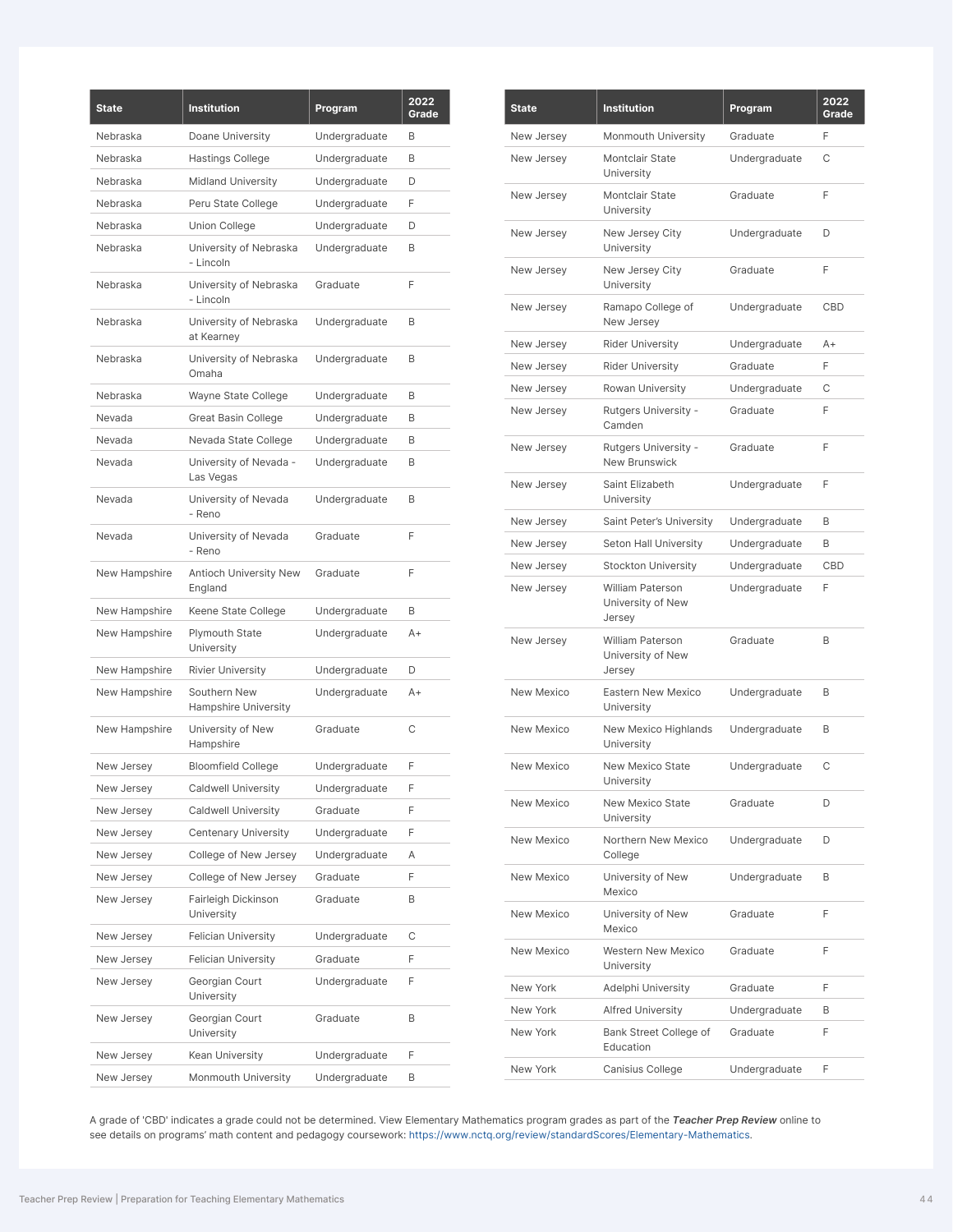| <b>State</b> | <b>Institution</b>                    | Program       | 2022<br>Grade |
|--------------|---------------------------------------|---------------|---------------|
| New York     | Canisius College                      | Graduate      | F             |
| New York     | College of Saint Rose                 | Undergraduate | С             |
| New York     | College of Saint Rose                 | Graduate      | F             |
| New York     | Columbia University                   | Graduate      | F             |
| New York     | CUNY - Brooklyn<br>College            | Undergraduate | F             |
| New York     | CUNY - Brooklyn<br>College            | Graduate      | F             |
| New York     | CUNY - City College                   | Undergraduate | B             |
| New York     | CUNY - City College                   | Graduate      | D             |
| New York     | CUNY - College of<br>Staten Island    | Undergraduate | B             |
| New York     | CUNY - College of<br>Staten Island    | Graduate      | F             |
| New York     | CUNY - Hunter College                 | Undergraduate | B             |
| New York     | CUNY - Hunter College                 | Graduate      | F             |
| New York     | CUNY - Lehman<br>College              | Undergraduate | F             |
| New York     | CUNY - Lehman<br>College              | Graduate      | F             |
| New York     | <b>CUNY - Medgar Evers</b><br>College | Undergraduate | F             |
| New York     | <b>CUNY - Queens</b><br>College       | Undergraduate | CBD           |
| New York     | <b>CUNY - Queens</b><br>College       | Graduate      | F             |
| New York     | CUNY - York College                   | Undergraduate | B             |
| New York     | Daemen College                        | Undergraduate | F             |
| New York     | Dominican College                     | Graduate      | F             |
| New York     | <b>Fordham University</b>             | Graduate      | F             |
| New York     | Hofstra University                    | Undergraduate | CBD           |
| New York     | <b>Hofstra University</b>             | Graduate      | F             |
| New York     | Iona College                          | Undergraduate | F             |
| New York     | Keuka College                         | Undergraduate | F             |
| New York     | Le Moyne College                      | Undergraduate | F             |
| New York     | Long Island University                | Undergraduate | B             |
| New York     | Long Island University                | Graduate      | F             |
| New York     | Manhattan College                     | Undergraduate | F             |
| New York     | Manhattanville College                | Undergraduate | F             |
| New York     | Manhattanville College                | Graduate      | F             |
| New York     | Marist College                        | Undergraduate | F             |
| New York     | Medaille College                      | Undergraduate | A+            |
| New York     | Medaille College                      | Graduate      | F             |
| New York     | Mercy College                         | Graduate      | F             |
| New York     | Molloy College                        | Undergraduate | В             |
| New York     | Molloy College                        | Graduate      | F             |

| <b>State</b> | <b>Institution</b>                  | Program       | 2022<br>Grade |
|--------------|-------------------------------------|---------------|---------------|
| New York     | Mount Saint Mary<br>College         | Undergraduate | F             |
| New York     | Nazareth College                    | Undergraduate | F             |
| New York     | Nazareth College                    | Graduate      | F             |
| New York     | New York Institute of<br>Technology | Graduate      | F             |
| New York     | New York University                 | Undergraduate | С             |
| New York     | New York University                 | Graduate      | F             |
| New York     | Niagara University                  | Undergraduate | F             |
| New York     | Niagara University                  | Graduate      | F             |
| New York     | Pace University                     | Undergraduate | F             |
| New York     | Pace University                     | Graduate      | F             |
| New York     | Roberts Wesleyan<br>College         | Undergraduate | F             |
| New York     | Sage Colleges                       | Undergraduate | С             |
| New York     | Sage Colleges                       | Graduate      | F             |
| New York     | St. Bonaventure<br>University       | Undergraduate | D             |
| New York     | St. Francis College                 | Undergraduate | D             |
| New York     | St. John Fisher College             | Undergraduate | B             |
| New York     | St. John Fisher College             | Graduate      | F             |
| New York     | St. John's University               | Undergraduate | D             |
| New York     | St. John's University               | Graduate      | F             |
| New York     | St. Joseph's College                | Undergraduate | F             |
| New York     | St. Thomas Aquinas<br>College       | Undergraduate | B             |
| New York     | SUNY - Binghamton<br>University     | Graduate      | F             |
| New York     | SUNY - Buffalo State                | Undergraduate | F             |
| New York     | SUNY - Buffalo State                | Graduate      | F             |
| New York     | SUNY - Fredonia                     | Undergraduate | С             |
| New York     | SUNY - Geneseo                      | Undergraduate | C             |
| New York     | SUNY - New Paltz                    | Undergraduate | С             |
| New York     | SUNY - New Paltz                    | Graduate      | F             |
| New York     | SUNY - Oswego                       | Undergraduate | A+            |
| New York     | SUNY - Oswego                       | Graduate      | F             |
| New York     | SUNY - Potsdam                      | Undergraduate | B             |
| New York     | SUNY - Potsdam                      | Graduate      | F             |
| New York     | SUNY College at<br>Brockport        | Undergraduate | B             |
| New York     | SUNY College at<br>Cortland         | Undergraduate | B             |
| New York     | SUNY College at<br>Cortland         | Graduate      | F             |
| New York     | SUNY College at Old<br>Westbury     | Undergraduate | C             |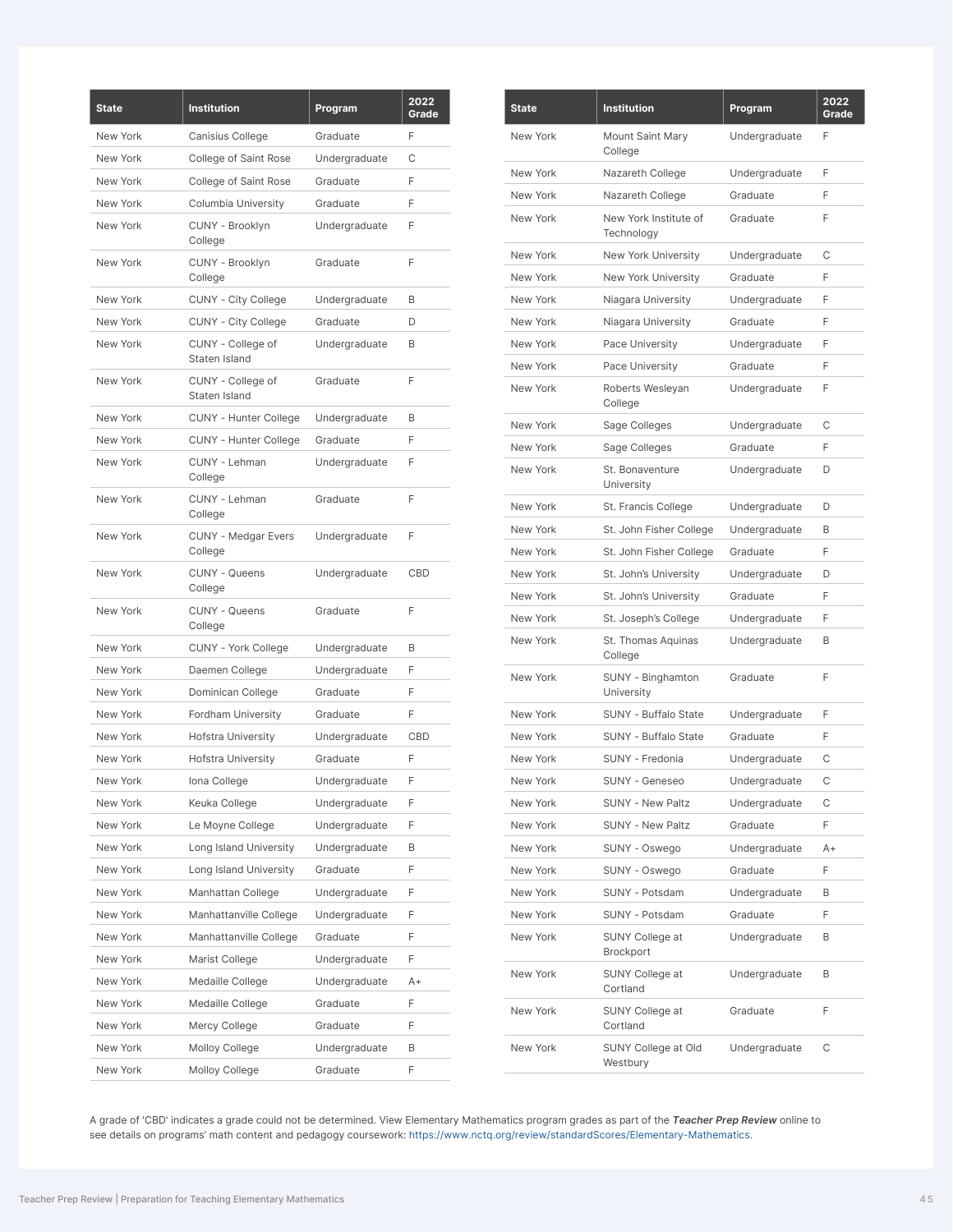| <b>State</b>   | <b>Institution</b>                             | Program       | 2022<br>Grade |
|----------------|------------------------------------------------|---------------|---------------|
| New York       | SUNY College at<br>Oneonta                     | Undergraduate | C             |
| New York       | <b>SUNY College at</b><br>Plattsburgh          | Undergraduate | CBD           |
| New York       | SUNY College at<br>Plattsburgh                 | Graduate      | F             |
| New York       | <b>SUNY University at</b><br><b>Buffalo</b>    | Graduate      | F             |
| New York       | <b>Syracuse University</b>                     | Undergraduate | С             |
| New York       | <b>Touro College</b>                           | Undergraduate | F             |
| New York       | <b>Touro College</b>                           | Graduate      | F             |
| New York       | Utica College                                  | Undergraduate | F             |
| New York       | Wagner College                                 | Undergraduate | F             |
| North Carolina | Appalachian State<br>University                | Undergraduate | B             |
| North Carolina | <b>Barton College</b>                          | Undergraduate | D             |
| North Carolina | <b>Belmont Abbey College</b>                   | Undergraduate | CBD           |
| North Carolina | <b>Campbell University</b>                     | Undergraduate | B             |
| North Carolina | Catawba College                                | Undergraduate | A             |
| North Carolina | <b>East Carolina University</b>                | Undergraduate | B             |
| North Carolina | <b>Elon University</b>                         | Undergraduate | A             |
| North Carolina | <b>Fayetteville State</b><br>University        | Undergraduate | D             |
| North Carolina | Gardner-Webb<br>University                     | Undergraduate | B             |
| North Carolina | Greensboro College                             | Graduate      | F             |
| North Carolina | <b>Guilford College</b>                        | Undergraduate | CBD           |
| North Carolina | <b>High Point University</b>                   | Undergraduate | B             |
| North Carolina | Lees-McRae College                             | Undergraduate | D             |
| North Carolina | Lenoir-Rhyne University                        | Undergraduate | B             |
| North Carolina | <b>Mars Hill University</b>                    | Undergraduate | C             |
| North Carolina | Meredith College                               | Undergraduate | Α             |
| North Carolina | North Carolina A&T<br><b>State University</b>  | Undergraduate | D             |
| North Carolina | North Carolina Central<br>University           | Undergraduate | F             |
| North Carolina | North Carolina State<br>University at Raleigh  | Undergraduate | CBD           |
| North Carolina | North Carolina State<br>University at Raleigh  | Graduate      | F             |
| North Carolina | North Carolina<br>Wesleyan College             | Undergraduate | D             |
| North Carolina | Pfeiffer University                            | Undergraduate | F             |
| North Carolina | Salem College                                  | Graduate      | F             |
| North Carolina | St. Andrews University                         | Undergraduate | F             |
| North Carolina | University of North<br>Carolina at Chapel Hill | Graduate      | D             |

| <b>State</b>   | <b>Institution</b>                              | Program       | 2022<br>Grade |
|----------------|-------------------------------------------------|---------------|---------------|
| North Carolina | University of North<br>Carolina at Charlotte    | Undergraduate | $A+$          |
| North Carolina | University of North<br>Carolina at Charlotte    | Graduate      | F             |
| North Carolina | University of North<br>Carolina at Greensboro   | Undergraduate | D             |
| North Carolina | University of North<br>Carolina at Greensboro   | Graduate      | F             |
| North Carolina | University of North<br>Carolina at Pembroke     | Undergraduate | F             |
| North Carolina | University of North<br>Carolina at Wilmington   | Undergraduate | Α             |
| North Carolina | University of North<br>Carolina at Wilmington   | Graduate      | F             |
| North Carolina | Western Carolina<br>University                  | Undergraduate | Α             |
| North Carolina | <b>Wingate University</b>                       | Graduate      | F             |
| North Carolina | Winston-Salem State<br>University               | Undergraduate | B             |
| North Dakota   | <b>Dickinson State</b><br>University            | Undergraduate | B             |
| North Dakota   | Mayville State<br>University                    | Undergraduate | D             |
| North Dakota   | Minot State University                          | Undergraduate | B             |
| North Dakota   | <b>Sitting Bull College</b>                     | Undergraduate | D             |
| North Dakota   | University of<br>Jamestown                      | Undergraduate | D             |
| North Dakota   | University of Mary                              | Undergraduate | B             |
| North Dakota   | University of North<br>Dakota                   | Undergraduate | D             |
| North Dakota   | Valley City State<br>University                 | Undergraduate | B             |
| Ohio           | <b>Ashland University</b>                       | Undergraduate | F             |
| Ohio           | <b>Ashland University</b>                       | Graduate      | F             |
| Ohio           | <b>Baldwin Wallace</b><br>University            | Undergraduate | B             |
| Ohio           | <b>Bluffton University</b>                      | Undergraduate | F             |
| Ohio           | <b>Bowling Green State</b><br>University        | Undergraduate | B             |
| Ohio           | Capital University                              | Undergraduate | A+            |
| Ohio           | Cedarville University                           | Undergraduate | <b>CBD</b>    |
| Ohio           | <b>Central State University</b>                 | Undergraduate | F             |
| Ohio           | <b>Cleveland State</b><br>University            | Undergraduate | B             |
| Ohio           | <b>Cleveland State</b><br>University            | Graduate      | F             |
| Ohio           | Defiance College                                | Undergraduate | D             |
| Ohio           | <b>Franciscan University</b><br>of Steubenville | Undergraduate | B             |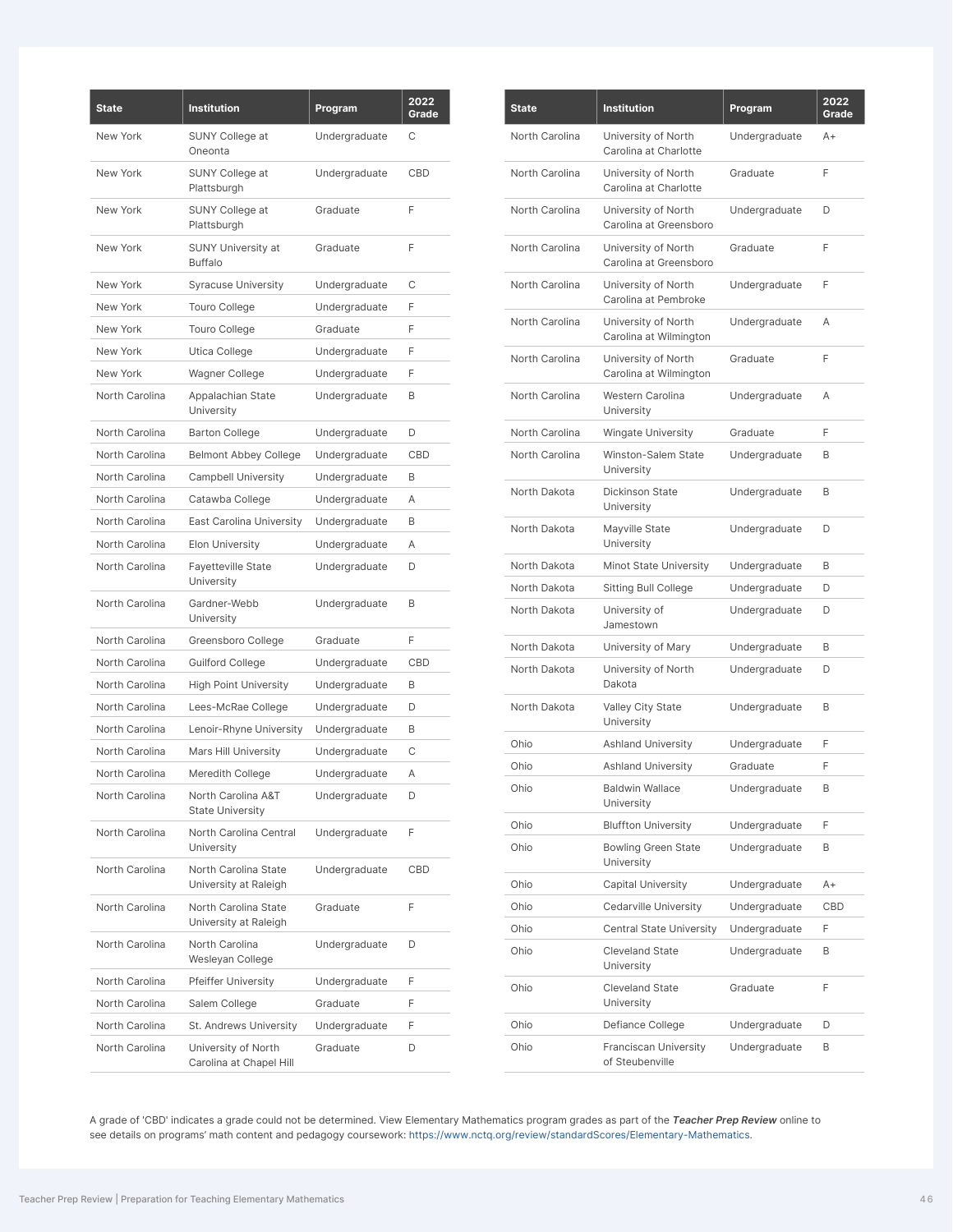| <b>State</b> | <b>Institution</b>                  | Program       | 2022<br>Grade |
|--------------|-------------------------------------|---------------|---------------|
| Ohio         | John Carroll University             | Undergraduate | C             |
| Ohio         | Kent State University               | Undergraduate | $A +$         |
| Ohio         | Kent State University               | Graduate      | F             |
| Ohio         | Lake Erie College                   | Undergraduate | B             |
| Ohio         | <b>Malone University</b>            | Undergraduate | CBD           |
| Ohio         | Marietta College                    | Undergraduate | B             |
| Ohio         | Miami University of<br>Ohio         | Undergraduate | B             |
| Ohio         | Mount St. Joseph<br>University      | Undergraduate | B             |
| Ohio         | Mount Vernon<br>Nazarene University | Undergraduate | F             |
| Ohio         | Muskingum University                | Undergraduate | F             |
| Ohio         | Notre Dame College                  | Undergraduate | C             |
| Ohio         | Ohio Dominican<br>University        | Undergraduate | B             |
| Ohio         | Ohio State University               | Undergraduate | C             |
| Ohio         | Ohio State University               | Graduate      | C             |
| Ohio         | Ohio University                     | Undergraduate | B             |
| Ohio         | <b>Otterbein University</b>         | Undergraduate | F             |
| Ohio         | Shawnee State<br>University         | Undergraduate | B             |
| Ohio         | University of Akron                 | Undergraduate | B             |
| Ohio         | University of Cincinnati            | Undergraduate | C             |
| Ohio         | University of Dayton                | Undergraduate | B             |
| Ohio         | University of Findlay               | Undergraduate | D             |
| Ohio         | University of Mount<br>Union        | Undergraduate | F             |
| Ohio         | University of Rio<br>Grande         | Undergraduate | C             |
| Ohio         | University of Toledo                | Undergraduate | B             |
| Ohio         | University of Toledo                | Graduate      | F             |
| Ohio         | <b>Walsh University</b>             | Undergraduate | F             |
| Ohio         | Wilmington College                  | Undergraduate | $A+$          |
| Ohio         | Wittenberg University               | Undergraduate | B             |
| Ohio         | <b>Wright State University</b>      | Undergraduate | F             |
| Ohio         | <b>Xavier University</b>            | Undergraduate | С             |
| Ohio         | <b>Xavier University</b>            | Graduate      | F             |
| Ohio         | Youngstown State<br>University      | Undergraduate | B             |
| Oklahoma     | <b>Cameron University</b>           | Undergraduate | B             |
| Oklahoma     | <b>East Central University</b>      | Undergraduate | A+            |
| Oklahoma     | <b>Langston University</b>          | Undergraduate | С             |
| Oklahoma     | Northeastern State<br>University    | Undergraduate | F             |

| <b>State</b> | <b>Institution</b>                            | Program       | 2022<br>Grade |
|--------------|-----------------------------------------------|---------------|---------------|
| Oklahoma     | Northwestern<br>Oklahoma State<br>University  | Undergraduate | $A+$          |
| Oklahoma     | Oklahoma Baptist<br>University                | Undergraduate | $A+$          |
| Oklahoma     | Oklahoma Panhandle<br><b>State University</b> | Undergraduate | С             |
| Oklahoma     | Oklahoma State<br>University                  | Undergraduate | C             |
| Oklahoma     | Oklahoma State<br>University                  | Graduate      | F             |
| Oklahoma     | Oral Roberts University                       | Undergraduate | F             |
| Oklahoma     | Southeastern<br>Oklahoma State<br>University  | Undergraduate | С             |
| Oklahoma     | Southwestern<br>Oklahoma State<br>University  | Undergraduate | B             |
| Oklahoma     | University of Central<br>Oklahoma             | Undergraduate | A+            |
| Oklahoma     | University of Oklahoma                        | Undergraduate | B             |
| Oklahoma     | University of Science<br>and Arts of Oklahoma | Undergraduate | B             |
| Oregon       | Corban University                             | Undergraduate | <b>CBD</b>    |
| Oregon       | Eastern Oregon<br>University                  | Undergraduate | <b>CBD</b>    |
| Oregon       | Eastern Oregon<br>University                  | Graduate      | <b>CBD</b>    |
| Oregon       | George Fox University                         | Undergraduate | Α             |
| Oregon       | Lewis and Clark<br>College                    | Graduate      | F             |
| Oregon       | <b>Linfield University</b>                    | Undergraduate | Α             |
| Oregon       | Oregon State University                       | Undergraduate | B             |
| Oregon       | Oregon State University                       | Graduate      | B             |
| Oregon       | Pacific University                            | Undergraduate | F             |
| Oregon       | Pacific University                            | Graduate      | F             |
| Oregon       | <b>Portland State</b><br>University           | Graduate      | Α             |
| Oregon       | Southern Oregon<br>University                 | Undergraduate | С             |
| Oregon       | Southern Oregon<br>University                 | Graduate      | С             |
| Oregon       | University of Oregon                          | Graduate      | F             |
| Oregon       | University of Portland                        | Undergraduate | D             |
| Oregon       | University of Portland                        | Graduate      | F             |
| Oregon       | Warner Pacific<br>University                  | Undergraduate | С             |
| Oregon       | Western Oregon<br>University                  | Undergraduate | A+            |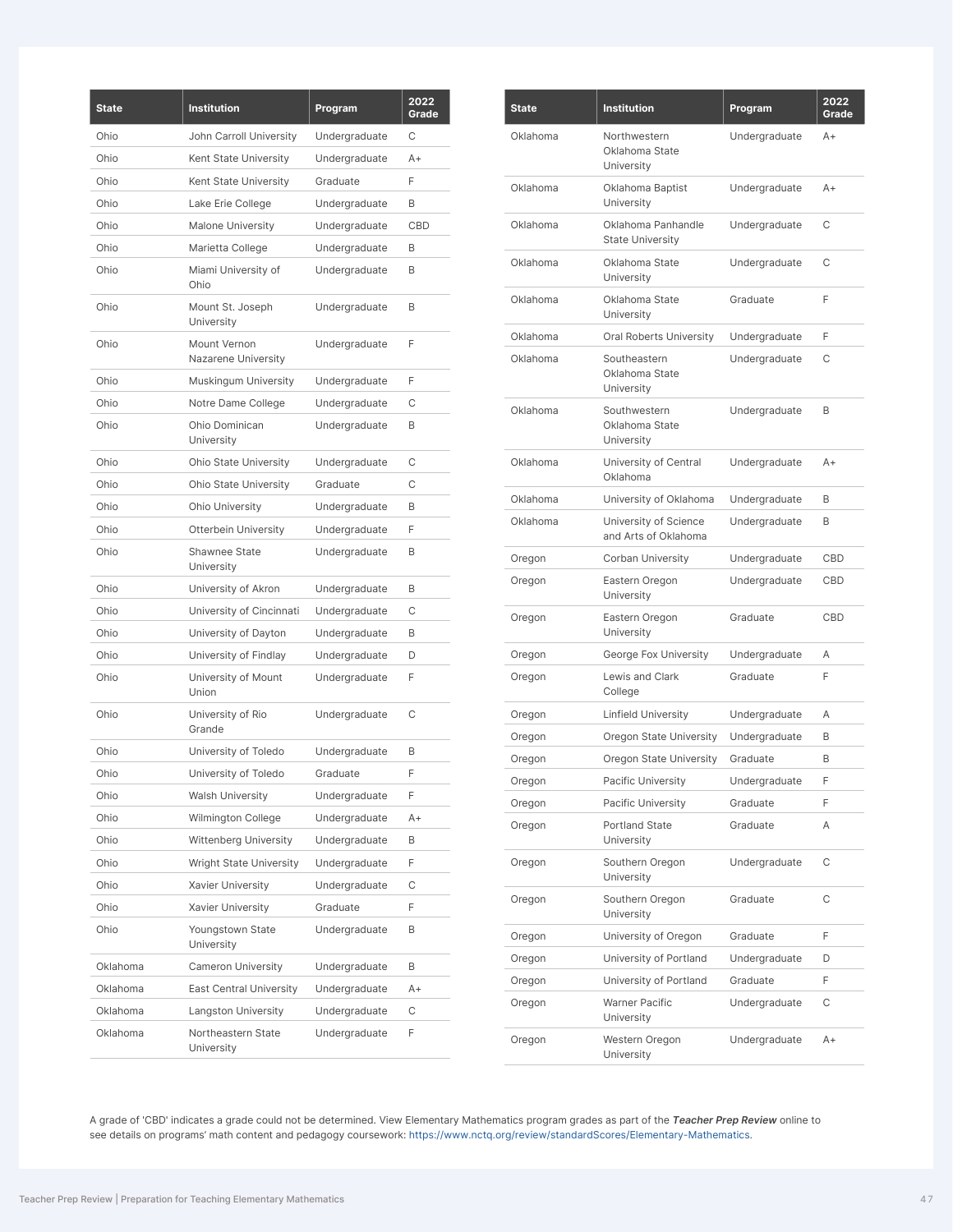| <b>State</b> | <b>Institution</b>                                | Program       | 2022<br>Grade |
|--------------|---------------------------------------------------|---------------|---------------|
| Oregon       | Western Oregon<br>University                      | Graduate      | F             |
| Pennsylvania | Alvernia University                               | Undergraduate | B             |
| Pennsylvania | Arcadia University                                | Undergraduate | C             |
| Pennsylvania | <b>Bloomsburg University</b><br>of Pennsylvania   | Undergraduate | B             |
| Pennsylvania | <b>Bloomsburg University</b><br>of Pennsylvania   | Graduate      | F             |
| Pennsylvania | Cabrini College                                   | Undergraduate | C             |
| Pennsylvania | Cairn University                                  | Undergraduate | F             |
| Pennsylvania | California University of<br>Pennsylvania          | Undergraduate | B             |
| Pennsylvania | California University of<br>Pennsylvania          | Graduate      | F             |
| Pennsylvania | <b>Carlow University</b>                          | Undergraduate | F             |
| Pennsylvania | Cedar Crest College                               | Graduate      | F             |
| Pennsylvania | Chestnut Hill College                             | Undergraduate | F             |
| Pennsylvania | Cheyney University of<br>Pennsylvania             | Undergraduate | C             |
| Pennsylvania | Clarion University of<br>Pennsylvania             | Undergraduate | B             |
| Pennsylvania | Clarks Summit<br>University                       | Undergraduate | B             |
| Pennsylvania | <b>DeSales University</b>                         | Undergraduate | B             |
| Pennsylvania | <b>Drexel University</b>                          | Undergraduate | F             |
| Pennsylvania | <b>Drexel University</b>                          | Graduate      | F             |
| Pennsylvania | <b>Duquesne University</b>                        | Undergraduate | CBD           |
| Pennsylvania | East Stroudsburg<br>University of<br>Pennsylvania | Undergraduate | B             |
| Pennsylvania | <b>Eastern University</b>                         | Undergraduate | D             |
| Pennsylvania | <b>Eastern University</b>                         | Graduate      | F             |
| Pennsylvania | Edinboro University of<br>Pennsylvania            | Undergraduate | B             |
| Pennsylvania | Elizabethtown College                             | Undergraduate | CBD           |
| Pennsylvania | <b>Gannon University</b>                          | Undergraduate | A+            |
| Pennsylvania | Geneva College                                    | Undergraduate | F             |
| Pennsylvania | Grove City College                                | Undergraduate | B             |
| Pennsylvania | Gwynedd Mercy<br>University                       | Undergraduate | B             |
| Pennsylvania | <b>Holy Family University</b>                     | Undergraduate | F             |
| Pennsylvania | <b>Holy Family University</b>                     | Graduate      | F             |
| Pennsylvania | Immaculata University                             | Undergraduate | C             |
| Pennsylvania | Indiana University of<br>Pennsylvania             | Undergraduate | B             |
| Pennsylvania | Juniata College                                   | Undergraduate | F             |
| Pennsylvania | King's College                                    | Undergraduate | B             |

| <b>State</b> | <b>Institution</b>                                    | Program       | 2022<br>Grade |
|--------------|-------------------------------------------------------|---------------|---------------|
| Pennsylvania | Kutztown University of<br>Pennsylvania                | Undergraduate | B             |
| Pennsylvania | La Salle University                                   | Undergraduate | <b>CBD</b>    |
| Pennsylvania | Lebanon Valley College                                | Undergraduate | F             |
| Pennsylvania | Lincoln University of<br>Pennsylvania                 | Graduate      | F             |
| Pennsylvania | Lock Haven University<br>of Pennsylvania              | Undergraduate | B             |
| Pennsylvania | Mansfield University of<br>Pennsylvania               | Undergraduate | F             |
| Pennsylvania | Marywood University                                   | Undergraduate | F             |
| Pennsylvania | Mercyhurst University                                 | Undergraduate | F             |
| Pennsylvania | <b>Messiah University</b>                             | Undergraduate | С             |
| Pennsylvania | Millersville University of<br>Pennsylvania            | Undergraduate | B             |
| Pennsylvania | Misericordia University                               | Undergraduate | F             |
| Pennsylvania | Moravian University                                   | Undergraduate | C             |
| Pennsylvania | Neumann University                                    | Undergraduate | B             |
| Pennsylvania | Pennsylvania State<br>University                      | Undergraduate | D             |
| Pennsylvania | Pennsylvania State<br>University - Harrisburg         | Undergraduate | F             |
| Pennsylvania | Point Park University                                 | Undergraduate | CBD           |
| Pennsylvania | <b>Robert Morris</b><br>University                    | Undergraduate | D             |
| Pennsylvania | Saint Francis University                              | Undergraduate | B             |
| Pennsylvania | Saint Joseph's<br>University                          | Undergraduate | F             |
| Pennsylvania | Saint Vincent College                                 | Undergraduate | F             |
| Pennsylvania | Seton Hill University                                 | Undergraduate | B             |
| Pennsylvania | Shippensburg<br>University of<br>Pennsylvania         | Undergraduate | B             |
| Pennsylvania | Shippensburg<br>University of<br>Pennsylvania         | Graduate      | F             |
| Pennsylvania | <b>Slippery Rock</b><br>University of<br>Pennsylvania | Undergraduate | B             |
| Pennsylvania | Susquehanna<br>University                             | Undergraduate | F             |
| Pennsylvania | <b>Temple University</b>                              | Undergraduate | Α             |
| Pennsylvania | <b>Temple University</b>                              | Graduate      | F             |
| Pennsylvania | University of<br>Pennsylvania                         | Graduate      | CBD           |
| Pennsylvania | University of Pittsburgh                              | Graduate      | D             |
| Pennsylvania | University of Pittsburgh<br>at Bradford               | Undergraduate | D             |
| Pennsylvania | University of Pittsburgh<br>at Johnstown              | Undergraduate | B             |
|              |                                                       |               |               |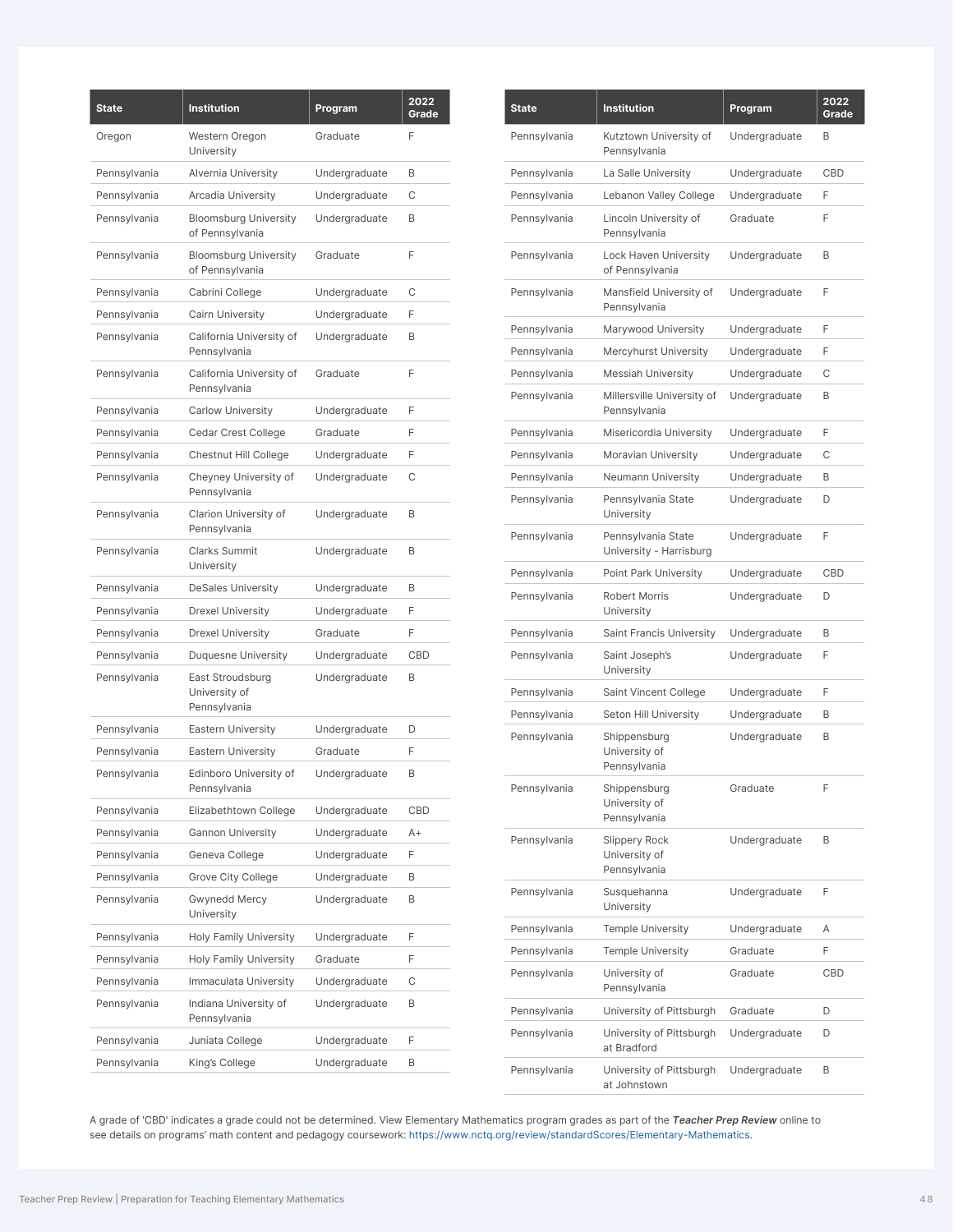| <b>State</b>   | <b>Institution</b>                            | Program       | 2022<br>Grade |
|----------------|-----------------------------------------------|---------------|---------------|
| Pennsylvania   | <b>Waynesburg University</b>                  | Undergraduate | F             |
| Pennsylvania   | West Chester<br>University of<br>Pennsylvania | Undergraduate | B             |
| Pennsylvania   | Westminster College                           | Undergraduate | F             |
| Pennsylvania   | <b>Widener University</b>                     | Undergraduate | A+            |
| Pennsylvania   | Wilson College                                | Undergraduate | F             |
| Pennsylvania   | York College of<br>Pennsylvania               | Undergraduate | D             |
| Rhode Island   | Providence College                            | Undergraduate | F             |
| Rhode Island   | Roger Williams<br>University                  | Undergraduate | B             |
| Rhode Island   | Salve Regina University                       | Undergraduate | F             |
| Rhode Island   | University of Rhode<br>Island                 | Undergraduate | B             |
| Rhode Island   | University of Rhode<br>Island                 | Graduate      | F             |
| South Carolina | Anderson University                           | Undergraduate | F             |
| South Carolina | <b>Anderson University</b>                    | Graduate      | F             |
| South Carolina | <b>Charleston Southern</b><br>University      | Undergraduate | B             |
| South Carolina | <b>Clemson University</b>                     | Undergraduate | $A +$         |
| South Carolina | Coastal Carolina<br>University                | Undergraduate | B             |
| South Carolina | College of Charleston                         | Undergraduate | F             |
| South Carolina | College of Charleston                         | Graduate      | F             |
| South Carolina | Columbia College                              | Undergraduate | B             |
| South Carolina | Converse College                              | Undergraduate | F             |
| South Carolina | Francis Marion<br>University                  | Undergraduate | А             |
| South Carolina | <b>Furman University</b>                      | Undergraduate | B             |
| South Carolina | <b>Lander University</b>                      | Undergraduate | F             |
| South Carolina | North Greenville<br>University                | Undergraduate | D             |
| South Carolina | South Carolina State<br>University            | Undergraduate | F             |
| South Carolina | University of South<br>Carolina - Aiken       | Undergraduate | F             |
| South Carolina | University of South<br>Carolina - Beaufort    | Undergraduate | B             |
| South Carolina | University of South<br>Carolina - Columbia    | Undergraduate | B             |
| South Carolina | University of South<br>Carolina - Upstate     | Undergraduate | A+            |
| South Carolina | <b>Winthrop University</b>                    | Undergraduate | A+            |
| South Dakota   | Augustana University                          | Undergraduate | С             |
| South Dakota   | <b>Black Hills State</b><br>University        | Undergraduate | B             |
| South Dakota   | Dakota State University                       | Undergraduate | B             |

| State            | <b>Institution</b>                          | Program       | 2022<br>Grade |
|------------------|---------------------------------------------|---------------|---------------|
| South Dakota     | Mount Marty College                         | Undergraduate | F             |
| South Dakota     | Northern State<br>University                | Undergraduate | B             |
| South Dakota     | Oglala Lakota College                       | Undergraduate | $A+$          |
| South Dakota     | South Dakota State<br>University            | Undergraduate | F             |
| South Dakota     | University of Sioux Falls                   | Undergraduate | B             |
| South Dakota     | University of South<br>Dakota               | Undergraduate | B             |
| Tennessee        | <b>Austin Peay State</b><br>University      | Undergraduate | B             |
| Tennessee        | <b>Austin Peay State</b><br>University      | Graduate      | F             |
| Tennessee        | <b>Belmont University</b>                   | Undergraduate | С             |
| Tennessee        | Carson-Newman<br>University                 | Graduate      | B             |
| Tennessee        | <b>Cumberland University</b>                | Undergraduate | F             |
| Tennessee        | East Tennessee State<br>University          | Undergraduate | B             |
| Tennessee        | Freed-Hardeman<br>University                | Graduate      | F             |
| Tennessee        | King University                             | Graduate      | F             |
| Tennessee        | Lee University                              | Undergraduate | F             |
| Tennessee        | Lincoln Memorial<br>University              | Undergraduate | F             |
| Tennessee        | Lincoln Memorial<br>University              | Graduate      | F             |
| Tennessee        | <b>Lipscomb University</b>                  | Undergraduate | Α             |
| Tennessee        | <b>Lipscomb University</b>                  | Graduate      | C             |
| Tennessee        | Middle Tennessee<br><b>State University</b> | Undergraduate | С             |
| Tennessee        | Milligan University                         | Undergraduate | D             |
| Tennessee        | South College                               | Undergraduate | CBD           |
| Tennessee        | Southern Adventist<br>University            | Undergraduate | F             |
| Tennessee        | <b>Tennessee State</b><br>University        | Undergraduate | B             |
| Tennessee        | Tennessee State<br>University               | Graduate      | F             |
| Tennessee        | Tennessee<br>Technological<br>University    | Undergraduate | B             |
| Tennessee        | Tennessee<br>Technological<br>University    | Graduate      | F             |
| Tennessee        | Tennessee Wesleyan<br>University            | Undergraduate | B             |
| <b>Tennessee</b> | <b>Trevecca Nazarene</b><br>University      | Undergraduate | CBD           |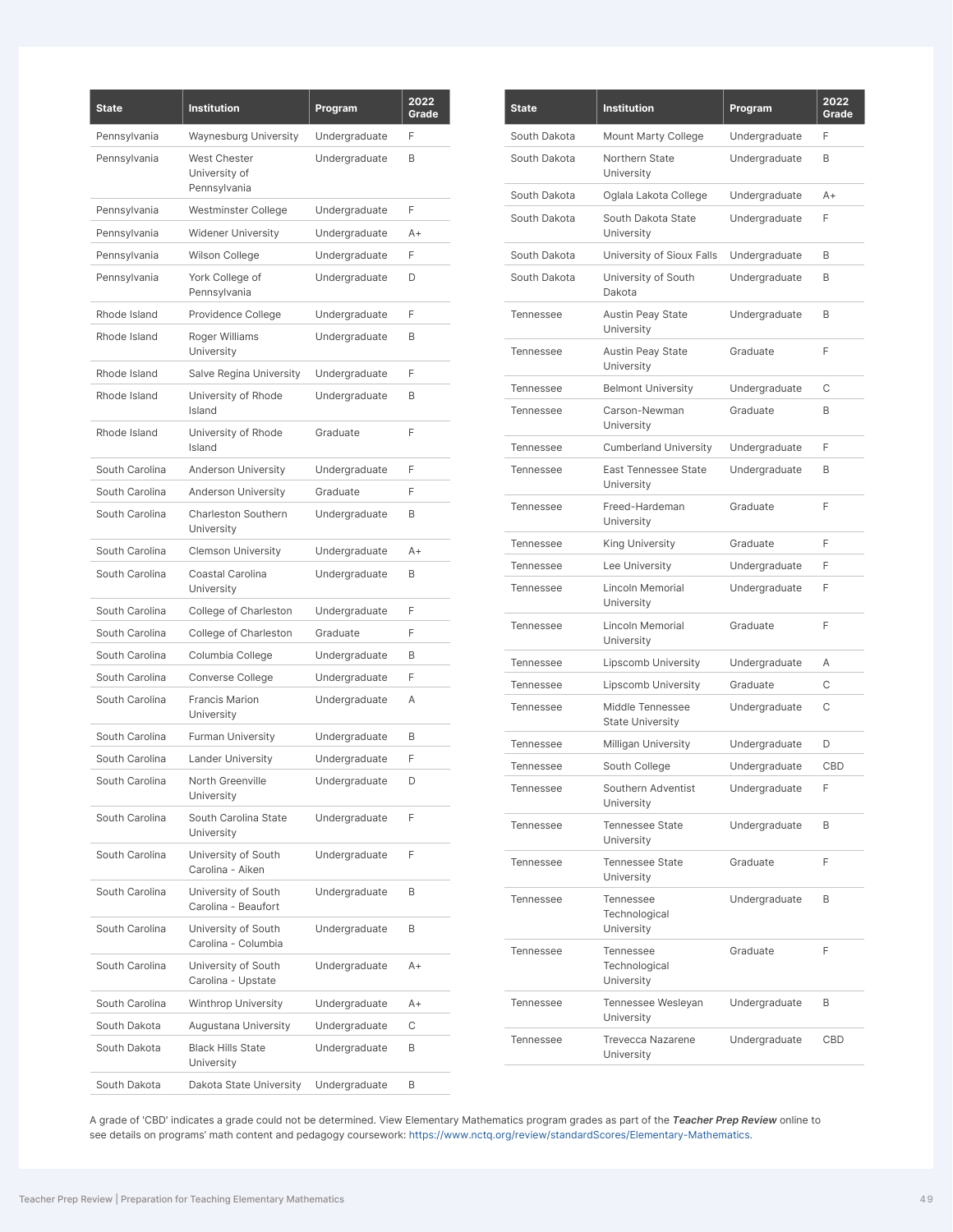| <b>State</b>     | <b>Institution</b>                           | Program       | 2022<br>Grade |
|------------------|----------------------------------------------|---------------|---------------|
| <b>Tennessee</b> | <b>Trevecca Nazarene</b><br>University       | Graduate      | F             |
| Tennessee        | <b>Tusculum University</b>                   | Undergraduate | С             |
| Tennessee        | <b>Tusculum University</b>                   | Graduate      | F             |
| Tennessee        | <b>Union University</b>                      | Undergraduate | B             |
| Tennessee        | <b>Union University</b>                      | Graduate      | B             |
| Tennessee        | University of Memphis                        | Undergraduate | B             |
| Tennessee        | University of Memphis                        | Graduate      | B             |
| Tennessee        | University of<br>Tennessee                   | Undergraduate | CBD           |
| Tennessee        | University of<br>Tennessee at<br>Chattanooga | Undergraduate | D             |
| <b>Tennessee</b> | University of<br>Tennessee at<br>Chattanooga | Graduate      | F             |
| Tennessee        | University of<br>Tennessee at Martin         | Undergraduate | B             |
| Tennessee        | University of<br>Tennessee at Martin         | Graduate      | F             |
| Tennessee        | Vanderbilt University                        | Graduate      | F             |
| Texas            | Abilene Christian<br>University              | Undergraduate | B             |
| Texas            | Angelo State University                      | Undergraduate | C             |
| Texas            | <b>Baylor University</b>                     | Undergraduate | B             |
| Texas            | <b>Baylor University</b>                     | Graduate      | B             |
| Texas            | Concordia University<br>Texas                | Undergraduate | B             |
| Texas            | Dallas Baptist<br>University                 | Undergraduate | B             |
| Texas            | East Texas Baptist<br>University             | Undergraduate | B             |
| Texas            | East Texas Baptist<br>University             | Graduate      | F             |
| Texas            | Hardin-Simmons<br>University                 | Undergraduate | D             |
| Texas            | <b>Houston Baptist</b><br>University         | Undergraduate | B             |
| Texas            | <b>Houston Baptist</b><br>University         | Graduate      | F             |
| Texas            | Howard Payne<br>University                   | Undergraduate | Α             |
| Texas            | Lamar University                             | Undergraduate | B             |
| Texas            | LeTourneau University                        | Undergraduate | F             |
| Texas            | LeTourneau University                        | Graduate      | F             |
| Texas            | Lubbock Christian<br>University              | Undergraduate | С             |
| Texas            | <b>McMurry University</b>                    | Undergraduate | D             |
| Texas            | Midwestern State<br>University               | Undergraduate | Α             |

| <b>State</b> | <b>Institution</b>                            | Program       | 2022<br>Grade |
|--------------|-----------------------------------------------|---------------|---------------|
| Texas        | Our Lady of the Lake<br>University            | Undergraduate | B             |
| Texas        | Sam Houston State<br>University               | Undergraduate | A             |
| Texas        | Southern Methodist<br>University              | Undergraduate | F             |
| Texas        | Stephen F. Austin State<br>University         | Undergraduate | B             |
| Texas        | Stephen F. Austin State<br>University         | Graduate      | F             |
| Texas        | <b>Sul Ross State</b><br>University           | Undergraduate | D             |
| Texas        | <b>Tarleton State</b><br>University           | Undergraduate | C             |
| Texas        | Texas A&M<br><b>International University</b>  | Undergraduate | B             |
| Texas        | Texas A&M University                          | Undergraduate | D             |
| Texas        | Texas A&M University -<br>Commerce            | Undergraduate | C             |
| Texas        | Texas A&M University -<br>Corpus Christi      | Undergraduate | C             |
| Texas        | Texas A&M University -<br>Corpus Christi      | Graduate      | F             |
| Texas        | Texas A&M University -<br>Kingsville          | Undergraduate | B             |
| Texas        | Texas A&M University -<br>San Antonio         | Undergraduate | B             |
| Texas        | Texas A&M University -<br>Texarkana           | Undergraduate | C             |
| Texas        | <b>Texas Christian</b><br>University          | Undergraduate | D             |
| Texas        | <b>Texas Lutheran</b><br>University           | Undergraduate | B             |
| Texas        | <b>Texas State University</b><br>- San Marcos | Undergraduate | C             |
| Texas        | <b>Texas State University</b><br>- San Marcos | Graduate      | F             |
| Texas        | <b>Texas Tech University</b>                  | Undergraduate | B             |
| Texas        | Texas Wesleyan<br>University                  | Undergraduate | D             |
| Texas        | Texas Woman's<br>University                   | Undergraduate | С             |
| Texas        | Texas Woman's<br>University                   | Graduate      | F             |
| Texas        | <b>Trinity University</b>                     | Undergraduate | F             |
| Texas        | University of Houston                         | Undergraduate | D             |
| Texas        | University of Houston -<br>Clear Lake         | Undergraduate | B             |
| Texas        | University of Houston -<br>Clear Lake         | Graduate      | F             |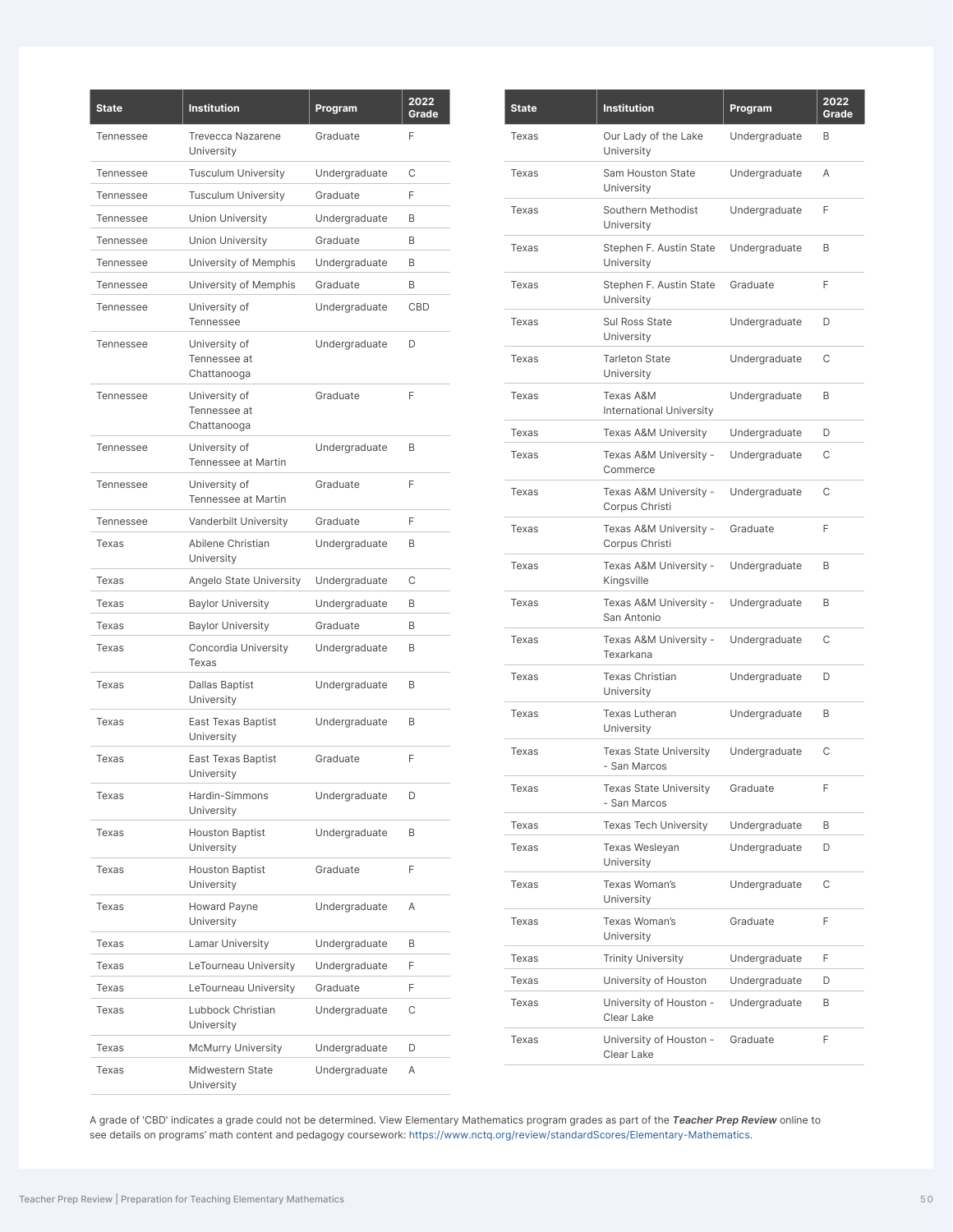| <b>State</b> | <b>Institution</b>                          | Program       | 2022<br>Grade |
|--------------|---------------------------------------------|---------------|---------------|
| Texas        | University of Houston -<br>Downtown         | Undergraduate | B             |
| Texas        | University of Houston -<br>Victoria         | Undergraduate | $A +$         |
| Texas        | University of Houston -<br>Victoria         | Graduate      | F             |
| Texas        | University of Mary<br>Hardin - Baylor       | Undergraduate | С             |
| Texas        | University of North<br>Texas                | Undergraduate | B             |
| Texas        | University of North<br>Texas                | Graduate      | F             |
| Texas        | University of St.<br>Thomas                 | Undergraduate | D             |
| Texas        | University of Texas at<br>Arlington         | Undergraduate | Α             |
| Texas        | University of Texas at<br>Arlington         | Graduate      | F             |
| Texas        | University of Texas at<br>Austin            | Undergraduate | B             |
| Texas        | University of Texas at<br>Dallas            | Undergraduate | D             |
| Texas        | University of Texas at<br>El Paso           | Undergraduate | B             |
| Texas        | University of Texas at<br>San Antonio       | Undergraduate | B             |
| Texas        | University of Texas at<br>Tyler             | Undergraduate | B             |
| Texas        | University of Texas of<br>the Permian Basin | Undergraduate | C             |
| Texas        | University of Texas Rio<br>Grande Valley    | Undergraduate | B             |
| Texas        | University of the<br>Incarnate Word         | Undergraduate | D             |
| Texas        | <b>Wayland Baptist</b><br>University        | Undergraduate | С             |
| Texas        | West Texas A&M<br>University                | Undergraduate | Α             |
| Utah         | Brigham Young<br>University                 | Undergraduate | C             |
| Utah         | Dixie State University                      | Undergraduate | B             |
| Utah         | Southern Utah<br>University                 | Undergraduate | $A+$          |
| Utah         | University of Utah                          | Undergraduate | A+            |
| Utah         | <b>Utah State University</b>                | Undergraduate | A+            |
| Utah         | <b>Utah Valley University</b>               | Undergraduate | $A +$         |
| Utah         | Weber State University                      | Undergraduate | A+            |
| Utah         | <b>Western Governors</b><br>University      | Undergraduate | Α             |
| Utah         | <b>Western Governors</b><br>University      | Graduate      | F             |

| <b>State</b> | <b>Institution</b>                                        | Program       | 2022<br>Grade |
|--------------|-----------------------------------------------------------|---------------|---------------|
| Utah         | Westminster College                                       | Graduate      | CBD           |
| Vermont      | Castleton University                                      | Undergraduate | D             |
| Vermont      | Northern Vermont<br>University                            | Undergraduate | D             |
| Vermont      | Northern Vermont<br>University                            | Graduate      | F             |
| Vermont      | University of Vermont                                     | Undergraduate | B             |
| Virginia     | <b>Averett University</b>                                 | Undergraduate | B             |
| Virginia     | <b>Bridgewater College</b>                                | Undergraduate | B             |
| Virginia     | <b>Christopher Newport</b><br>University                  | Graduate      | Α             |
| Virginia     | College of William and<br>Mary                            | Graduate      | F             |
| Virginia     | Eastern Mennonite<br>University                           | Undergraduate | D             |
| Virginia     | George Mason<br>University                                | Graduate      | F             |
| Virginia     | <b>Hampton University</b>                                 | Undergraduate | $A+$          |
| Virginia     | James Madison<br>University                               | Undergraduate | $A+$          |
| Virginia     | <b>Liberty University</b>                                 | Undergraduate | F             |
| Virginia     | Liberty University                                        | Graduate      | F             |
| Virginia     | Longwood University                                       | Undergraduate | С             |
| Virginia     | Mary Baldwin<br>University                                | Undergraduate | F             |
| Virginia     | Mary Baldwin<br>University                                | Graduate      | F             |
| Virginia     | Marymount University                                      | Undergraduate | B             |
| Virginia     | Norfolk State University                                  | Undergraduate | D             |
| Virginia     | Old Dominion<br>University                                | Graduate      | F             |
| Virginia     | <b>Radford University</b>                                 | Undergraduate | $A+$          |
| Virginia     | <b>Regent University</b>                                  | Undergraduate | D             |
| Virginia     | Roanoke College                                           | Undergraduate | D             |
| Virginia     | University of Lynchburg                                   | Undergraduate | D             |
| Virginia     | University of Mary<br>Washington                          | Graduate      | F             |
| Virginia     | University of Richmond                                    | Undergraduate | F             |
| Virginia     | University of Richmond                                    | Graduate      | F             |
| Virginia     | University of Virginia                                    | Graduate      | F             |
| Virginia     | University of Virginia's<br>College at Wise               | Undergraduate | F             |
| Virginia     | Virginia Commonwealth<br>University                       | Graduate      | F             |
| Virginia     | Virginia Polytechnic<br>Institute and State<br>University | Graduate      | B             |
| Virginia     | Virginia State University                                 | Undergraduate | D             |
|              |                                                           |               |               |